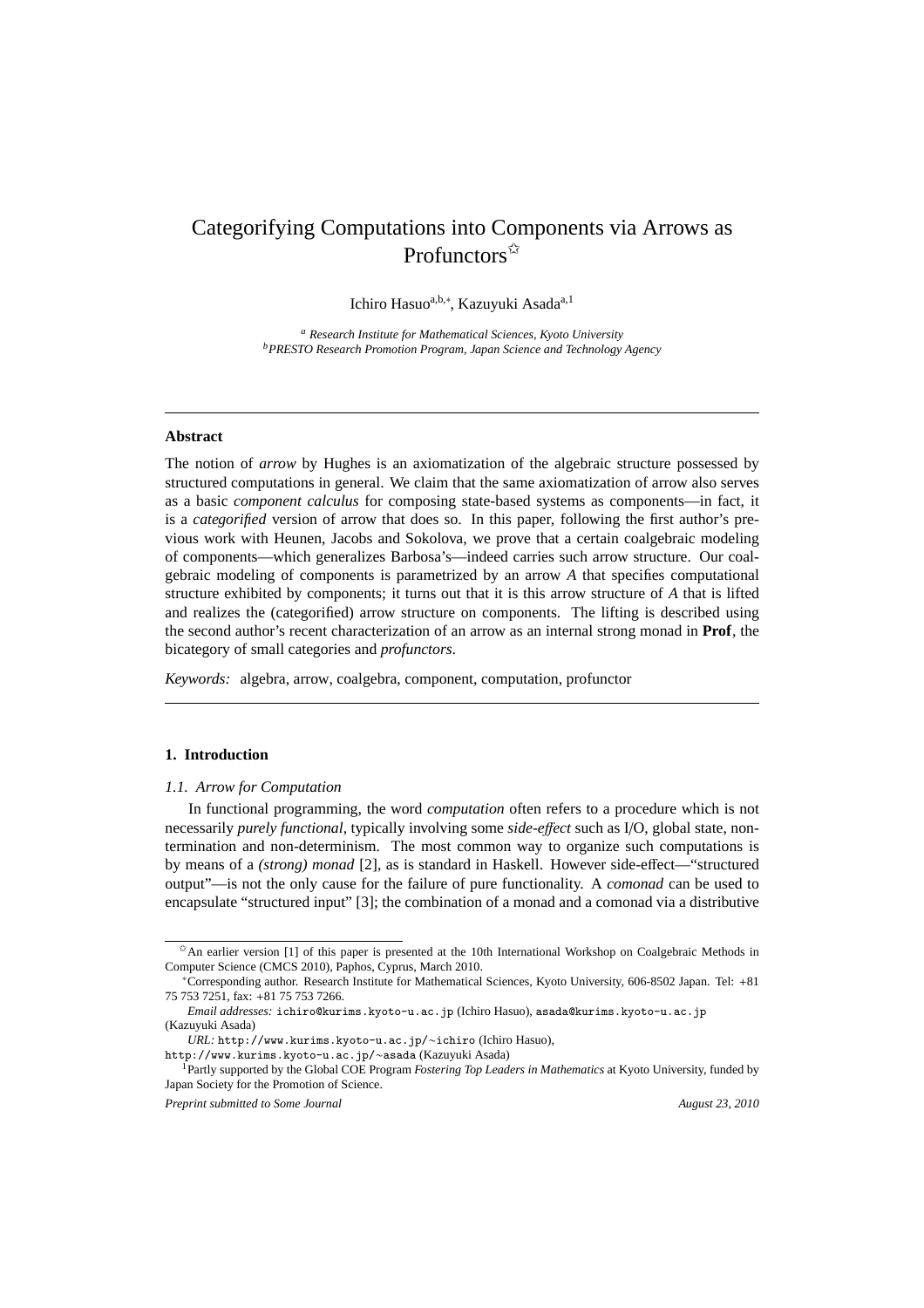law can be used for input and output that are both structured. There are much more additional structure that a functional programmer would like to think of as "computations"; Hughes' notion of *arrow* [4] is a general axiomatization of such.<sup>2</sup>

Let  $\mathbb C$  be a Cartesian category of types and pure functions, in a functional programming sense. The notion of arrow over  $\mathbb C$  is an algebraic one: it axiomatizes those operators which the set of computations should be equipped with, and those equations which those operators should satisfy. More specifically, an arrow *A* is

- carried by a family of sets  $\{A(J, K)\}_{J,K}$  for each  $J, K \in \mathbb{C}$ , an element  $a \in A(J, K)$  of which is an *A-computation* from *J* to *K*;
- equipped with the following three families of operators  $arr$ ,  $\gg$  and first:

$$
\text{arr } f \in A(J, K) \quad \text{for each morphism } f : J \to K \text{ in } \mathbb{C},
$$
\n
$$
A(J, K) \times A(K, L) \xrightarrow{\text{first } J, K, L} A(J, L) \quad \text{for each } J, K, L \in \mathbb{C},
$$
\n
$$
A(J, K) \xrightarrow{\text{first } J, K, L} A(J \times L, K \times L) \quad \text{for each } J, K, L \in \mathbb{C};
$$
\n
$$
(1)
$$

• that are subject to several equational axioms: among them is

$$
(a \ggg_{J,K,L} b) \ggg_{J,L,M} c = a \ggg_{J,K,M} (b \ggg_{K,L,M} c)
$$
  
for each  $a \in A(J,K), b \in A(K,L), c \in A(L,M)$ . (36-40).

The other axioms are presented later in Def. 3.1.

The intuitions are clear: presenting an *A*-computation from *J* to *K* by a box  $\rightarrow$   $\rightarrow$   $\rightarrow$  , the three operators ensure that we can combine computations in the following ways.

- (Embedding of pure functions)  $\rightarrow \frac{J}{\text{arr } f}$
- (Sequential composition)  $\left(\frac{J}{\mathcal{A}}\frac{K}{a}\right)$  ,  $\frac{K}{\mathcal{A}}\frac{L}{b}\right) \stackrel{m}{\mapsto} \frac{J}{\mathcal{A}}\frac{K}{a}\frac{K}{b}\frac{L}{c}$
- (Sideline)  $\longrightarrow a \longrightarrow K$  first<sub>*J,K,L*</sub>  $\frac{J}{\rightarrow a}$  $\overline{\mathsf{l}}$ *L L* 1  $\overline{\phantom{a}}$

The  $(\gg$ -Assoc) axiom in the above, for example, ensures that the following compositions of three consecutive *A*-computations are identical.

$$
\frac{1}{\sqrt{a}} \frac{1}{\sqrt{b}} \frac{1}{\sqrt{b}} \frac{1}{\sqrt{c}} \frac{1}{\sqrt{c}} \longrightarrow = \frac{1}{\sqrt{a}} \frac{1}{\sqrt{a}} \frac{1}{\sqrt{b}} \frac{1}{\sqrt{c}} \frac{1}{\sqrt{c}} \longrightarrow \tag{2}
$$

Arrows generalize monads. In fact, a strong monad *T* on C induces an arrow *A<sup>T</sup>* by

$$
A_T(J, K) = \mathbb{C}(J, TK) = \mathcal{K}\ell(T)(J, K) . \tag{3}
$$

<sup>2</sup>The word "arrow" is reserved for Hughes' notion throughout the paper. An "arrow" in a category will be called a morphism or a 1-cell.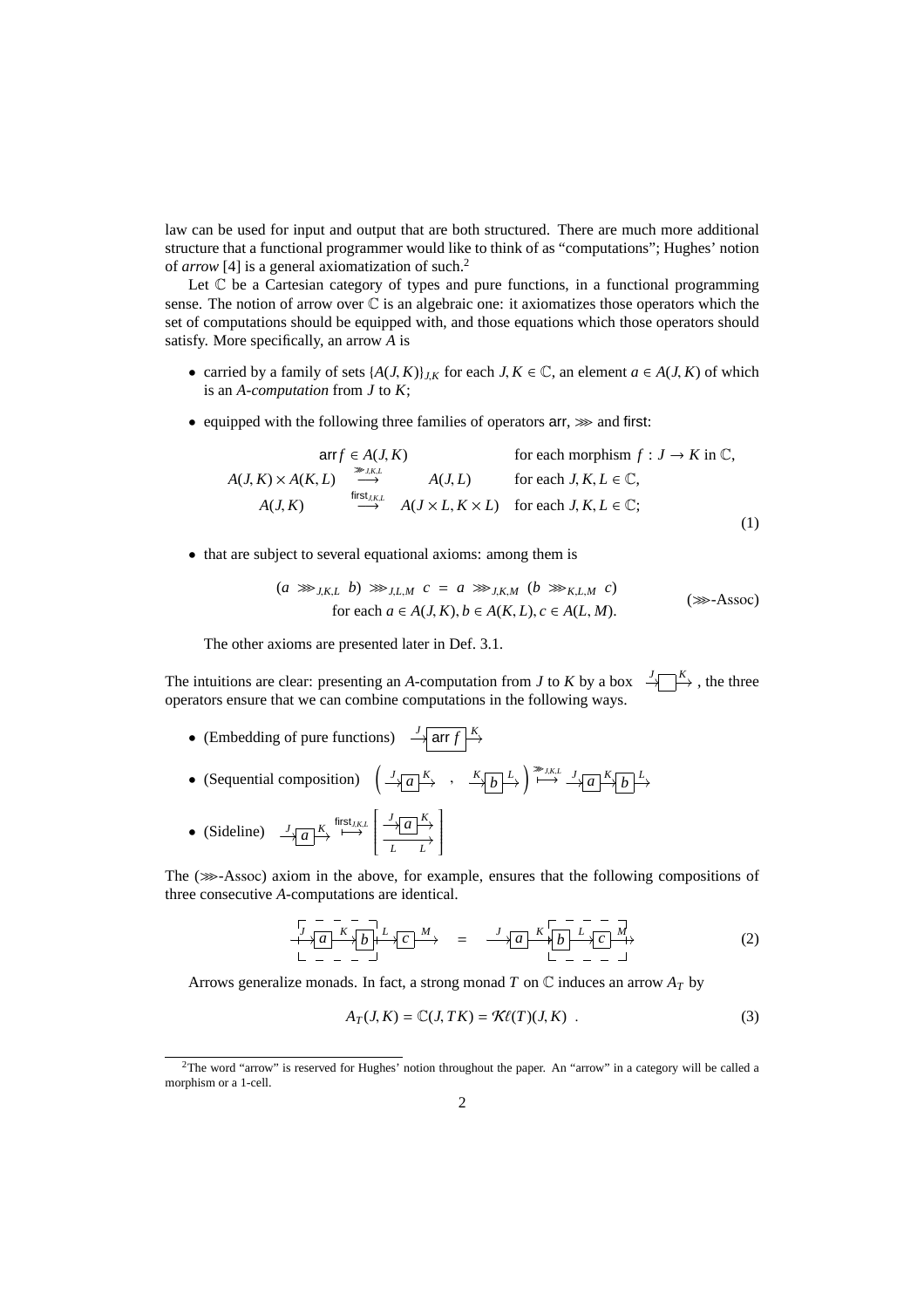Here  $\mathcal{K}\ell(T)$  denotes the Kleisli category (see e.g. Moggi [2]). Prior to arrows, the notion of *Freyd category* is devised as another axiomatization of algebraic properties that are expected from "computations" [5, 6]. The latter notion of Freyd category comes with a stronger categorical flavor; in Jacobs et al. [7] it is shown to be equivalent to the notion of arrow.

**Remark 1.1.** What has been said is true as long as we think of an arrow as carried by sets, i.e. with  $A(J, K)$  being a set. This is our setting. However this is not an entirely satisfactory view in functional programming where one sees A as a type constructor— $A(J, K)$  should rather be an object of C. In this case one can think of several variants of arrow and Freyd category. See Atkey [8]. The discussion later in §5.1 is also relevant.

# *1.2. Arrow as Component Calculus*

The current paper's goal is to settle *components* as *categorification* of computations, via (the algebraic theory of) arrows. Let us elaborate on this slogan.

A component here is in the sense of *component calculi*. Components are systems which, combined with one another by some component calculus, yield a bigger, more complicated system. This "divide-and-conquer" strategy brings order to design processes of large-scale systems that are otherwise messed up due to the very scale and complexity of the systems to be designed.

We follow the monad-based coalgebraic modeling of components in Barbosa [9]—which is also used in Hasuo et al. [10]—and extend it later to an arrow-based modeling. In [9] a component is modeled as a coalgebra of the following type:

$$
c: X \longrightarrow (T(X \times K))^{J} \quad \text{in Sets.} \tag{4}
$$

Here *J* is the set of possible input to the component; *K* is that of possible output; *X* is the set of (internal) states of the component which is a state-based machine; and *T* is a monad on **Sets** that models the computational effect exhibited by the system. Overall, a coalgebraic component is a state-based system with specified input and output ports; it can be drawn as  $\frac{J}{\sqrt{c}} \frac{K}{r}$ .

A crucial observation here is as follows. The notion of arrow in §1.1 axiomatizes algebraic operators on computations as boxes—such as sequential composition  $\frac{J}{\sqrt{a}}\left|\frac{K}{b}\right|\xrightarrow{L}$ . Then, by regarding such boxes as components rather than as computations, we can employ the same axiomatization of arrow as algebraic structure on components—a *component calculus*—with which one can compose components. The calculus is a basic one that allows embedding of pure functions, sequential composition and sideline. In fact in the first author's previous work [10] with Heunen, Jacobs and Sokolova, such algebraic operators on coalgebraic components (4) are defined and shown to satisfy the equational axioms.

## *1.3. Categorifying Computations into Components*

Despite the similarity between computations and components that we have just described, there is one level gap between them: from *sets* to *categories*. Let  $\mathcal{A}(J, K)$  denote the collection of coalgebraic components like in (4), with input-type *J*, output-type *K* and fixed effect *T*, but with varying state spaces *X*. Then it is just natural to include morphisms between coalgebras in the overall picture, as behavior-preserving maps (see e.g. Rutten [11]) between components. Hence  $\mathcal{A}(J,K)$  is now a *category*, specifically that of  $(T(\times K))$ <sup>*I*</sup>-coalgebras. In contrast, with respect to computations there is no general notion of morphism between them, so the collection *A*(*J*, *K*) of *A*-computations is a *set*.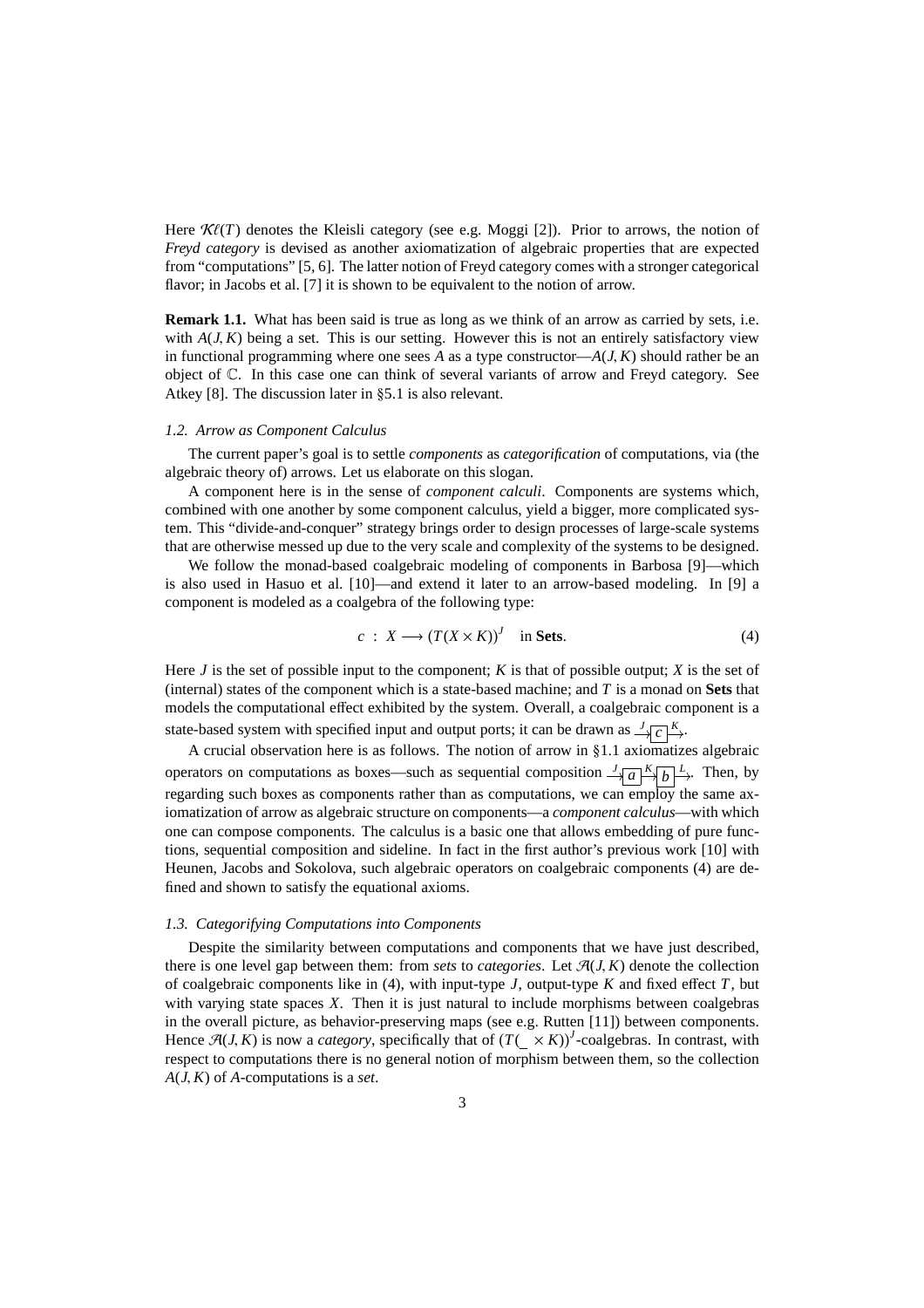This step of *categorification* [12] is not just for fun but in fact indispensable when we consider equational axioms. Later on we will concretely define the sequential composition  $\frac{J}{\sqrt{c}}\left|\frac{K}{d}\right|^{L}$ of coalgebraic components; at this point we note that the state space of the composite is the product  $X \times Y$  of the state space X of c and Y of d. Now let us turn to the axiom

$$
(c \ggg d) \ggg e = c \ggg (d \ggg e) . \tag{32-Assoc}
$$

Denoting *e*'s state space by *U*, the state space of the left-hand side is  $(X \times Y) \times U$  while that of the right-hand side is  $X \times (Y \times U)$ . These are, as sets, not identical. Therefore the axiom can be at best satisfied up-to an isomorphism between components as coalgebras (and it is the case, see [10]). We note that this phenomenon—the notion of satisfaction of equational axioms gets relaxed, from up-to equality to up-to an isomorphism—is typical with categorification [12].

This additional structure obtained through categorification, namely morphisms between components, has been further exploited in [10]. There it is shown that final coalgebras—the notion that makes sense only in presence of morphisms between coalgebras—form an arrow that is internal to the "arrow" of components, realizing an instance of the *microcosm principle* [13, 14]. An application of such nested algebraic structure (namely that of arrows) is a *compositionality result*: the behavior of composed components can be computed from the behavior of each component.

We shall refer to the categorified notion of arrow—carried by components—as *categorical arrow*. The table below summarizes the overall picture.

|                     | arrow A                                          | categorical arrow $\mathcal{A}$                                    |  |
|---------------------|--------------------------------------------------|--------------------------------------------------------------------|--|
| carrier             | ${A(J,K)}_{J,K\in\mathbb{C}}$ , a family of sets | $\{\mathcal{A}(J,K)\}_{J,K\in\mathbb{C}}$ , a family of categories |  |
|                     | $a \in A(J, K)$ : a computation                  | $a \in \mathcal{A}(J,K)$ : a component                             |  |
| equations satisfied | up-to equality                                   | up-to isomorphisms                                                 |  |
| example             | $A(J, K) = \mathcal{K}\ell(T)(J, K)$             | $\mathcal{A}(J,K) = \text{Coalg}(T(\times K))$                     |  |
|                     | with $T$ : a monad                               | with $T: a$ monad                                                  |  |

# *1.4. Lifting of Arrow Structure via Profunctors*

In short: computations carry algebraic structure of an arrow; components carry a categorified version of it. The technical contribution of the current paper is to make the relationship between computations and components more direct. This is by developing the following scenario:

- given an arrow *A*,
- we define the notion of *(arrow-based) A-component* which generalizes Barbosa's monadbased modeling (4),
- and we show that these *A*-components carry categorical arrow structure that is in fact a lifting of the original arrow structure of *A*.

Therefore: we categorify *A*-computations to *A*-components.

A weaker version of this scenario has been already presented in [10]. However the last lifting part of the scenario was obscured in details of direct calculations. What is novel in this paper is to work in **Prof**, the bicategory of profunctors. In fact, it is one theme of this paper to demonstrate use of calculations in **Prof**.

The starting point for this profunctor approach is [7]. There the  $\arccos$ -fragment of arrow (without first) is identified with a monoid in the category  $[\mathbb{C}^{op} \times \mathbb{C}, \mathbf{Sets}]$  of bifunctors, where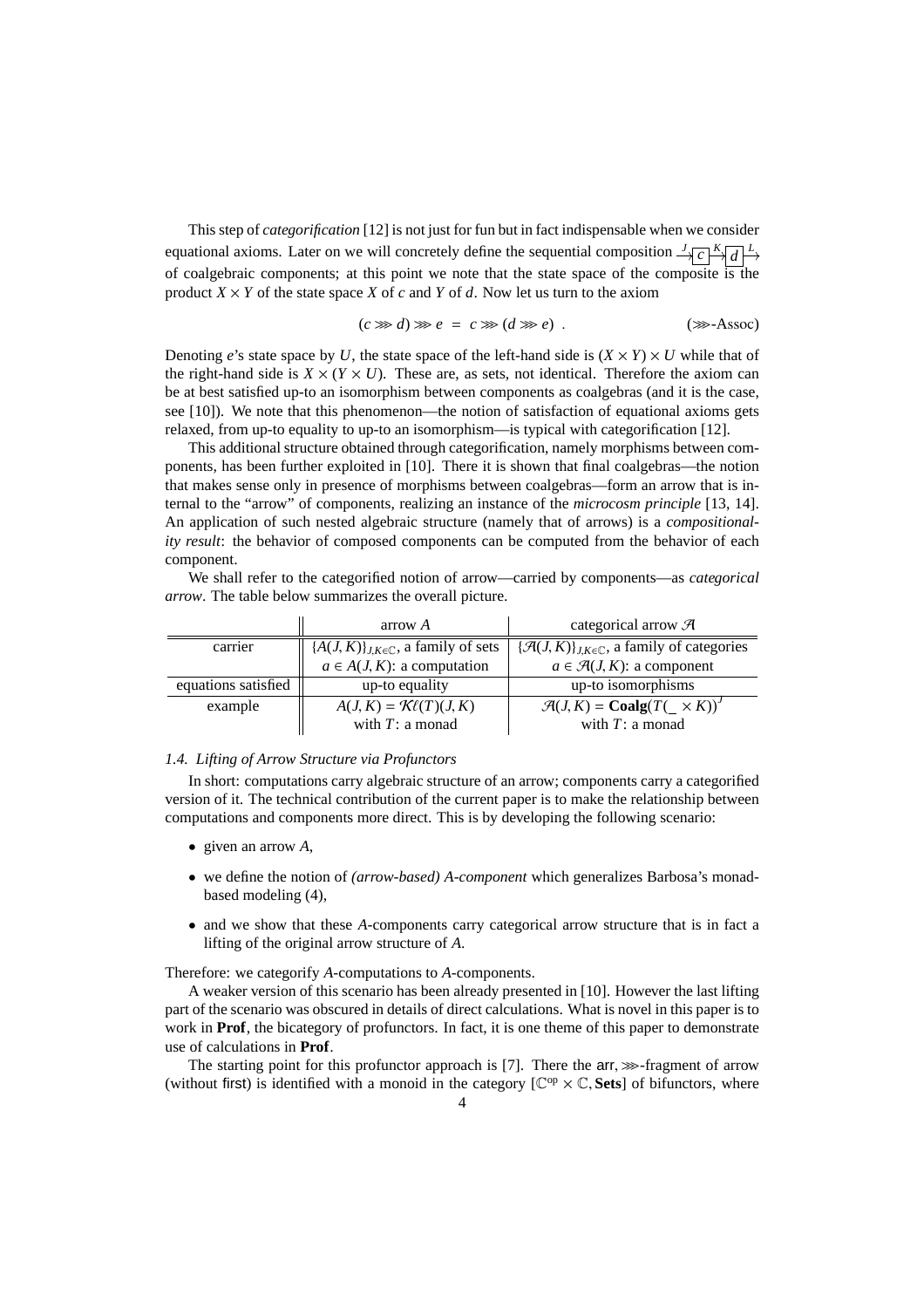the latter is equipped with suitable monoidal structure. This means—in terms of profunctors that will be described in §2—that an arrow *A* (without first) is a *monad* in **Prof**, in an internal sense like in Street [15].

What really makes our profunctor approach feasible is a further observation by the second author [16]. There the remaining first operator—whose mathematical nature was buried away in its dinaturality—is identified with a certain 2-cell in **Prof**. In fact, this 2-cell is a *strength* in an internal sense. Therefore an arrow (with its full set of operators,  $\text{arr}, \gg$  and first) is a *strong monad* in **Prof**. This observation pleasantly parallels the informal view of arrows as generalization of strong monads.

# *1.5. Organization of the Paper*

In §2 we will introduce the necessary notions of dinatural transformation, (co)end and profunctor, in a rather leisurely pace. The two forms of the Yoneda lemma—the end- and coendforms—are basic there. The materials there are essentially extracted from Kelly [17], which is a useful reference also in the current non-enriched (i.e. **Sets**-enriched) setting. In §3 we follow [16, 7] and identify an arrow with an internal strong monad in **Prof**, setting **Prof** as our universe of discourse. In §4 we generalize Barbosa's coalgebraic components into arrow-based components. The main result—arrow-based components form a categorical arrow—is stated there. Its actual proof is in the subsequent §5 which is devoted to manipulation of 2-cells in **Prof**.

The current version departs from the previous workshop version [1] most notably in §5. The manipulation of 2-cells is now described in a much more structural manner, using a novel bicategory **StProf**. The details that have been omitted in [1] are presented as much as the space allows. We also explicitly settle the problem of size  $(\S 5.1)$ ; in the previous version [1] we only hinted possible solutions.

#### **2. Categorical Preliminaries**

#### *2.1. End and Coend*

In the sequel we shall often encounter a functor of the type  $F : \mathbb{C}^{op} \times \mathbb{C} \to \mathbb{D}$ , where a category  $\mathbb C$  occurs twice with different variance. Given two such  $F, G: \mathbb C^{op} \times \mathbb C \to \mathbb D$ , a *dinatural transformation*  $\varphi$  :  $F \Rightarrow G$  consists of a family of morphisms in  $D$ 

$$
\varphi_X : F(X, X) \longrightarrow G(X, X) \quad \text{for each } X \in \mathbb{C}
$$

which is *dinatural*: for each morphism  $f: X \to X'$  the following diagram commutes.

$$
F(X', X) \xrightarrow{F(f,X)} F(X, X) \xrightarrow{\varphi_X} G(X, X) \xrightarrow{G(X, f)} G(X, X')
$$
(5)  

$$
F(X', X) \xrightarrow{F(X', f)} F(X', X') \xrightarrow{\varphi_X} G(X', X') \xrightarrow{G(f,X')}
$$

Note the difference from a *natural transformation*  $\psi$  :  $F \Rightarrow G$ . The latter consists of a greater number of morphisms in  $\mathbb{D}$ ; that is,  $\psi_{X,Y} : F(X,Y) \to G(X,Y)$  for each  $X, Y \in \mathbb{C}$ .

Two successive dinatural transformations  $\varphi_1 : F_1 \Rightarrow F_2$  and  $\varphi_2 : F_2 \Rightarrow F_3$  do not necessarily compose: dinaturality of each does not guarantee dinaturality of the obvious candidate of the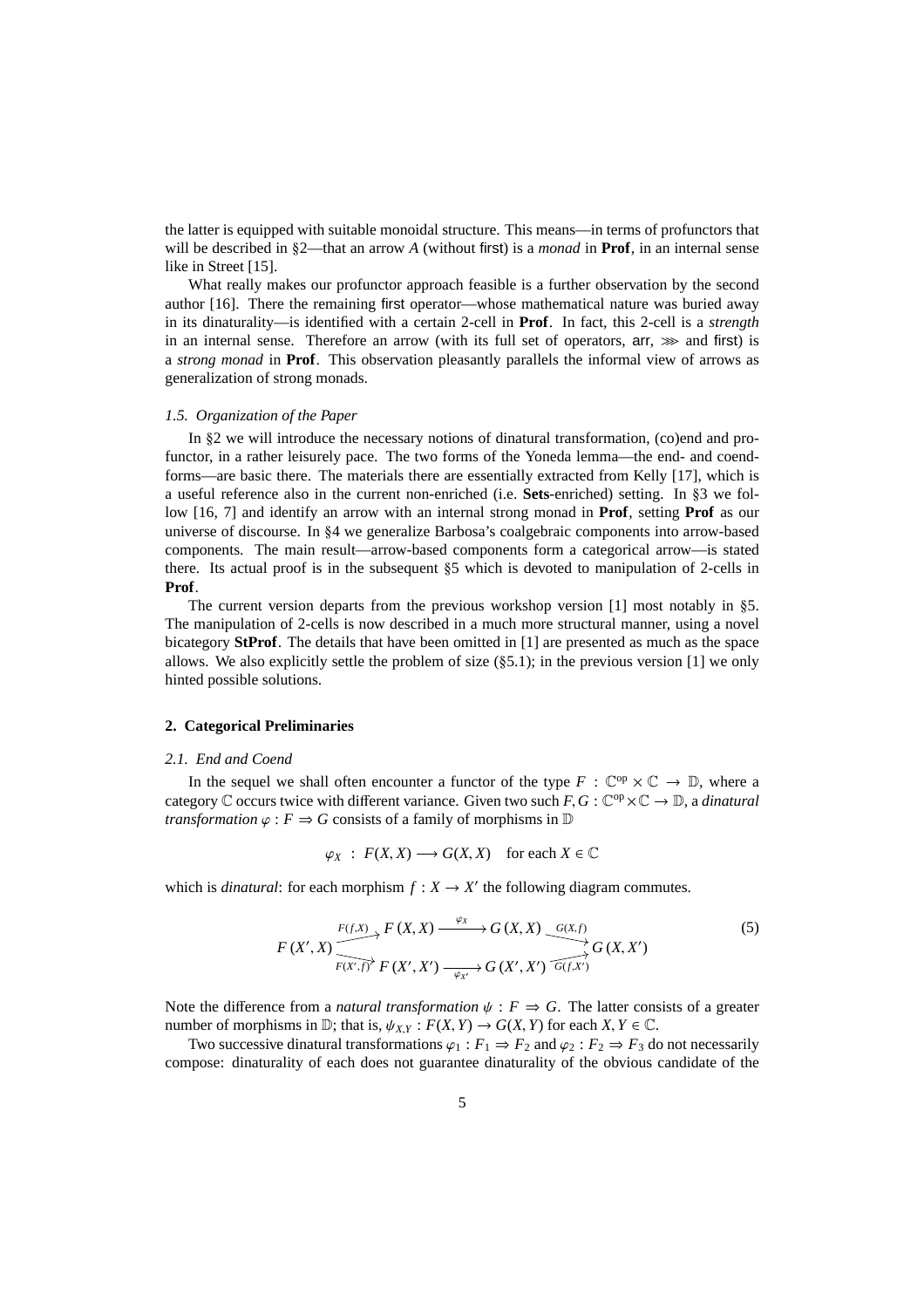composition  $(\varphi_2 \circ \varphi_1)_X = (\varphi_2)_X \circ (\varphi_1)_X$ . This makes it a tricky business to organize dinatural transformations in a categorical manner. Nevertheless, working with arrows, examples of dinaturality abound.

Dinaturality subsumes naturality: a natural transformation  $\psi : F \Rightarrow G : \mathbb{C} \to \mathbb{D}$  can be thought of as a dinatural transformation, by presenting it as  $\psi : F \circ \pi_2 \Rightarrow G \circ \pi_2 : \mathbb{C}^{\text{op}} \times \mathbb{C} \to \mathbb{D}$ . Here  $\pi_2 : \mathbb{C}^{op} \times \mathbb{C} \to \mathbb{C}$  is a projection.

*(Co)end* is the notion that is obtained by replacing naturality (for (co)cones) by dinaturality, in the definition of (co)limit. Precisely:

**Definition 2.1 (End and coend).** Let  $\mathbb{C}, \mathbb{D}$  be categories and  $F : \mathbb{C}^{op} \times \mathbb{C} \to \mathbb{D}$  be a functor.

• An *end* of *F* consists of an object  $\int_{X \in \mathbb{C}} F(X, X)$  in  $\mathbb{D}$  together with *projections* 

$$
\pi_X: (\int_{X \in \mathbb{C}} F(X, X)) \longrightarrow F(X, X) \quad \text{for each } X \in \mathbb{C}
$$

such that, for each morphism  $f: X \to X'$  in  $\mathbb{C}$ , the following diagram commutes.

$$
\int_X F(X,X) \xrightarrow{\pi_{X'}} F(X',X') \xrightarrow{F(f,X')} F(X,X')
$$

In other words: the family  $\{\pi_X\}_{X \in \mathbb{C}}$  forms a dinatural transformation from the constant functor  $\Delta(\int_X F(X, X))$  to the functor *F*. An end is defined to be a universal one among such data: given an object  $Y \in \mathbb{D}$  and a dinatural transformation  $\varphi : \Delta Y \Rightarrow F$ , there is a unique morphism  $f: Y \to \int_X F(X, X)$  such that  $\pi_X \circ f = \varphi_X$  for each  $X \in \mathbb{C}$ .

• A *coend* of *F* is a dual notion of an end. It consists of an object  $\int^{X \in \mathbb{C}} F(X, X)$  in D together with *coprojections*  $\iota_X : F(X,X) \to \int^X F(X,X)$  for each  $X \in \mathbb{C}$ . Its universality, together with that of an end, can be written as follows.

$$
f: Y \longrightarrow \int_X F(X, X)
$$
  

$$
\overline{\varphi_X : Y \longrightarrow F(X, X), \text{ dina } \text{tural in } X} \quad \overline{\varphi_X : F(X, X) \longrightarrow Y, \text{ dina } \text{tural in } X}
$$

(Co)ends need not exist; they do exist for example when  $\mathbb C$  is small and  $\mathbb D$  is (co)complete. See below.

The reader is referred to Mac Lane [18, Chap. IX] for more on (co)ends. Described there is the way to transform a functor  $F: \mathbb{C}^{op} \times \mathbb{C} \to \mathbb{D}$  into  $F^{\S}: \mathbb{C}^{\S} \to \mathbb{D}$ , in such a way that the (co)end of  $F$  coincides with the (co)limit of  $F^{\$}$ . Therefore existence of (co)ends depends on the (co)completeness property of D. In fact (co)end subsumes (co)limit, just as dinaturality subsumes naturality. Therefore a useful notational convention is to denote (co)limits also as (co)ends: for example Colim<sub>*XFX*</sub> as  $\int^X FX$ .

Recalling the construction of any limit by a product and an equalizer [18, §V.2], an intuition about an end  $\int_X F(X, X)$  is as follows: it is the product  $\prod_X F(X, X)$  which is "cut down" so as to satisfy dinaturality. Dually, a coend  $\int^X F(X, X)$  is the coproduct  $\prod_X F(X, X)$  quotiented modulo dinaturality.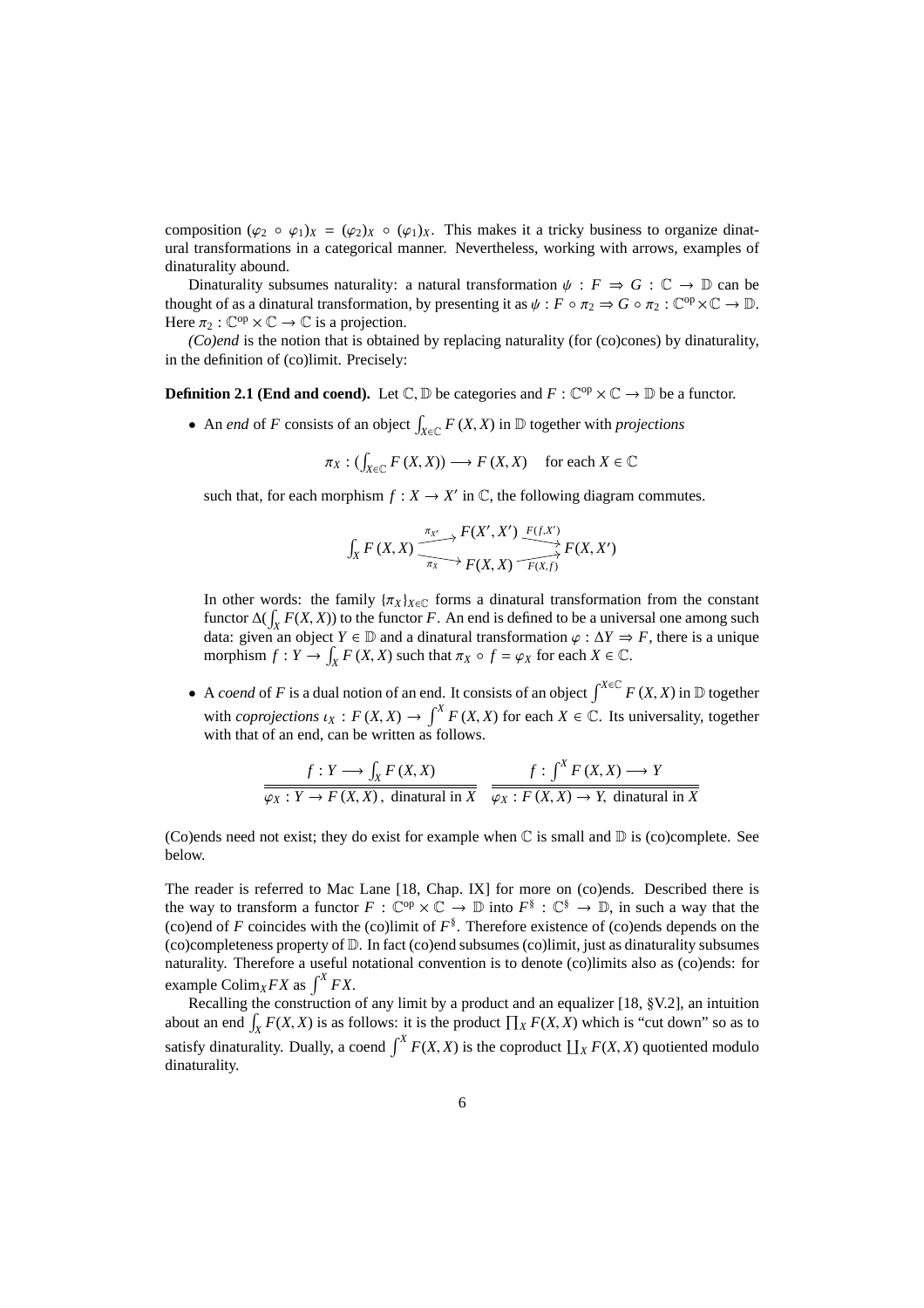### *2.2. Two Forms of the Yoneda Lemma*

A typical example of an end arises as a set of (di)natural transformations. Given a small category  $\mathbb C$  and functors  $F, G: \mathbb C^{op} \times \mathbb C \to \mathbf{Sets}$ , we obtain a bifunctor

$$
[F(+,-),G(-,+)] : \mathbb{C}^{op} \times \mathbb{C} \longrightarrow \mathbf{Sets} , \quad (X,Y) \longmapsto [F(Y,X),G(X,Y)] .
$$
 (6)

Here [*S*, *T*] denotes the set of functions from *S* to *T*, i.e. an exponential in **Sets**. Note the variance: since  $[-,+]$  is contravariant in its first argument, the variance of arguments of *F* is opposed in (6). Taking this functor (6) as *F* in Def. 2.1, we define an end  $\int_X [F(X, X), G(X, X)]$ . Such an end does exist when C is a small category, because **Sets** has small limits (hence small ends).

**Proposition 2.2.** *Let us denote the set of dinatural transformations from F to G by* Dinat(*F*,*G*)*. We have a canonical isomorphism in* **Sets***:*

$$
Dinat(F,G) \stackrel{\cong}{\longrightarrow} \int_X [F(X,X),G(X,X)] .
$$

Proof. It is due to the following correspondences.

$$
\frac{1 \to \int_X [F(X, X), G(X, X)]}{1 \to [F(X, X), G(X, X)], \text{ dinaatural in } X}
$$
 (\*)  

$$
\frac{F(X, X) \to G(X, X), \text{ dinaatural in } X}{F(X, X) \to G(X, X), \text{ dinaatural in } X}
$$

Here  $(\dagger)$  is by Def. 2.1; dinaturality is preserved along  $(\dagger)$  because of the naturality of Currying.  $\Box$ 

The composite  $Dinat(F, G) \stackrel{\cong}{\to} \int_X [F(X, X), G(X, X)] \stackrel{\pi_X}{\longrightarrow} [F(X, X), G(X, X)]$  carries a dinatural transformation  $\varphi$  to its *X*-component  $\varphi_X$ .

Since dinaturality subsumes naturality (§2.1), we have an immediate corollary:

**Corollary 2.3.** *Let*  $\mathbb C$  *be a small category and*  $F$ ,  $G$  :  $\mathbb C \to$  **Sets***. By* Nat(*F*,*G*) *we denote the set of natural transformations*  $F \Rightarrow G$ *. We have* 

$$
Nat(F, G) \stackrel{\cong}{\longrightarrow} \int_X [FX, GX] .
$$

The celebrated *Yoneda lemma* reduces the set  $Nat(\mathbb{C}(X, \_), F)$  of natural transformations into *FX* (see e.g. [18, 19]). Interpreted via Cor. 2.3, it yields:

**Lemma 2.4 (The Yoneda lemma, end-form).** *Given a small category*  $\mathbb C$  *and a functor*  $F : \mathbb C \to$ **Sets***, we have a canonical isomorphism*

$$
\int_{X' \in \mathbb{C}} \left[ \mathbb{C} \left( X, X' \right), FX' \right] \xrightarrow{\cong} FX \quad .
$$

The lemma becomes useful in the calculations below: it means an end on the left-hand side "cancels" with a hom-functor occurring in it.

From the end-form, we obtain the following coend-form. Its proof is straightforward but illuminating. It allows us to "cancel" a coend with a hom-functor inside it.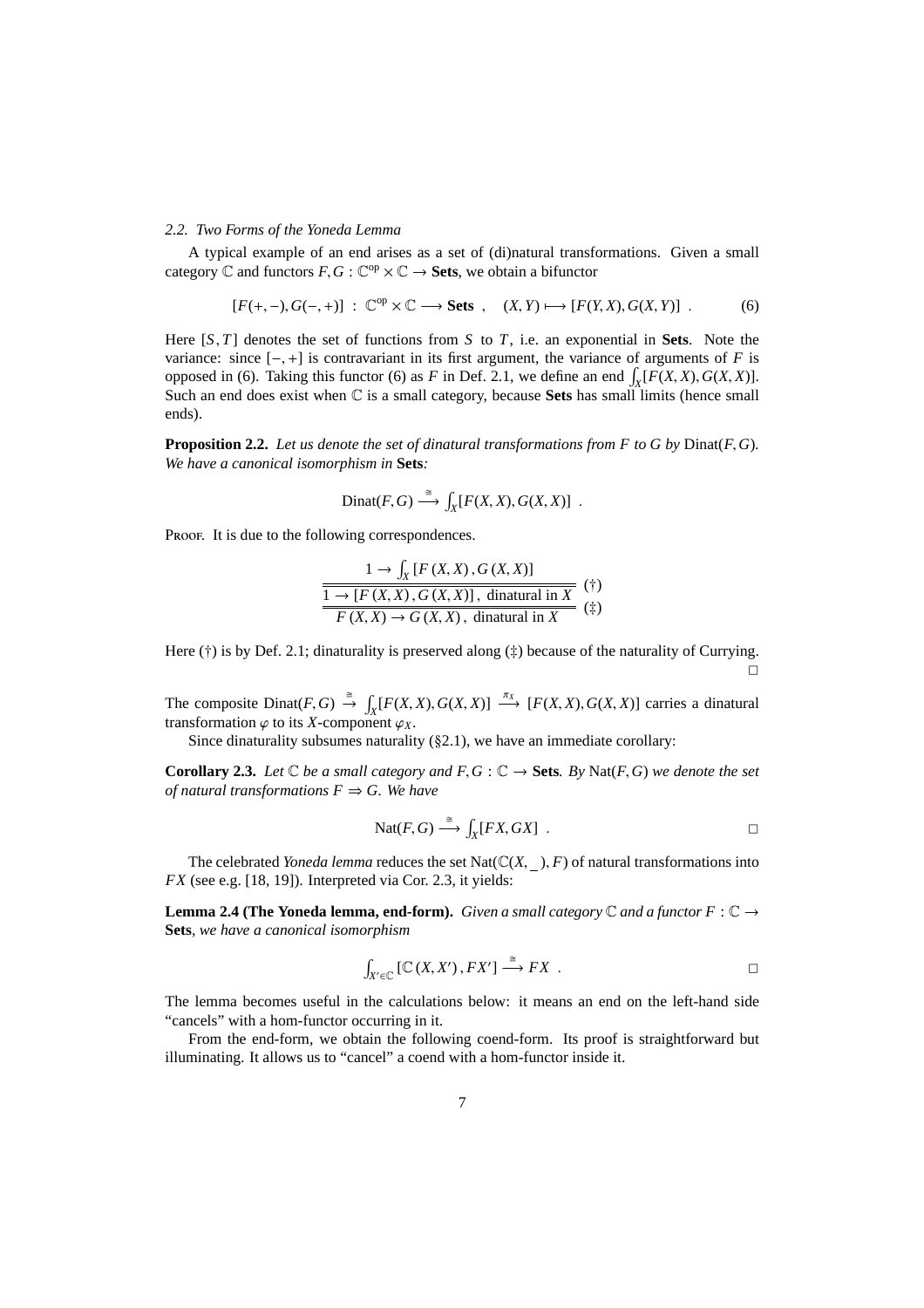**Lemma 2.5 (The Yoneda lemma, coend-form).** *Given a small category* C *and a functor F* : C → **Sets***, we have a canonical isomorphism*

$$
\int^{X' \in \mathbb{C}} FX' \times \mathbb{C}(X', X) \xrightarrow{\cong} FX
$$
.

Proof. We have the following canonical isomorphisms, for each  $S \in \mathbf{Sets}$ .

$$
\begin{aligned}\n\left[\int^{X'} FX' \times \mathbb{C}(X', X), S\right] &\stackrel{\cong}{\to} \int_{X'} \left[ FX' \times \mathbb{C}(X', X), S\right] & \quad (\dagger) \\
&\stackrel{\cong}{\to} \int_{X'} \left[ \mathbb{C}(X', X), [FX', S]\right] & \text{Currying} \\
&\stackrel{\cong}{\to} \left[ FX, S\right] & \text{the Yoneda lemma, end-form.}\n\end{aligned}
$$

Here (†) is because the hom-functor [ , *S* ] turns a colimit into a limit [18, §V.4], hence a coend into an end. Obviously the composite isomorphism is natural in *S* ; therefore we have shown that

$$
\mathbf{y} \big( \int^{X'} \mathbb{C}(X', X) \times FX' \big) \stackrel{\cong}{\longrightarrow} \mathbf{y}(FX) \quad : \mathbb{C} \longrightarrow \mathbf{Sets} \ , \tag{7}
$$

where  $y : \mathbb{C}^{op} \to [\mathbb{C}, \mathbf{Sets}]$  is the (contravariant) Yoneda embedding. By the Yoneda lemma the functor **y** is full and faithful; therefore it reflects isomorphisms. Hence (7) proves the claim.  $\Box$ 

#### *2.3. Profunctor*

**Definition 2.6 (Profunctor).** Let  $\mathbb C$  and  $\mathbb D$  be small categories. A *profunctor P* from  $\mathbb C$  to  $\mathbb D$  is a functor  $P : \mathbb{D}^{\text{op}} \times \mathbb{C} \to \mathbf{Sets}$ . It is denoted by  $P : \mathbb{C} \to \mathbb{D}$ . That is,

$$
\frac{\mathbb{C} \longrightarrow \mathbb{D}, \quad \text{a profunctor}}{\mathbb{D}^{\text{op}} \times \mathbb{C} \longrightarrow \text{Sets}, \quad \text{a functor}}
$$

The notion of profunctor is also called *distributor*, *bimodule* or *module*. For more detailed treatment of profunctors see e.g. Benabou [20] and Borceux [21].

There are two principal ways to understand profunctors. One is as "generalized relations": profunctors are to functors what relations are to functions. The differences between a profunctor  $P: \mathbb{C} \to \mathbb{D}$  and a relation  $R: S \to T$  are as follows.

- A relation is two-valued: for each element  $s \in S$  and  $t \in T$ ,  $R(s, t)$  is either empty (i.e.  $(s, t) \notin R$ ) or filled (i.e.  $(s, t) \in R$ ). In contrast, a profunctor is valued with arbitrary sets, that is,  $P(Y, X) \in \textbf{Sets}$ .
- The functoriality of a profunctor *P* induces *action* of morphisms in C and D. For illustration let us depict an element  $p \in P(Y, X)$  by a box  $\frac{Y}{\Box \Box P} \rightarrow X$ . Given two morphisms  $g: Y' \to Y$  in  $\mathbb D$  and  $f: X \to X'$  in  $\mathbb C$ , functoriality of P yields an element  $P(g, f)(p) \in P(Y', X')$  (note the variance); the latter element is best depicted as follows.

$$
\begin{array}{c}\n\Gamma \rightarrow - - - - - - - - - \\
\hline\nY \rightarrow \mathcal{E} \\
\downarrow - - - - - - - - \end{array} \tag{8}
$$

The last point ("C-D-action") motivates another way of looking at profunctors: as generalized *modules* as in the theory of rings. These generalized modules are carried by a family of sets  ${P(Y, X)}_{X \in \mathbb{C}, Y \in \mathbb{D}}$ , with left-action of  $\mathbb{C}$ -arrows and right-action of  $\mathbb{D}$ -arrows. Also notice the similarity between (8) and the diagrams in §1 for computations/components. It is indeed this similarity that allows us to formalize arrows as certain profunctors (§3).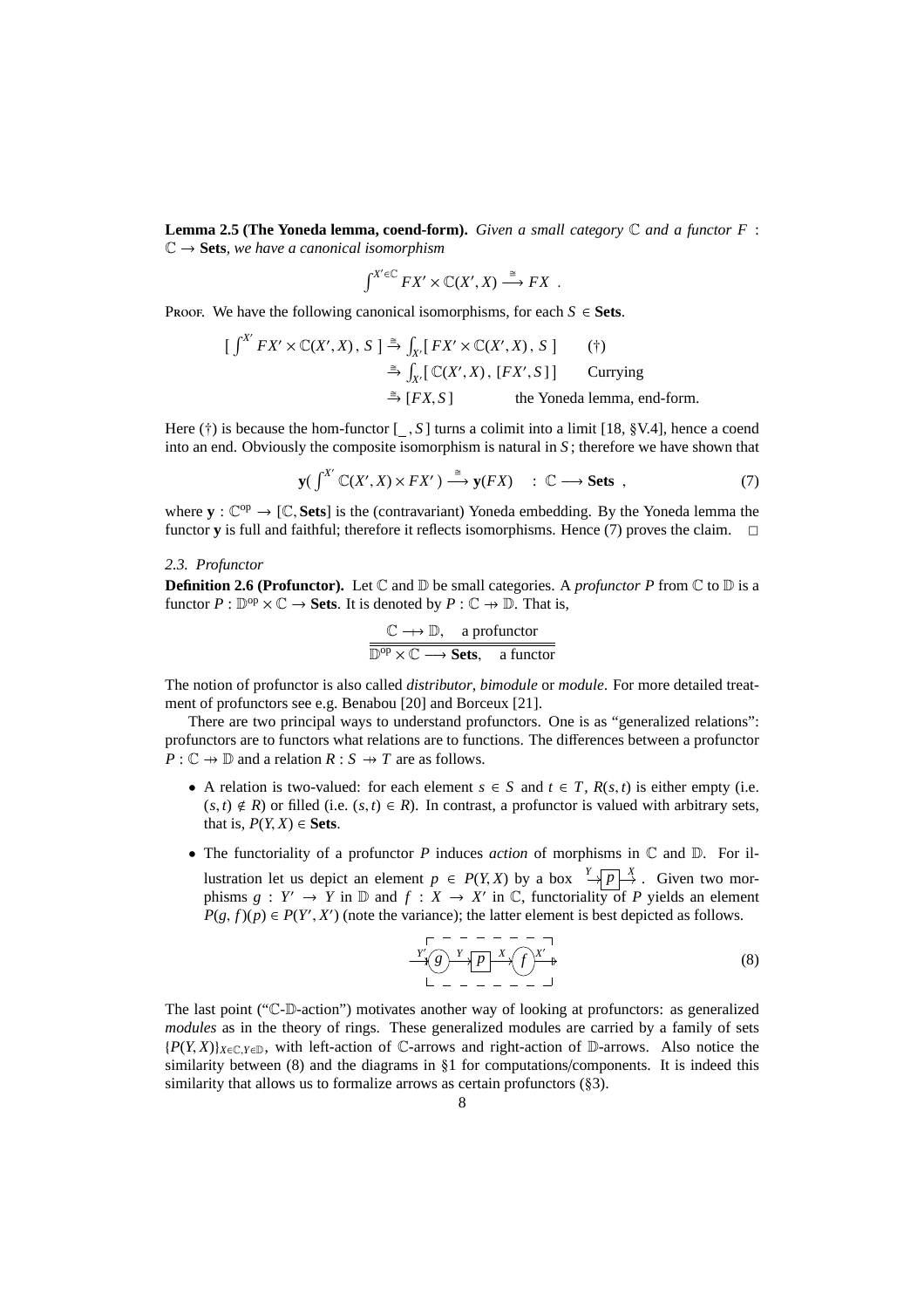**Definition 2.7 (Composition of profunctors).** Given two successive profunctors  $P : \mathbb{C} \to \mathbb{D}$ and  $Q : \mathbb{D} \to \mathbb{E}$ , their *composition*  $Q \circ P : \mathbb{C} \to \mathbb{E}$  is defined by the following coend. For  $U \in \mathbb{E}$ and  $X \in \mathbb{C}$ ,

$$
(Q \circ P)(U,X) = \int^{Y \in \mathbb{D}} Q(U,Y) \times P(Y,X) .
$$

When profunctors are seen as generalized relations, this composition operation corresponds to *relational composition*:  $(S \circ R)(x, z)$  if and only if  $\exists y.(R(x, y) \land S(y, z))$ . When seen as generalized modules, it corresponds to *tensor product* of modules over rings. In any case, recall from §2.1 that the coend in Def. 2.7 is a coproduct  $\prod_{Y} Q(U, Y) \times P(Y, X)$ —a bunch of pairs  $\left(\begin{array}{c} U \longrightarrow \overline{q} \rightarrow Y \end{array}\right),$  with varying *Y*—quotiented modulo a certain equivalence ≃. This equivalence  $\approx$  (dictated by dinaturality) intuitively says: the choice of intermediate  $Y \in \mathbb{D}$  does not matter. Specifically, the equivalence  $\simeq$  is generated by the following relation; here  $f: Y \to Y'$  is a morphism in D.

$$
(\xrightarrow{U}q \xrightarrow{Y} f) \xrightarrow{Y'} q \xrightarrow{X}) \simeq (\xrightarrow{U}q \xrightarrow{Y} , \xrightarrow{Y} f) \xrightarrow{Y'} p \xrightarrow{X})
$$
.

An appropriate notion of *morphism* between parallel profunctors  $P, Q : \mathbb{C} \to \mathbb{D}$  is provided by a natural transformation  $\psi$ : *P*  $\Rightarrow$  *Q*, where *P* and *Q* are thought of as functors *P*, *Q*:  $\mathbb{D}^{\text{op}} \times \mathbb{C} \to$  **Sets**. All these data can be organized in the following "2-categorical" manner.



A problem now is that (horizontal) composition of 1-cells (i.e. profunctors) is not strictly associative: due to Def. 2.7 of composition by coends and products, associativity can be only ensured up-to coherent isomorphisms. The same goes for unitality; therefore profunctors form a *bicategory* (see [21]) instead of a 2-category.

**Definition 2.8 (The bicategory Prof).** The bicategory **Prof** has small categories as 0-cells, profunctors as 1-cells and natural transformations between them as 2-cells. The identity 1-cell  $\mathbb{C} \to \mathbb{C}$  is given by the hom-functor Hom :  $\mathbb{C}^{op} \times \mathbb{C} \to$  **Sets**; it is the unit for composition because of the Yoneda lemma, coend-form (Lem. 2.5).

#### *2.4. Some Properties of* **Prof**

Here we describe some structural properties of **Prof** that will be exploited later, namely the direct image of a functor and tensor products in **Prof**. For the former, [20] is a principal reference; Fiore's notes [22] are not specifically on profunctors but provide useful insights into relevant mathematical concepts.

A function  $f : S \to T$  induces the *direct image* relation  $f_* : S \to T$ , defined by:  $f_*(s, t)$  if and only if  $t = f(s)$ . There is an analogous construction from functors to profunctors.

**Definition 2.9.** Let  $F: \mathbb{C} \to \mathbb{D}$  be a functor between small categories. It gives rise to

the *direct image* profunctor  $F_* : \mathbb{C} \longrightarrow \mathbb{D}$  by  $F_*(Y, X) = \mathbb{D}(Y, FX)$ .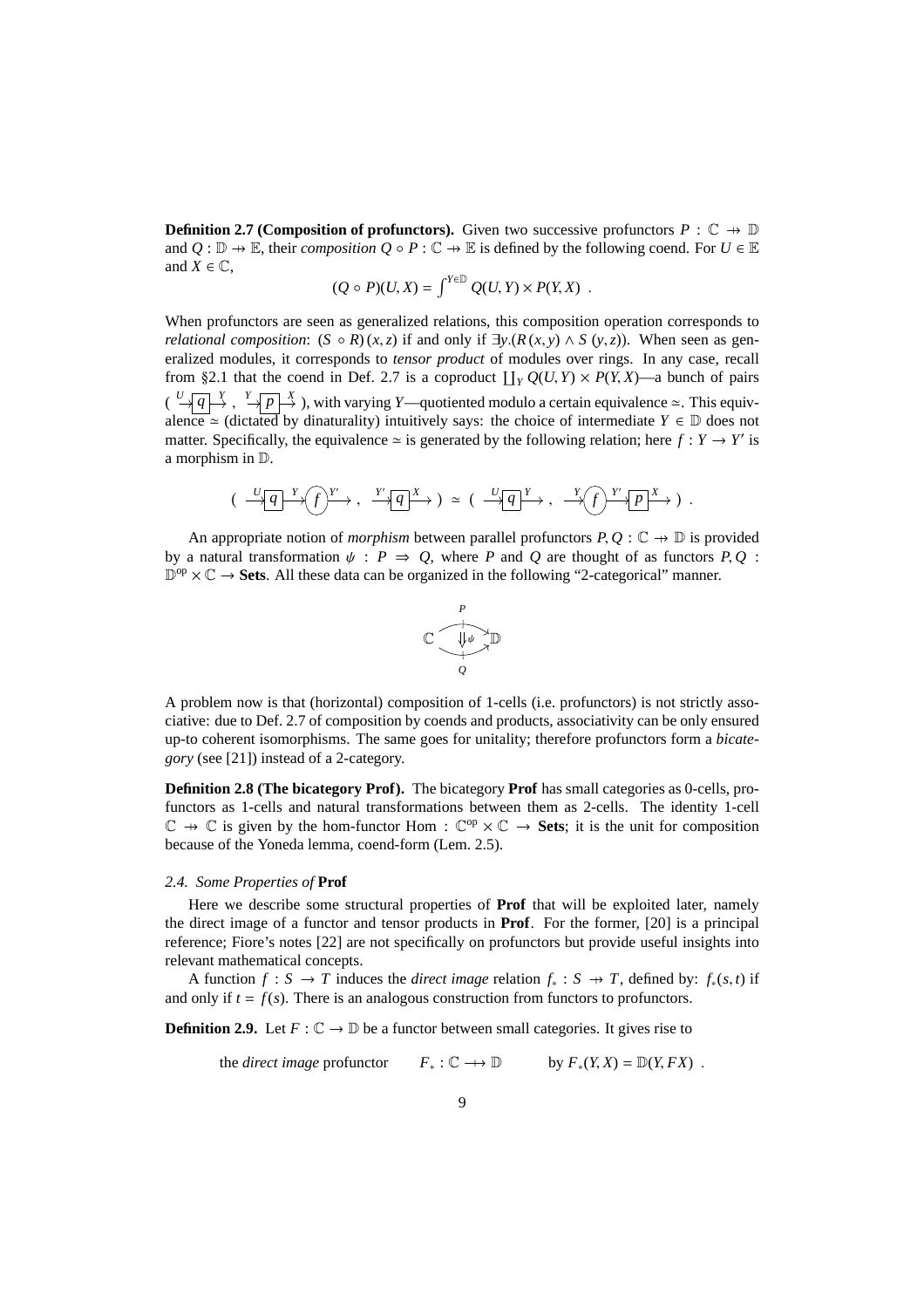The mapping ( )<sup>∗</sup> also applies to natural transformations in an obvious way; this determines a *pseudo functor* (see e.g. [21]) ( )<sub>\*</sub> : **Cat**  $\rightarrow$  **Prof** that embeds **Cat** in **Prof**.

**Notations 2.10.** Throughout the rest of the paper, the direct image *F*<sup>∗</sup> of a functor *F* shall be simply denoted by *F*. The identity profunctor id:  $\mathbb{C} \rightarrow \mathbb{C}$ —that is the hom-functor—will be often denoted by  $\mathbb{C} : \mathbb{C} \to \mathbb{C}$ .

The Cartesian product operator  $\times$  in **Cat** lifts **Prof**: given profunctors  $F : \mathbb{C} \to \mathbb{C}'$  and  $G: \mathbb{D} \to \mathbb{D}'$ , we define

$$
F \times G : \mathbb{C} \times \mathbb{D} \to \mathbb{C}' \times \mathbb{D}' \quad \text{by} \quad (F \times G)(X', Y', X, Y) = F(X', X) \times G(Y', Y) \tag{9}
$$

The symbol  $\times$  occurring in the last denotes the Cartesian product in **Sets**. The lifted operator  $\times$  in **Prof** makes it a "monoidal bicategory," a notion whose precise definition involves delicate handling of coherence. We shall not do that in this paper. Nevertheless, we will need the following property.

**Lemma 2.11.** The operation  $\times$  on **Prof** is bifunctorial: that is, given four profunctors  $\mathbb{C} \stackrel{P}{\rightarrow} \mathbb{D} \stackrel{Q}{\rightarrow}$  $\mathbb{E}$  and  $\mathbb{C}' \stackrel{P'}{\rightarrow} \mathbb{D}' \stackrel{Q'}{\rightarrow} \mathbb{E}'$  we have  $(Q \circ P) \times (Q' \circ P') \stackrel{\cong}{\rightarrow} (Q \times Q') \circ (P \times P')$ .

Proof. This is due to the Fubini theorem for coends. See  $[18, §IX.8]$ 

It is obvious that the operator  $\times$  acts also on 2-cells (that are natural transformations).

# **3. Arrows as Profunctors**

We review the results in [7, 16] that identify Hughes' notion of arrow with a profunctor with additional algebraic structure.

First we present the precise definition of arrow. Usually it is defined over a Cartesian category  $\mathbb C$ . However, since it is rather the monoidal structure of  $\mathbb C$  that is essential, we shall work with a monoidal category.

**Definition 3.1 (Arrow [4]).** Given a monoidal category  $\mathbb{C} = (\mathbb{C}, \otimes, I)$ , an *arrow* over  $\mathbb{C}$  consists of carrier sets  $\{A(J,K)\}_{J,K\in\mathbb{C}}$  and operators arr,  $\gg$  and first as described in (1). The operators must satisfy the following equational axioms.

| $(a \ggg b) \ggg c$                                                                         | $=$ | $a \ggg (b \ggg c)$                               | $(\ggg$ -Assoc)       |
|---------------------------------------------------------------------------------------------|-----|---------------------------------------------------|-----------------------|
| $\operatorname{arr}(g \circ f) =$                                                           |     | arr $f \gg \text{arr } g$                         | $(\text{arr-Func1})$  |
| arrid $_J \ggg_{J,K} a$                                                                     |     | $= a = a \ggg_{I,K,K}$ arrid <sub>K</sub>         | $(\text{arr-Func2})$  |
| first <sub>J,K,I</sub> $a \gg \arctan \rho_K$                                               | $=$ | arr $\rho_K \gg a$                                | $(\rho\text{-Nat})$   |
| first <sub><i>I.K.L a</i> <math>\gg</math> arr(id<sub>K</sub> <math>\otimes</math> f)</sub> | $=$ | $\arr(id_J \otimes f) \gg \text{first}_{J,K,M} a$ | $(arr-CENTR)$         |
| $(\arctan_{J,L,M}) \gg (\text{first}_{J,K,L\otimes M} a)$                                   | $=$ | first(first a) $\gg$ (arr $\alpha_{K,L,M}$ )      | $(\alpha$ -Nat)       |
| first <sub><i>J</i>,K,L</sub> (arr f)                                                       | $=$ | $arr(f \otimes id_L)$                             | $(\text{arr-PREMON})$ |
| first <sub>J,L,M</sub> $(a \gg b)$                                                          | $=$ | $(first_{J,K,M} a) \ggg (first_{K,L,M} b)$        | $(first$ - $Func)$    |

Here some subscripts are suppressed. The morphism  $\rho_K : K \otimes I \stackrel{\cong}{\to} K$  is the right unitality isomorphism;  $\alpha_{K,L,M}: (K \otimes L) \otimes M \stackrel{\cong}{\to} K \otimes (L \otimes M)$  is the associativity isomorphism. The names of the axioms hint their correspondence to the (premonoidal) structure of *Freyd categories* [5, 6].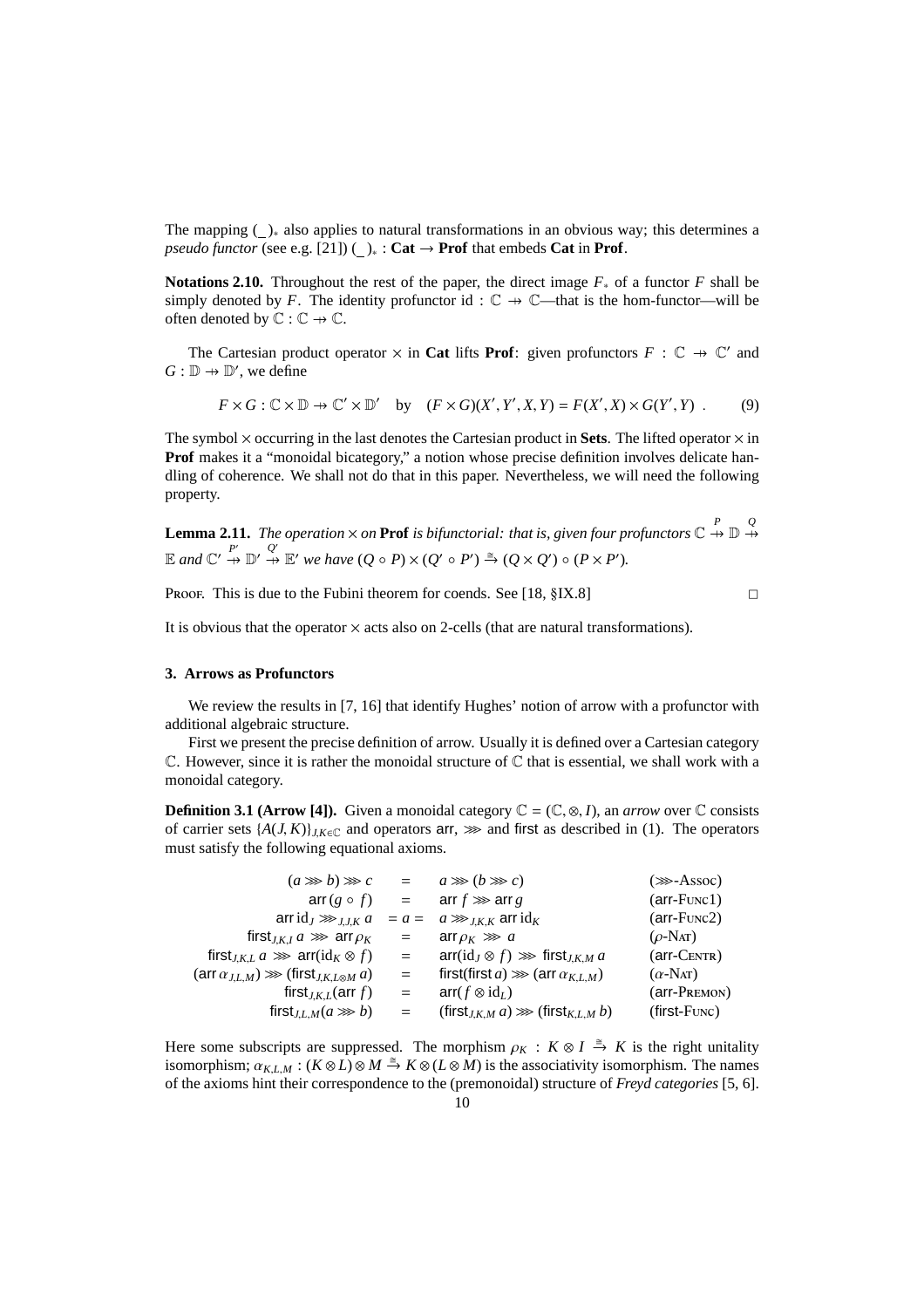Next we introduce the corresponding construct in **Prof**, which we shall tentatively call a **Prof***-arrow*.

**Definition 3.2 (Prof-arrow).** Let  $\mathbb{C} = (\mathbb{C}, \otimes, I)$  be a small monoidal category. A **Prof**-arrow over  $\mathbb C$  is:

- a profunctor  $A: \mathbb{C} \to \mathbb{C}$ ,
- equipped with natural transformations  $arr \gg r$ , first of the following types:



where all the diagrams are in **Prof**,

• subject to the equalities in Table 1. Recall Notations 2.10; for example the profunctor  $\langle \mathbb{C}, I \rangle$  in (first- $\rho$ ) is the functor  $\langle \mathbb{C}, I \rangle : \mathbb{C} \to \mathbb{C}^2$ ,  $X \mapsto (X, I)$ , embedded in **Prof** by taking its direct image.

The notion of **Prof**-arrow is in fact a familiar one: it is a *strong monad* in **Prof**, defined internally in the sense of [15]. This means the following. When one draws the same 2-cells in **Cat** instead of in **Prof**—replacing *A* by *T*, arr by  $\eta^T$ ,  $\gg$  by  $\mu^T$  and first by str'—the definition coincides with that of strong monad  $[23, 2]$ .<sup>3</sup> More specifically, the first two axioms in Table 1 are for the monad laws; and the remaining axioms asserts compatibility of strength with monoidal and monad structure. For example, the axiom (first- $\gg$ ) interpreted in **Cat** is read as the commutativity of the following diagram.

$$
T^{2}X \otimes Y \xrightarrow{\text{str}'} T(TX \otimes Y) \xrightarrow{T \text{str}'} T^{2}(X \otimes Y)
$$
  
\n
$$
TX \otimes Y \xrightarrow{\downarrow \mu^{T}} T(X \otimes Y)
$$
  
\n
$$
T(X \otimes Y)
$$

(Internal) strong monads can be defined in any bicategory with suitable monoidal structure. Later in §5 we introduce a bicategory **StProf**; strong monads therein play an important role.

**Proposition 3.3 ([16]).** *For a monoidal category* C *that is small, the notion of arrow (Def. 3.1) and that of* **Prof***-arrow (Def. 3.2) are equivalent.*

Proof. While the reader is referred to [16] for a detailed proof, we present a few highlights in the correspondence between the two notions. We shall write  $\ar{r}$ ,  $\gg$  and first' (with primes) for the three operators of a **Prof**-arrow (Def. 3.2), to distinguish them from the corresponding operators of an arrow (Def. 3.1).

<sup>&</sup>lt;sup>3</sup>The corresponding strength operator str' is of the type str' :  $TX \otimes Y \to T(X \otimes Y)$ , which is slightly different from the usual strength operator that is str :  $X \otimes TY \to T(X \otimes Y)$ . These two are equivalent when the base category  $\mathbb C$  is symmetric monoidal.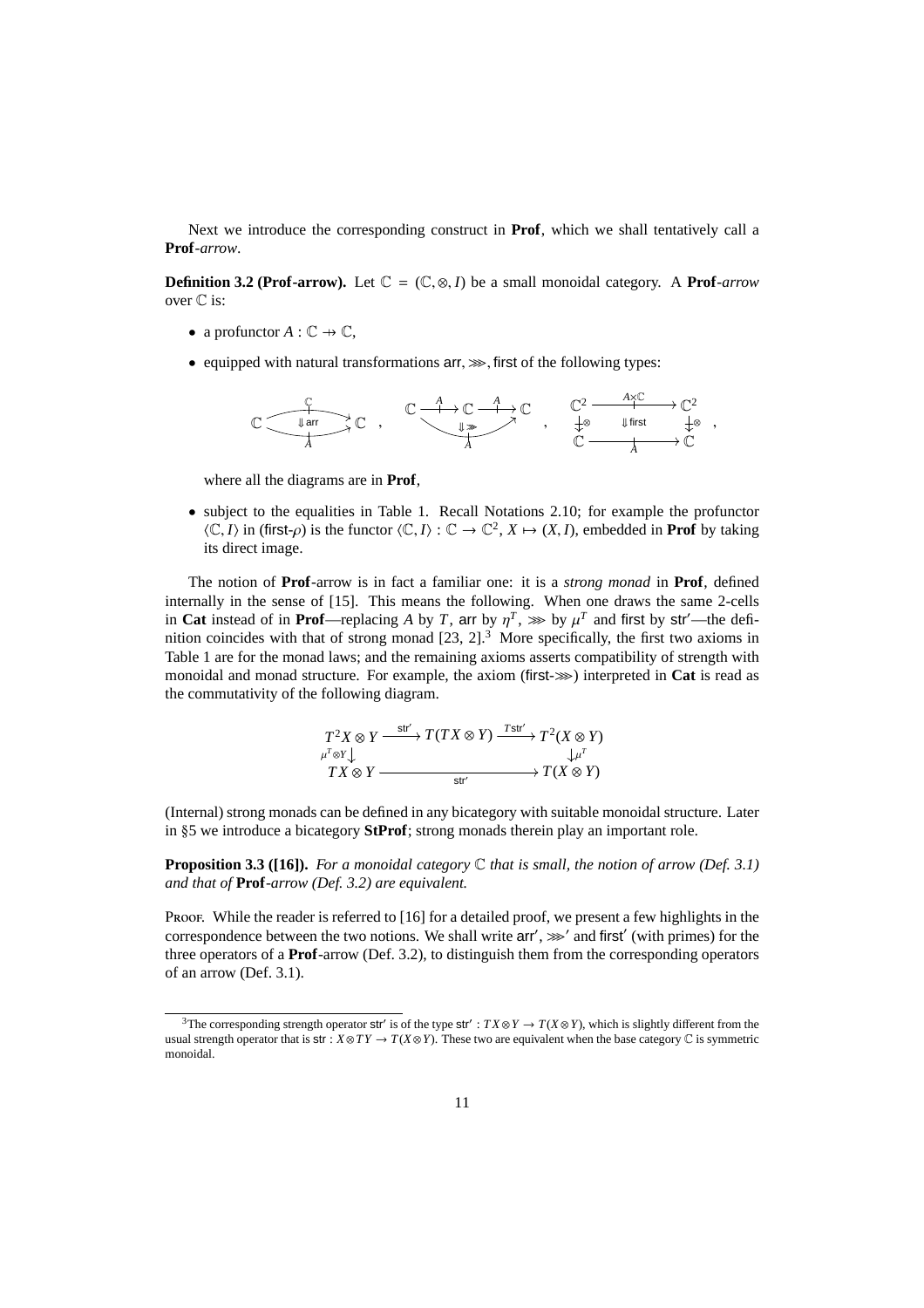

Table 1: Equational axioms for **Prof**-arrow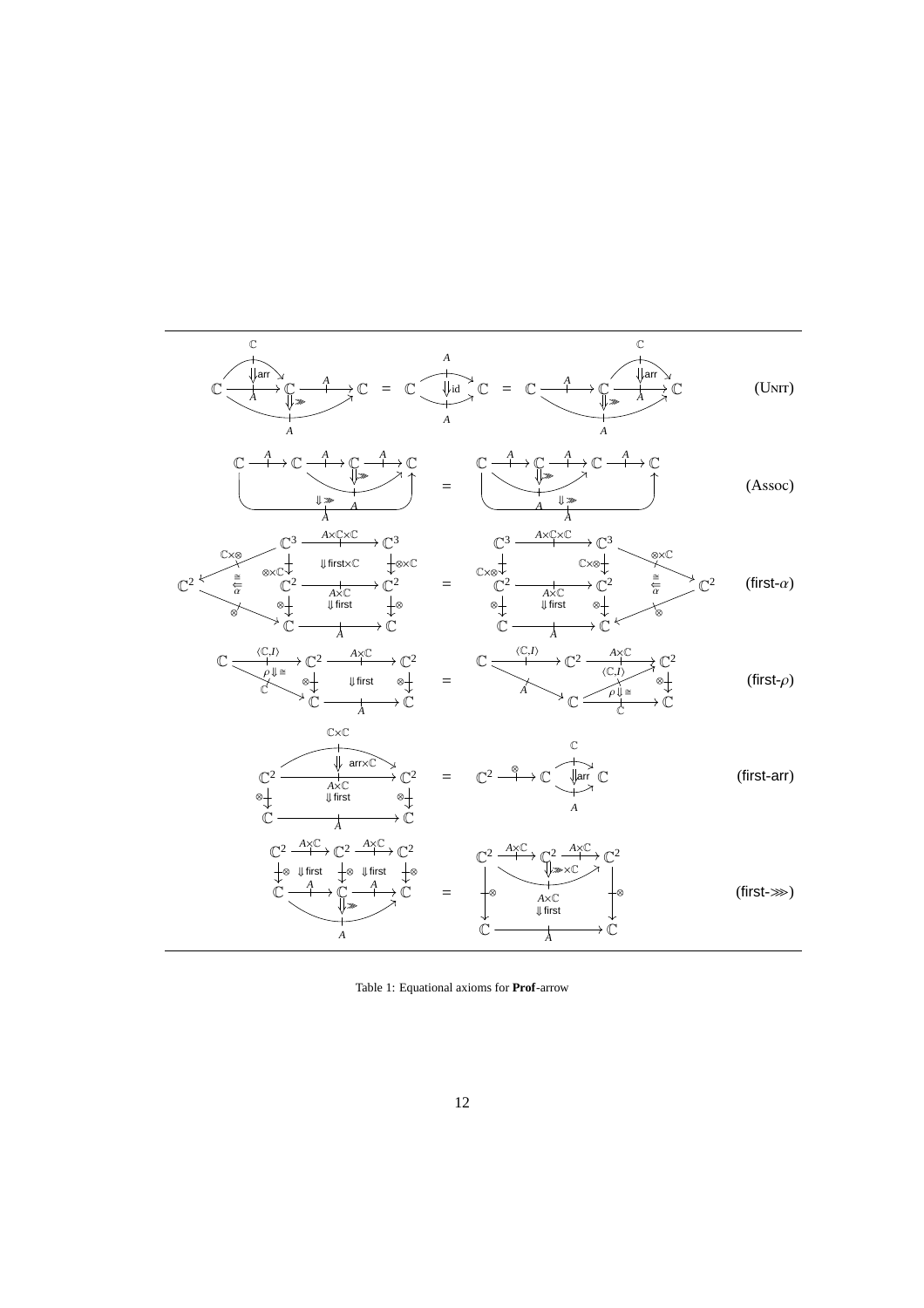Let us first observe that a 2-cell first' in **Prof** gives rise to the first operator in Def. 3.1. The former is an element of the left-hand side below, where ◦ denotes composition of profunctors (Def. 2.7).

$$
\begin{aligned}\n\text{Nat}( (\otimes \circ (A \times \mathbb{C}))(-, +_1, +_2), (A \circ \otimes)(-, +_1, +_2) ) \\
&\cong \int_{X,K,Y \in \mathbb{C}} [ (\otimes \circ (A \times \mathbb{C})) (X, K, Y), (A \circ \otimes) (X, K, Y) ] & \text{by Cor. 2.3} \\
&\cong \int_{X,K,Y} [\int^{J,L} \mathbb{C}(X, J \otimes L) \times A(J, K) \times \mathbb{C}(L, Y), \int^U A(X, U) \times \mathbb{C}(U, K \otimes Y) ] & \text{by Def. 2.7, Def. 2.9 and (9)} \\
&\cong \int_{X,K,Y,J,L} [\mathbb{C}(X, J \otimes L) \times A(J, K) \times \mathbb{C}(L, Y), \int^U A(X, U) \times \mathbb{C}(U, K \otimes Y) ] & \text{since a hom-functor } [-, S] \text{ turns a coend into an end} \\
&\cong \int_{X,K,Y,J,L} [\mathbb{C}(X, J \otimes L), [A(J, K), [\mathbb{C}(L, Y), \int^U A(X, U) \times \mathbb{C}(U, K \otimes Y) ]]] & \text{by Currying} \\
&\cong \int_{J,K,L} [A(J, K), A(J \otimes L, K \otimes L)] & \text{by canceling } X, Y \text{ by Lem. 2.4 and } U \text{ by Lem. 2.5} \\
&\cong \text{Nat}_{J,K} \text{Dinat}_L(A(J, K), A(J \otimes L, K \otimes L)) & \text{by Prop. 2.2 and Cor. 2.3.}\n\end{aligned}
$$

Therefore a 2-cell first<sup>'</sup> in **Prof** gives rise to a family of functions  $A(J, K) \to A(J \otimes L, K \otimes L)$  that is natural in *J*, *K* and dinatural in *L*. This is precisely the type of the first operator in Def. 3.1. The equational axioms of an arrow are indeed satisfied due to those of a **Prof**-arrow. We note that the axiom (arr-Centr) is satisfied not because of any specific axiom of a **Prof**-arrow, but because of the dinaturality of first′ as a 2-cell in **Prof**.

For the opposite direction where an arrow induces a **Prof**-arrow, we have to equip the carrier  ${A(J, K)}_{J,K}$  of an arrow with action of morphisms in  $\mathbb{C}$ , rendering *A* into a functor  $\mathbb{C}^{op} \times \mathbb{C} \to$ **Sets**. This is done with the help of arrow operators. Specifically,  $A(g, f)(a) := \text{arr} f \ggg a \ggg \text{arr} g$ , that is:

 $\frac{Y'}{X}f$   $\rightarrow$   $\frac{X}{a}$   $\rightarrow$   $\frac{X'}{x}$   $\rightarrow$   $\frac{Y'}{x}$  arr*f*  $\rightarrow$   $\frac{Y}{a}$  arr*g*  $\rightarrow$   $\frac{X'}{x}$ 

Each of the arrow operators yields its corresponding **Prof**-arrow operator; the latter's (di)naturality is derived from the arrow axioms. So are the equational axioms for a **Prof**-arrow.  $\Box$ 

Prop. 3.3 offers a novel mathematical understanding of the notion of arrow. It endows the seemingly complicated original axiomatization (Def. 3.1) with categorical canonicity. Its treatment of first as a strength also seems simpler than that in Freyd categories: the latter involves technicalities like premonoidal categories and central morphisms. It is this simplicity that is exploited in the rest of the paper.

**Remark 3.4.** A size issue about Prop. 3.3 should be noted. While the original definition of arrow (Def. 3.1) makes sense for any base category C without size restriction, its characterization in **Prof** (Def. 3.2) requires  $\mathbb C$  be small. Without the restriction the composition  $A \circ A$ —the domain of the 2-cell >>> in **Prof**—is not necessarily well-defined: *A* ◦ *A* is defined via coends in **Sets** (Def. 2.7) and **Sets** is only small-complete. This becomes a real obstacle later where we consider an arrow *A* over  $\mathbb{C}$  = **Sets** which is not small. We shall fix this problem by "upgrading" the size of profunctors; see §5.1.

When the base monoidal category  $C$  is symmetric—which is our setting in the sequel—we can obtain another sideline operator second.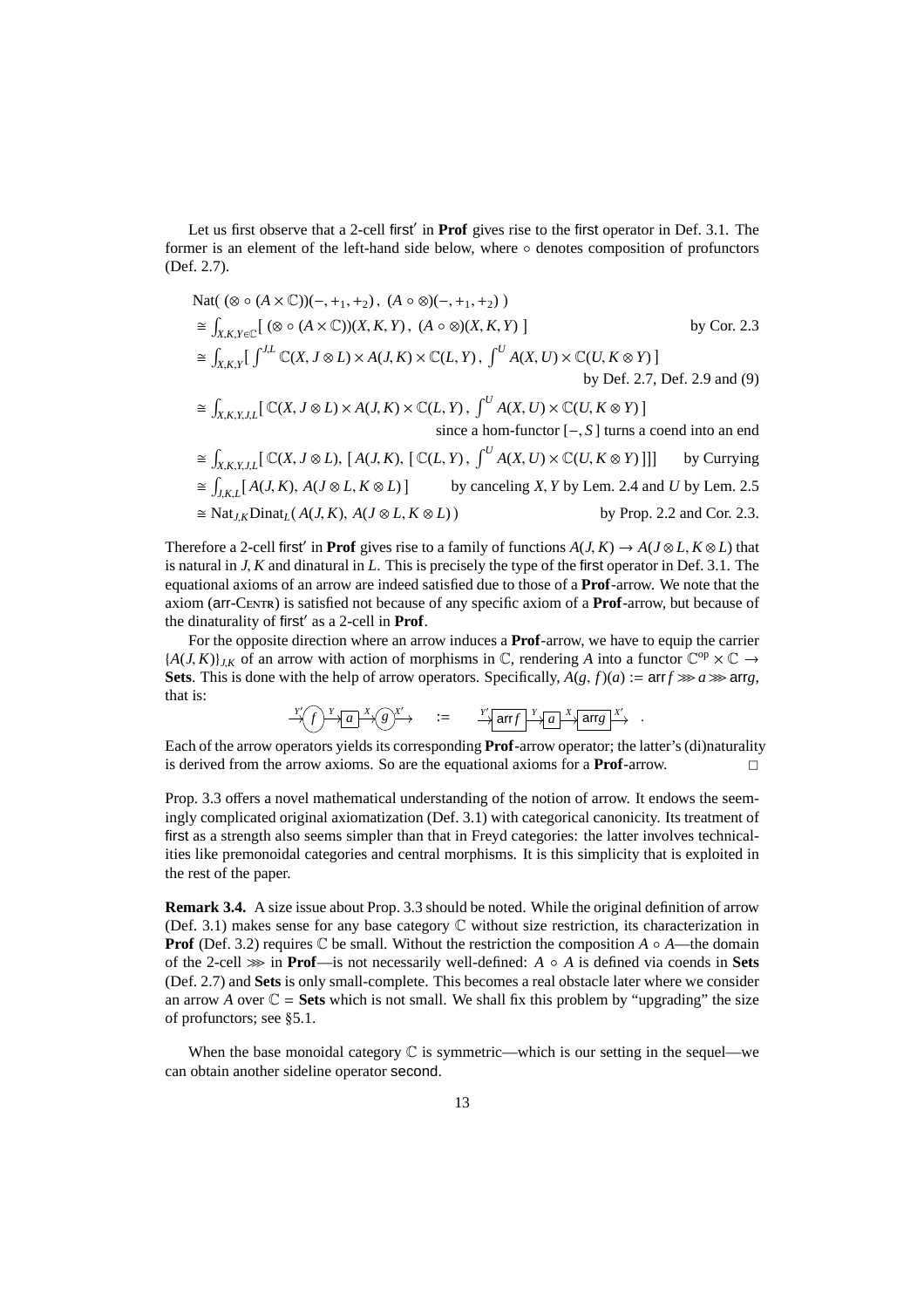**Definition 3.5.** Let *A* be an arrow over a small symmetric monoidal category (SMC)  $\mathbb{C}$ . We define an extra operator second as the following 2-cell in **Prof**.

$$
\begin{array}{ccc}\n\mathbb{C}^{2} & \xrightarrow{\mathbb{C} \times A} & \mathbb{C}^{2} \\
\downarrow^{\otimes} & \downarrow^{\otimes} & \downarrow^{\otimes} & \downarrow^{\otimes} \\
\mathbb{C} & \xrightarrow{A} & \mathbb{C}\n\end{array}\n\qquad \qquad \mathbb{C}^{2} \xrightarrow{\mathbb{C} \times A} \qquad \mathbb{C}^{2} \xrightarrow{\mathbb{C} \times A} \mathbb{C}^{2} \\
\downarrow^{\otimes} & \downarrow^{\otimes} & \downarrow^{\otimes} & \downarrow^{\otimes} \\
\mathbb{C} & \xrightarrow{A} & \mathbb{C}\n\end{array}\n\qquad \qquad \mathbb{C}^{2} \xrightarrow{\mathbb{C} \times A} \mathbb{C}^{2} \xrightarrow{\mathbb{C} \times A} \mathbb{C}^{2} \xrightarrow{\mathbb{C} \times A} \mathbb{C}^{2} \\
\qquad\qquad \qquad \mathbb{C}^{2} \xrightarrow{\mathbb{C} \times A} \mathbb{C}^{2} \xrightarrow{\mathbb{C} \times A} \mathbb{C}^{2} \\
\qquad\qquad \qquad \mathbb{C}^{2} \xrightarrow{\mathbb{C} \times A} \mathbb{C}^{2} \xrightarrow{\mathbb{C} \times A} \mathbb{C}^{2} \\
\qquad\qquad \qquad \mathbb{C}^{2} \xrightarrow{\mathbb{C} \times A} \mathbb{C}^{2} \xrightarrow{\mathbb{C} \times A} \mathbb{C}^{2} \\
\qquad\qquad \qquad \mathbb{C}^{2} \xrightarrow{\mathbb{C} \times A} \mathbb{C}^{2} \xrightarrow{\mathbb{C}^{2} \times A} \mathbb{C}^{2} \\
\qquad\qquad \qquad \mathbb{C}^{2} \xrightarrow{\mathbb{C} \times A} \mathbb{C}^{2} \xrightarrow{\mathbb{C}^{2} \times A} \mathbb{C}^{2} \\
\qquad\qquad \qquad \mathbb{C}^{2} \xrightarrow{\mathbb{C} \times A} \mathbb{C}^{2} \xrightarrow{\mathbb{C}^{2} \times A} \mathbb{C}^{2} \\
\qquad\qquad \qquad \mathbb{C}^{2} \xrightarrow{\mathbb{C} \times A} \mathbb{C}^{2} \xrightarrow{\mathbb{C}^{2} \times A} \mathbb{
$$

Here the profunctor  $\langle \pi_2, \pi_1 \rangle$  is the direct image of the functor  $\langle \pi_2, \pi_1 \rangle : \mathbb{C}^2 \to \mathbb{C}^2$ , mapping  $(X, Y)$ to  $(Y, X)$  (cf. Notations 2.10). The 2-cell  $\sigma$  is the symmetry isomorphism  $\sigma_{X,Y} : X \otimes Y \stackrel{\cong}{\to} Y \otimes X$ .

**Notations 3.6.** In the above diagrams as well as elsewhere, there appear two different classes of iso 2-cells in **Prof**. One class is due to the unitality/associativity/symmetry of ⊗ on a monoidal base category C; they are iso 2-cells in **Cat** embedded in **Prof** via direct image (§2.4). Such iso 2-cells shall be filled explicitly with the  $\cong$  sign, like the two on the right-hand side in (10).

The other class is due to the properties of the operation  $\times$  on **Prof**, typically Lem. 2.11. Such iso 2-cells will be denoted by empty polygons, like the top one on the right-hand side in (10).

Some calculations like in the proof of Prop. 3.3 reveal that this new operator realizes a class of functions  $A(J, K) \stackrel{\text{second } j, k, L}{\longrightarrow} A(L \times J, L \times K)$ , that is graphically

$$
\frac{J}{\longrightarrow a} \xrightarrow{K} \xrightarrow{\text{second}_{J,K,L}} \left[\frac{L}{\longrightarrow a} \right] := \left[\times \frac{J}{L} \frac{L}{L} \times \frac{1}{L} \right]
$$

.

**Lemma 3.7.** *Regarding the* second *operator, the equalities in Table 2 hold.*

Proof. Use (first- $\alpha$ ), (first-arr), (first- $\rho$ ), (first- $\gg$ ) in Table 1 and the coherence for an SMC C.  $\Box$ 

## **4. Arrow-Based Components**

## *4.1. Main Contribution*

In this section we develop the scenario in §1.4 in technical terms. First we introduce an arrow-based coalgebraic modeling of components.

**Definition 4.1 (***A***-component).** Let *A* be an arrow over **Sets**, and *J*, *K* ∈ **Sets**. An *(arrow-based) A-component* with input-type *J*, output-type *K* and computational structure *A* is a coalgebra for the functor  $A(J, \times K)$  : **Sets**  $\rightarrow$  **Sets**. That is,

$$
\xrightarrow{J} C \xrightarrow{K} \text{ as } A(J, X \times K) \xrightarrow{\uparrow c} .
$$

Here an arrow  $A$  is in the sense of Def. 3.1. In Def. 3.1 the base category  $\mathbb C$  of an arrow need not be small; thus we choose (**Sets**, ×, 1) as C. Our modeling specializes to Barbosa's (4) when we take as *A* a monad-based arrow  $A_T$  in (3). Our modeling not only generalizes Barbosa's but also brings conceptual clarity to the subsequent technical development.

Our goal is to lift the arrow structure of *A* to the categorical arrow structure of *A*-components. Let us state this goal precisely.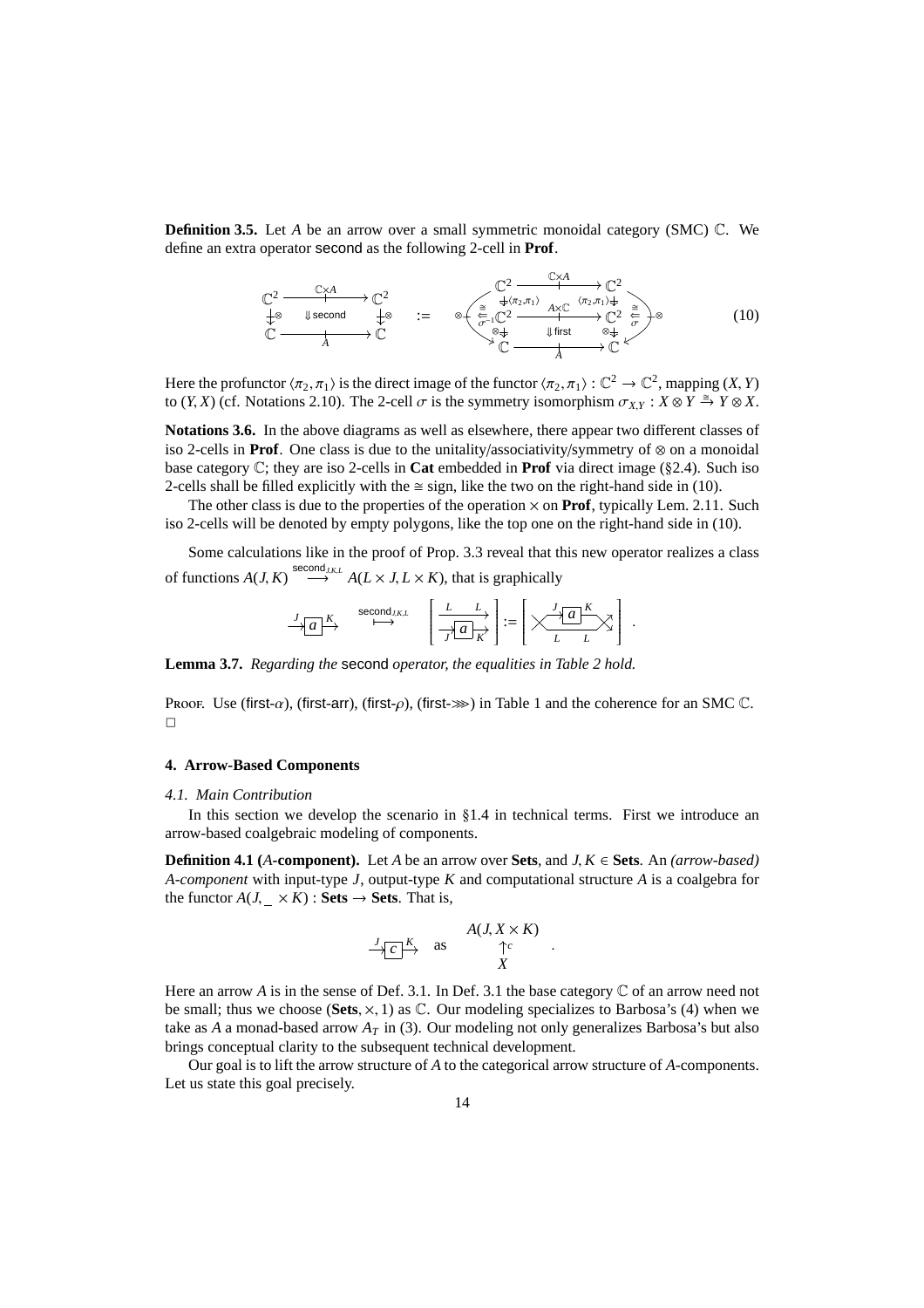| (first-second)           |                                                                                                                                                                                                                                                                                                                                                                                                                                                                                                                                          | $\mathbb{C}^2 \xrightarrow{\begin{array}{c}\mathbb{C}^3 \xrightarrow{\mathbb{C} \times A \times \mathbb{C}}\\ \text{c}^3 \xrightarrow{\mathbb{C} \times A \times \mathbb{C}}\\ \text{c}^2 \xrightarrow{\cong} \mathbb{C}^2 \xrightarrow{A \times \mathbb{C}}\\ \text{c}^2 \xrightarrow{\cong} \mathbb{C}^2 \xrightarrow{A \times \mathbb{C}}\\ \text{d}^3 \xrightarrow{\mathbb{C} \times A \times \mathbb{C}}\\ \text{e.g. } \mathbb{C}^3 \xrightarrow{\mathbb{C} \times A \times \mathbb{C}}\\ \text{f. } \mathbb{$                                                                                                                                                                                                         |
|--------------------------|------------------------------------------------------------------------------------------------------------------------------------------------------------------------------------------------------------------------------------------------------------------------------------------------------------------------------------------------------------------------------------------------------------------------------------------------------------------------------------------------------------------------------------------|------------------------------------------------------------------------------------------------------------------------------------------------------------------------------------------------------------------------------------------------------------------------------------------------------------------------------------------------------------------------------------------------------------------------------------------------------------------------------------------------------------------------------------------------------------------------------------------------------------------------------------------------------------------------------------------------------------------------------|
| $(\text{second-}\alpha)$ |                                                                                                                                                                                                                                                                                                                                                                                                                                                                                                                                          | $\mathbb{C}^2 \xrightarrow{\mathbb{C}^3} \xrightarrow{\mathbb{C}^2 \times A} \mathbb{C}^3 \xrightarrow{\mathbb{C}^2 \times A} \mathbb{C}^3 \xrightarrow{\mathbb{C}^2 \times A} \mathbb{C}^3 \xrightarrow{\mathbb{C}^2 \times A} \mathbb{C}^3 \xrightarrow{\mathbb{C}^2 \times A} \mathbb{C}^3 \xrightarrow{\mathbb{C}^2 \times A} \mathbb{C}^3 \xrightarrow{\mathbb{C}^2 \times A} \mathbb{C}^3 \xrightarrow{\mathbb{C}^2 \times A} \mathbb{C}^3 \xrightarrow{\mathbb{C}^2 \times A} \$                                                                                                                                                                                                                                      |
|                          | $\mathbb{C} \xrightarrow{\langle I, \mathbb{C} \rangle} \mathbb{C}^2 \xrightarrow{\mathbb{C} \times A} \mathbb{C}^2 \xrightarrow{\mathbb{C} \times A} \mathbb{C}^2 \xrightarrow{\langle I, \mathbb{C} \rangle} \mathbb{C}^2 \xrightarrow{\langle I, \mathbb{C} \rangle} \mathbb{C}^2 \xrightarrow{\langle I, \mathbb{C} \rangle} \mathbb{C}^2 \xrightarrow{\langle I, \mathbb{C} \rangle} \mathbb{C}^2 \xrightarrow{\langle I, \mathbb{C} \rangle} \mathbb{C}^2 \xrightarrow{\langle I, \mathbb{C} \rangle} \mathbb{C}^2 \xrightarrow{\$ |                                                                                                                                                                                                                                                                                                                                                                                                                                                                                                                                                                                                                                                                                                                              |
| (second-arr)             |                                                                                                                                                                                                                                                                                                                                                                                                                                                                                                                                          | $\mathbb{C}\times\mathbb{C}$<br>$\overrightarrow{C}$                                                                                                                                                                                                                                                                                                                                                                                                                                                                                                                                                                                                                                                                         |
| $(second \gg)$           | $\longrightarrow \mathbb{C}$                                                                                                                                                                                                                                                                                                                                                                                                                                                                                                             | $\mathbb{C}^2 \xrightarrow{\mathbb{C} \times A} \mathbb{C}^2 \xrightarrow{\mathbb{C} \times A} \mathbb{C}^2$<br>$\begin{array}{ccc}\n\mathbb{C}^2 & \xrightarrow{\longrightarrow} \mathbb{C}^2 & \xrightarrow{\longrightarrow} \mathbb{C}^2 \\ \downarrow \otimes \downarrow \mathsf{second} & \downarrow \otimes \downarrow \mathsf{second} & \downarrow \otimes \\ \mathbb{C} & \xrightarrow{A} & \mathbb{C} & \xrightarrow{A} \mathbb{C} \\ \downarrow \otimes & \downarrow \mathsf{second} & \downarrow \otimes \\ \hline\n\end{array}\n\qquad\n\begin{array}{ccc}\n\mathbb{C}^2 & \xrightarrow{\mathbb{C} \times A} & \mathbb{C}^2 \\ \downarrow \otimes & \downarrow \mathsf{cc} & \downarrow \ot$<br>$\boldsymbol{A}$ |

Table 2: Equalities that hold for the second operator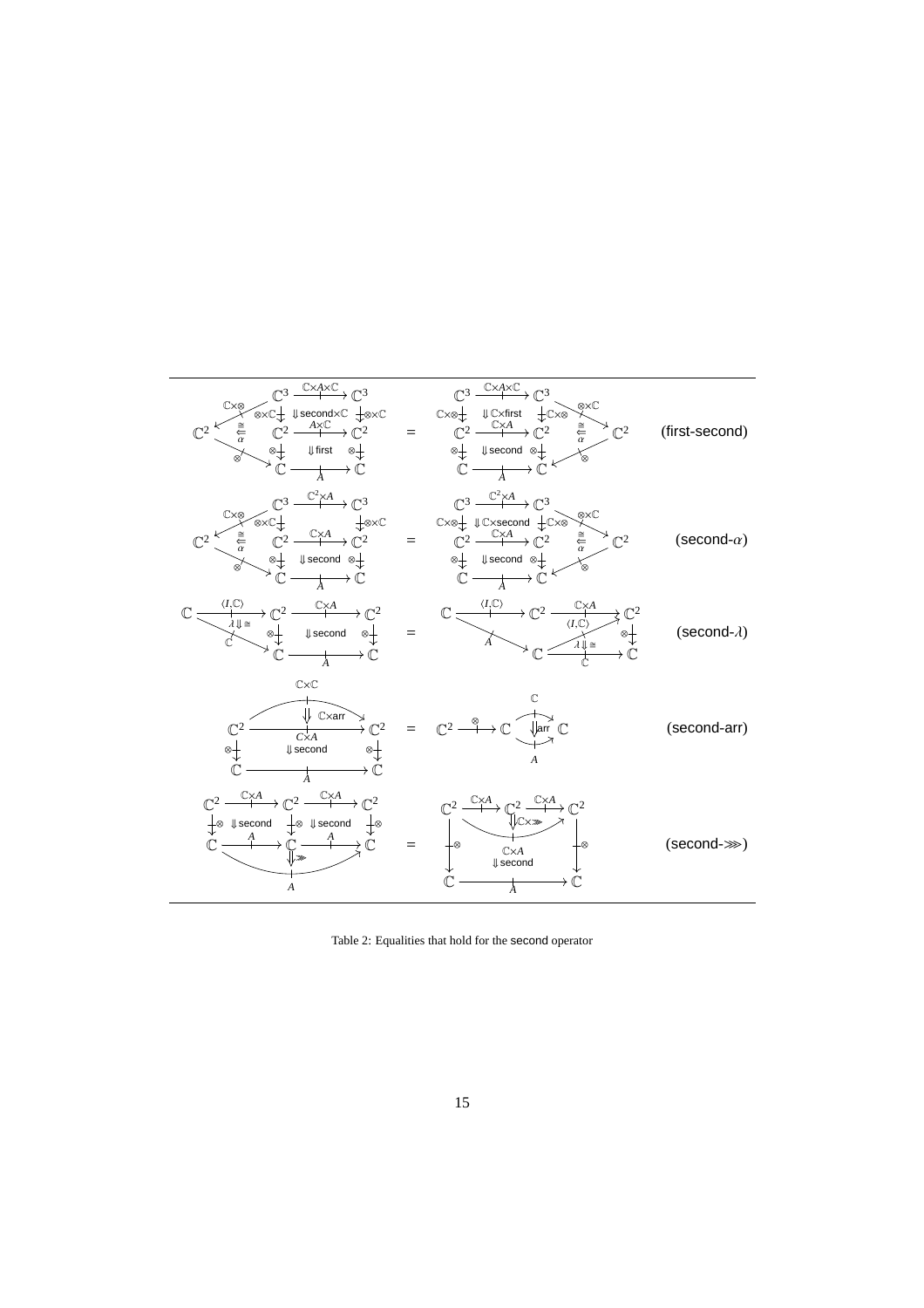# **Definition 4.2 (Categorical arrow).** A *categorical arrow* consists of

- a family  $\{\mathcal{A}(J,K)\}_{JK}$  of *carrier categories*, one for each  $J, K \in \mathbf{Sets}$ ;
- (interpretation of) arrow operators  $\text{arr}, \gg$  and first (cf. Def. 3.1), namely functors

1 
$$
\xrightarrow{\text{arrf}}
$$
  $\mathcal{A}(J, K)$  for each function  $f : J \to K$  in Sets,  
\n $\mathcal{A}(J, K) \times \mathcal{A}(K, L)$   $\xrightarrow{\text{#ist}_{J, K, L}}$   $\mathcal{A}(J, L)$  for each  $J, K, L \in \text{Sets}$ ,  
\n $\mathcal{A}(J, K)$   $\xrightarrow{\text{first}_{J, K, L}}$   $\mathcal{A}(J \times L, K \times L)$  for each  $J, K, L \in \text{Sets}$ .

Here the category **1** is the one-object and one-arrow (i.e. terminal) category; and

• the operators are subject to the arrow axioms in Def. 3.1, up-to isomorphisms. For example, as to the axiom ( $\gg$ -Assoc), the following diagram must commute up-to an isomorphism.

$$
\mathcal{A}(J,K) \times \mathcal{A}(K,L) \times \mathcal{A}(L,M) \xrightarrow{\gg_{J,K,L} \times \text{id}} \mathcal{A}(J,L) \times \mathcal{A}(L,M)
$$
\n
$$
\xrightarrow{\text{id} \times \gg_{K,L,M}} \downarrow \qquad \qquad \downarrow \cong \qquad \qquad \downarrow \gg_{J,L,M} \qquad \qquad (11)
$$
\n
$$
\mathcal{A}(J,K) \times \mathcal{A}(K,M) \xrightarrow{\gg_{J,K,M}} \mathcal{A}(J,M)
$$

The graphical understanding of a categorical arrow is the same as that of an arrow; see §1.1. In §1.3 we described why it is natural and necessary to require the axioms be satisfied only up-to isomorphisms.

**Remark 4.3.** Satisfaction up-to isomorphisms raises a *coherence* issue. The precise coherence condition for categorical arrows is described in [10], in a more general form of coherence for categorical models of FP-theories. Although we shall not further discuss the coherence issue, the calculations later in §5 provide us a much better grip on it than the direct calculations in [10] do.

The notion of categorical arrow in Def. 4.2 could be formalized on any monoidal category C other than **Sets**. We do not need such additional generality.

The main contribution of this paper is the following result as well as its proof presented in the rest of the paper.

**Theorem 4.4 (Main result).** Let A be an arrow over Sets. The categories {  $\text{Coalg}(A(J, \times K))$ } *of A-components carry a categorical arrow.*

One use of the theorem is as follows. We can appeal to the formalization [14, 10] of the *microcosm principle* [13] to obtain the following *compositionality result*.

**Corollary 4.5 (Compositionality).** *In the setting of Thm. 4.4, assume further that for each*  $J, K \in$  **Sets** the functor  $A(J, \_ \times K)$  has a final coalgebra  $\zeta_{JK} : Z_{JK} \stackrel{\cong}{\to} A(J, Z_{JK} \times K)$ .

1. *The family* {*ZJ*,*K*}*J*,*<sup>K</sup> of sets carries canonical arrow structure. This gives us e.g. "composition of behaviors"*

$$
Z_{J,K} \times Z_{K,L} \xrightarrow{\infty} Z_{J,L} .
$$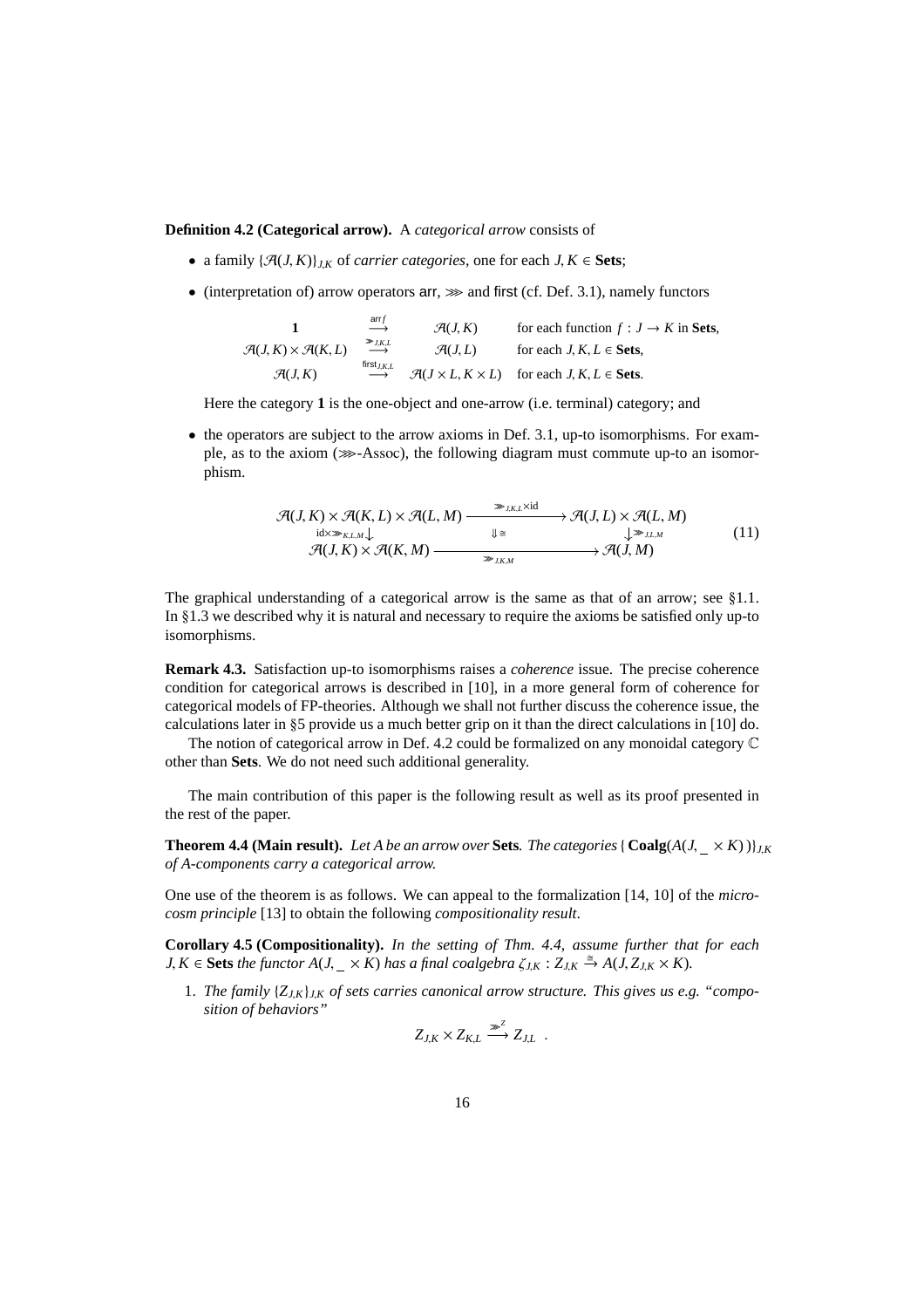2. *Behaviors by coinduction are compositional with respect to arrow operators. For example,* with respect to the operator  $\gg$ , this means the following. Given two A-components c:  $X \rightarrow A(J, X \times K)$  and  $d: Y \rightarrow A(K, Y \times L)$  with matching I/O types, the triangle (\*) below *commutes.*

$$
A(J, (X \times Y) \times L) - - - - - \to A(J, Z_{J,L} \times L)
$$
  
\n
$$
\uparrow c \gg d
$$
  
\n
$$
X \times Y = - - - - - - - \to Z_{J,L}
$$
  
\n
$$
\downarrow c \gg d
$$
  
\n
$$
\downarrow c \gg d
$$
  
\n
$$
\downarrow c \gg d
$$
  
\n
$$
\downarrow c \gg d
$$
  
\n
$$
\downarrow c \gg d
$$
  
\n
$$
\downarrow c \gg d
$$
  
\n
$$
\downarrow c \gg d
$$
  
\n
$$
\downarrow c \gg d
$$
  
\n
$$
\downarrow c \gg d
$$
  
\n
$$
\downarrow c \gg d
$$
  
\n
$$
\downarrow c \gg d
$$
  
\n
$$
\downarrow c \gg d
$$
  
\n
$$
\downarrow c \gg d
$$
  
\n
$$
\downarrow c \gg d
$$
  
\n
$$
\downarrow c \gg d
$$
  
\n
$$
\downarrow c \gg d
$$
  
\n
$$
\downarrow c \gg d
$$
  
\n
$$
\downarrow c \gg d
$$
  
\n
$$
\downarrow c \gg d
$$
  
\n
$$
\downarrow c \gg d
$$
  
\n
$$
\downarrow c \gg d
$$
  
\n
$$
\downarrow c \gg d
$$
  
\n
$$
\downarrow c \gg d
$$
  
\n
$$
\downarrow c \gg d
$$
  
\n
$$
\downarrow c \gg d
$$
  
\n
$$
\downarrow c \gg d
$$
  
\n
$$
\downarrow c \gg d
$$
  
\n
$$
\downarrow c \gg d
$$
  
\n
$$
\downarrow c \gg d
$$
  
\n
$$
\downarrow c \gg d
$$
  
\n
$$
\downarrow c \gg d
$$
  
\n
$$
\downarrow c \gg d
$$
  
\n
$$
\downarrow c \gg d
$$
  
\n
$$
\downarrow c \gg d
$$
  
\n
$$
\downarrow c \gg d
$$
  
\n
$$
\downarrow c \gg d
$$
  
\n
$$
\downarrow c \gg d
$$
  
\n
$$
\downarrow
$$

*Here c*  $\gg$  *d* is "composition of components" using the categorical arrow structure in *Thm.* 4.4;  $\ggg^Z$  is "composition of behaviors" derived above in the item 1; and beh<sub>c $\gg d$ </sub> is *the behavior map for the composed components induced by coinduction (the square on the top*).

Similar microcosm arguments are employed in [24] for deriving traced monoidal structure of the category *T*-**Res** of *T-resumptions*. This is done all at once for a variety of computational effects, modeled by a monad *T*. *T*-resumptions are identified with *T-strategies* (see [25]); by applying the Int-construction [26] we obtain the category Int(*T*-**Res**) of *T-games*.

# *4.2. Lax Arrow Functor*

In [14, 10] it is shown that algebraic structure carried by the categories of coalgebras—like the one in Thm 4.4—can be obtained by:

- the same structure on the base categories, and
- the *lax compatibility* of the signature functors with the relevant algebraic structure.

In this case the algebraic structure on the base categories lifts to the categories of coalgebras. We shall follow this path in proving our main theorem (Thm. 4.4). Restricting the general definitions and results in [14, 10] to the current setting, we obtain the following.

**Definition 4.6 (Lax arrow functor).** Let  ${F_{JK} : \mathbf{Sets} \to \mathbf{Sets}}_{J,K}$  be a family of endofunctors, indexed by  $J, K \in \mathbf{Sets}$ . It is said to be a *lax arrow functor* if:

• it is equipped with the following natural transformations:

 $F_{\text{arr }f}$  : 1  $\longrightarrow$   $F_{J,K}1$  for each  $f : J \to K$  in **Sets**;  $F_{\gg_{J,K,L}}$ :  $F_{J,K}X \times F_{K,L}Y \longrightarrow F_{J,L}(X \times Y)$  natural in X, Y, for each J, K, L  $\in$  Sets;  $F_{\text{first}_{J,K,L}}$  :  $F_{J,K}X \longrightarrow F_{J\times L,K\times L}X$  natural in *X*, for each *J*, *K*, *L* ∈ **Sets**;

• that are subject to the equations in Table 3, that are parallel to those in Def. 3.1. The diagrams there are all in **Sets**; obvious subscripts are suppressed.

A lax arrow functor therefore looks like an arrow (think of  $F_{JK}(X)$  in place of  $A(J, K)$ ), but it carries an extra parameter (like *X*, *Y* or  $X \times Y$ ) around.

**Proposition 4.7.** *If*  $\{F_{JK}\}_{JK}$  *is a lax arrow functor, then*  $\{\text{Coalg}(F_{JK})\}_{JK}$  *is canonically a categorical arrow.*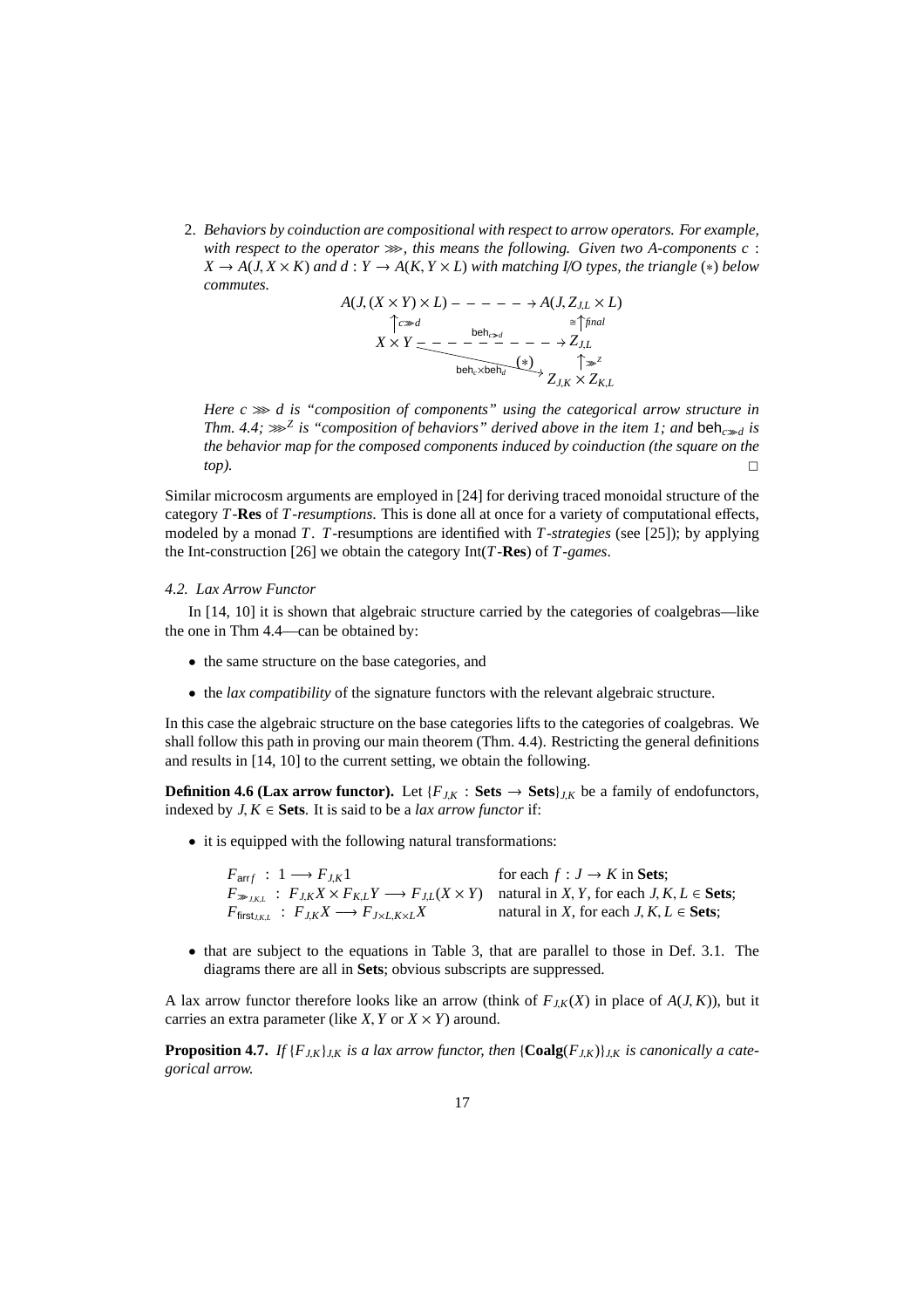

Table 3: Equational axioms for lax arrow functors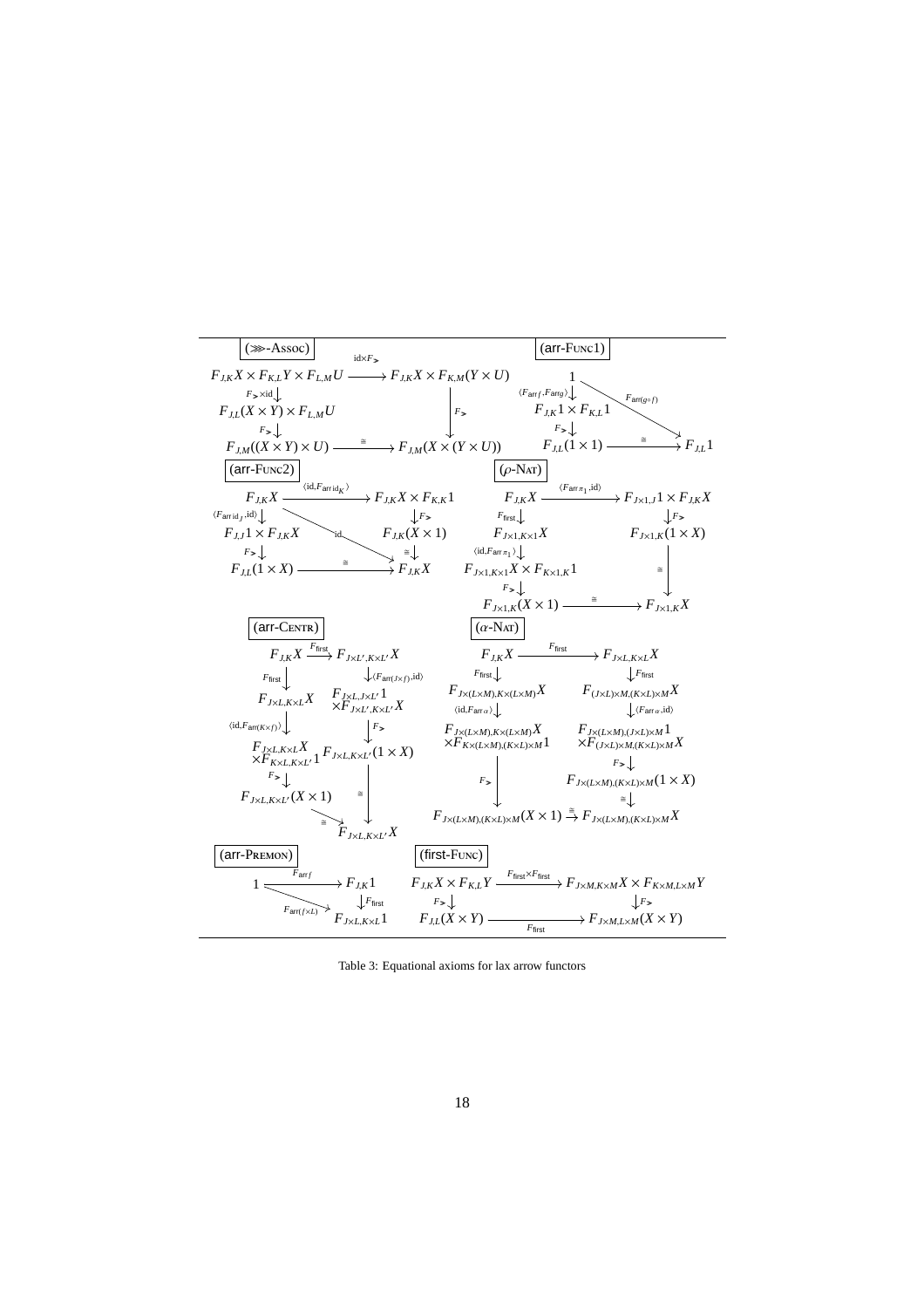Proof. This follows from a general result like [10, Thm. 4.6]. Here we briefly illustrate what the categorical arrow structure of  $\{Coalg(F_{J,K})\}_{J,K}$  looks like, by describing the sequential composition  $\gg$  : **Coalg**( $F_{JK}$ ) × **Coalg**( $F_{KL}$ )  $\rightarrow$  **Coalg**( $F_{J,L}$ ). Using  $F_{\gg}$  in Def. 4.6 it is defined as follows. *FJ*,*L*(*X* × *Y*)

$$
\begin{pmatrix}\nF_{J,K}X & F_{K,L}Y \\
\uparrow c & \uparrow d \\
X & Y\n\end{pmatrix}\n\begin{matrix}\nF_{J,L}(X \times Y) \\
\uparrow F_{\geq 0} \\
F_{J,K}X \times F_{K,L}Y \\
\uparrow c \times d \\
X \times Y\n\end{matrix}
$$

The definitions are similar for the other arrow operators. The arrow axioms are satisfied due to the corresponding equational condition on the lax arrow functor.  $\Box$ 

This proposition reduces Thm. 4.4 to the fact that the family  $\{A(J, \_\times K)\}_{J,K}$  is a lax arrow functor. This is what will be shown in the next section, through manipulation of 2-cells in **Prof**.

## **5. Calculations in Prof**

## *5.1. The Size Issue*

There is one technical problem—of a bookkeeping kind—lying in front of us: the size issue. It has been briefly discussed in Rem. 3.4. The 0-cells of **Prof** are *small* categories; the smallness restriction is necessary for composition of profunctors to be well-defined (Def. 2.7). However, with **Sets** not being small, the arrow *A* in Def. 4.1 cannot be a 1-cell in **Prof**. At the same time we need the arrow *A* to be based on **Sets** so that  $A(J, \times K)$  is an endofunctor **Sets**  $\rightarrow$  **Sets**. There are two possible ways round.

- We upgrade the size of profunctors. We use the category **Ens** of sets and classes of certain sizes, so that **Ens** has **Sets**-indexed colimits/coends. A profunctor  $P : \mathbb{C} \to \mathbb{D}$  is then defined to be a bifunctor  $\mathbb{D}^{op} \times \mathbb{C} \to \mathbf{Ens}$ . This upgrade is purely for the sake of abstract arguments: we will still require the arrow *A* to be "**Sets**-valued" (Def. 5.3).
- We replace **Sets** by some small cocomplete category defined internally in a suitable topos [27]. In other words, we develop our theory on top of a certain type theory which is modeled by such a topos.

We take the first path.

**Definition 5.1 (The category Ens).** We fix **Ens** to be the category of (small) sets and (large) classes whose sizes are within a suitable limit. We assume the following properties of **Ens**:

- **Ens** has colimits of **Sets**-sized diagrams. In particular, it has **Sets**-indexed coends.
- **Ens** is Cartesian closed.

Using such **Ens**, we override the previous definitions. This upgrade is in effect throughout the rest of the paper.

**Definition 5.2.** • Let  $\mathbb C$  and  $\mathbb D$  be categories. A *profunctor*  $P : \mathbb C \to \mathbb D$  is a bifunctor  $P: \mathbb{D}^{\mathrm{op}} \times \mathbb{C} \to \mathbf{Ens}.$ 

• The bicategory **Prof** is such that: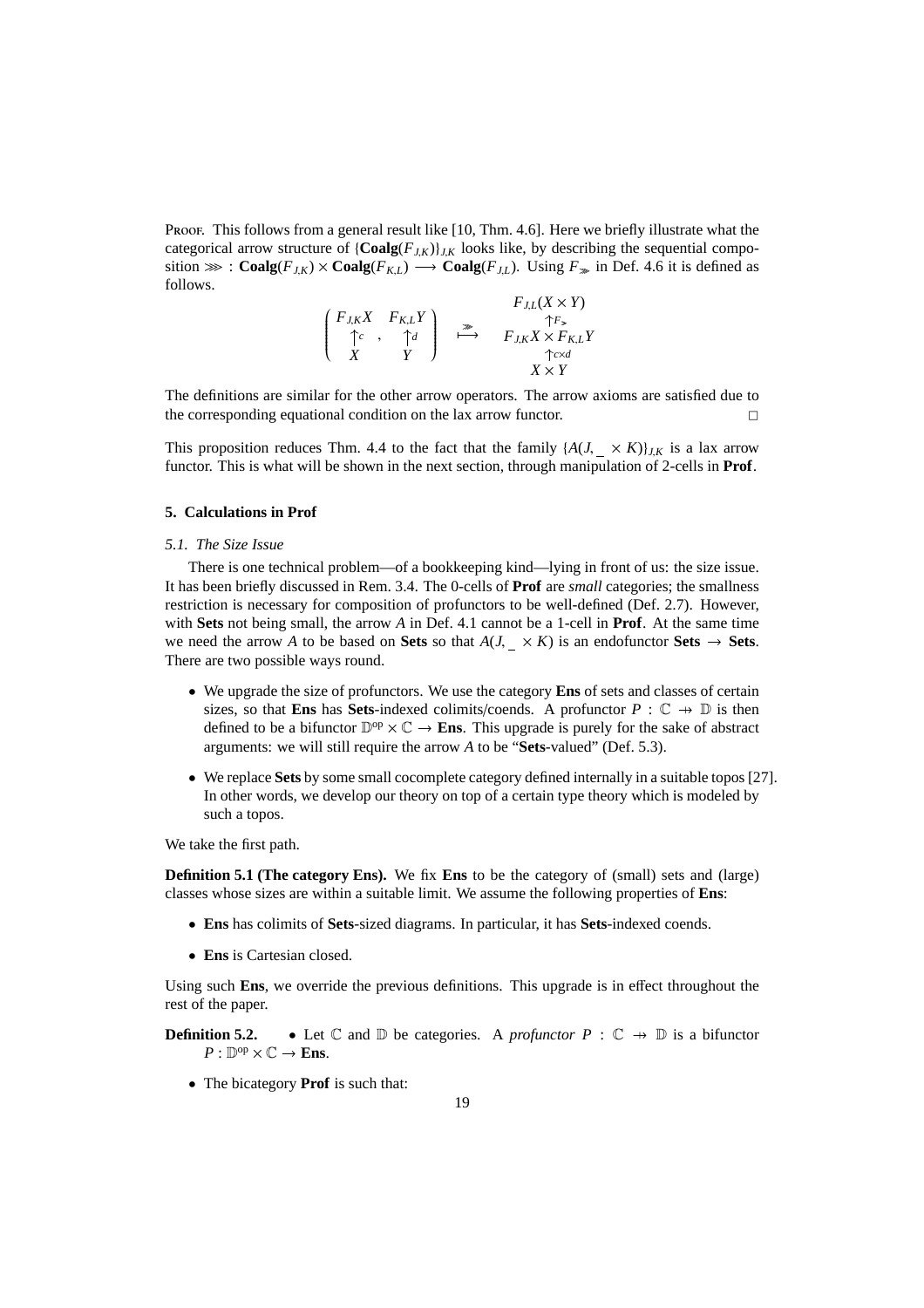- **–** a 0-cell is a locally small category C whose collection of objects is not bigger than that of **Sets**, that is,  $|\text{Obj}(\mathbb{C})| \leq |\text{Obj}(\text{Sets})|$ ;
- **−** a 1-cell  $P$  :  $\mathbb{C}$   $\rightarrow$   $\mathbb{D}$  is a profunctor (**Ens**-valued, as defined above); and
- **–** a 2-cell is a natural transformation, much like in the previous definition of **Prof**.

An identity 1-cell  $\mathbb{C} \to \mathbb{C}$  is given by the bifunctor  $\mathbb{C}^{op} \times \mathbb{C} \stackrel{\text{Hom}}{\to}$  **Sets**  $\hookrightarrow$  **Ens**; note that a 0-cell  $\mathbb{C} \in \textbf{Prof}$  is locally small. Composition of 1-cells (cf. Def. 2.7)

$$
(Q \circ P)(U, X) = \int^{Y \in \mathbb{D}} Q(U, Y) \times P(Y, X) \quad \text{given } \mathbb{C} \stackrel{P}{\to} \mathbb{D} \stackrel{Q}{\to} \mathbb{E}
$$

is now well-defined for a non-small  $\mathbb{D} \in \textbf{Prof}$ , due to the extended cocompleteness property of **Ens**.

We note that the size upgrade does not affect validity of the Yoneda lemma.

In Prop. 3.3 an arrow over *small* C is characterized as a certain profunctor. Under the current size upgrade, the category  $\mathbb{C}$  = **Sets** also falls within the range.

**Definition 5.3 (Prof-arrow).** Let  $\mathbb C$  be a monoidal category which belongs to **Prof**: that is,  $\mathbb C$ is locally small and has at most as many objects as **Sets** does. A **Prof***-arrow* over C is an internal strong monad  $A : \mathbb{C} \to \mathbb{C}$  in **Prof** (cf. Def. 5.3), which is **Sets***-valued*: the bifunctor  $A: \mathbb{C}^{op} \times \mathbb{C} \to$  **Ens** must factor as follows.

$$
\mathbb{C}^{op} \times \mathbb{C} \xrightarrow{\phantom{op}} \xrightarrow{\phantom{op}} \xrightarrow{\phantom{op}} \xrightarrow{\phantom{op}} \xrightarrow{\phantom{op}} \xrightarrow{\phantom{op}} \xrightarrow{\phantom{op}} \xrightarrow{\phantom{op}} \xrightarrow{\phantom{op}} \xrightarrow{\phantom{op}} \xrightarrow{\phantom{op}} \xrightarrow{\phantom{op}} \xrightarrow{\phantom{op}} \xrightarrow{\phantom{op}} \xrightarrow{\phantom{op}} \xrightarrow{\phantom{op}} \xrightarrow{\phantom{op}} \xrightarrow{\phantom{op}} \xrightarrow{\phantom{op}} \xrightarrow{\phantom{op}} \xrightarrow{\phantom{op}} \xrightarrow{\phantom{op}} \xrightarrow{\phantom{op}} \xrightarrow{\phantom{op}} \xrightarrow{\phantom{op}} \xrightarrow{\phantom{op}} \xrightarrow{\phantom{op}} \xrightarrow{\phantom{op}} \xrightarrow{\phantom{op}} \xrightarrow{\phantom{op}} \xrightarrow{\phantom{op}} \xrightarrow{\phantom{op}} \xrightarrow{\phantom{op}} \xrightarrow{\phantom{op}} \xrightarrow{\phantom{op}} \xrightarrow{\phantom{op}} \xrightarrow{\phantom{op}} \xrightarrow{\phantom{op}} \xrightarrow{\phantom{op}} \xrightarrow{\phantom{op}} \xrightarrow{\phantom{op}} \xrightarrow{\phantom{op}} \xrightarrow{\phantom{op}} \xrightarrow{\phantom{op}} \xrightarrow{\phantom{op}} \xrightarrow{\phantom{op}} \xrightarrow{\phantom{op}} \xrightarrow{\phantom{op}} \xrightarrow{\phantom{op}} \xrightarrow{\phantom{op}} \xrightarrow{\phantom{op}} \xrightarrow{\phantom{op}} \xrightarrow{\phantom{op}} \xrightarrow{\phantom{op}} \xrightarrow{\phantom{op}} \xrightarrow{\phantom{op}} \xrightarrow{\phantom{op}} \xrightarrow{\phantom{op}} \xrightarrow{\phantom{op}} \xrightarrow{\phantom{op}} \xrightarrow{\phantom{op}} \xrightarrow{\phantom{op}} \xrightarrow{\phantom{op}} \xrightarrow{\phantom{op}} \xrightarrow{\phantom{op}} \xrightarrow{\phantom{op}} \xrightarrow{\phantom{op}} \xrightarrow{\phantom{op}} \xrightarrow{\phantom{op}} \xrightarrow{\phantom{op}} \xrightarrow{\phantom{op}} \xrightarrow{\phantom{op}} \xrightarrow{\phantom{op}} \xrightarrow{\phantom{op}} \xrightarrow{\phantom{op}} \xrightarrow{\phantom{op}} \xrightarrow{\phantom{op}} \xrightarrow{\phantom{op}} \xrightarrow{\phantom{op}} \xrightarrow{\phantom{op}} \xrightarrow{\phantom{op}} \xrightarrow{\phantom{op}} \xrightarrow{\phant
$$

**Proposition 5.4.** *Let* C *be a monoidal category subject to the size restriction in Def. 5.3. The notion of arrow over*  $\mathbb{C}$  *(Def. 3.1) is equivalent to that of* **Prof***-arrow (Def. 5.3).* 

*5.2. Lifting an Arrow to a Categorical Arrow*

Our main result (Thm. 4.4) is about lifting

- an arrow *A* of computations
- to a categorical arrow {  $\text{Coalg}(A(J, \times K))$ }, *K* of components.

The following lemma proves it, when combined with Prop. 4.7.

**Lemma 5.5.** *Let A be an arrow over* **Sets***. The family*  $\{A(J, \times K)\}_{J,K}$  *of endofunctors is a lax arrow functor (Def. 4.6).*

We aim at proving the lemma, in such a way that the arrow structure of *A* is reflected in the structure of the endofunctors  $\{A(J, \times K)\}_{J,K}$  as directly as possible. We take the following two steps.

- (Def. 5.6, Lem. 5.7) We introduce a new bicategory **StProf** of *stateful profunctors*; and then show that an internal strong monad in **Prof** (identified with an arrow *A* by Prop. 5.4) induces the same structure in **StProf**, in a canonical manner.
- (Lem. 5.9) We then show that an internal strong monad in **StProf** canonically induces a lax arrow functor.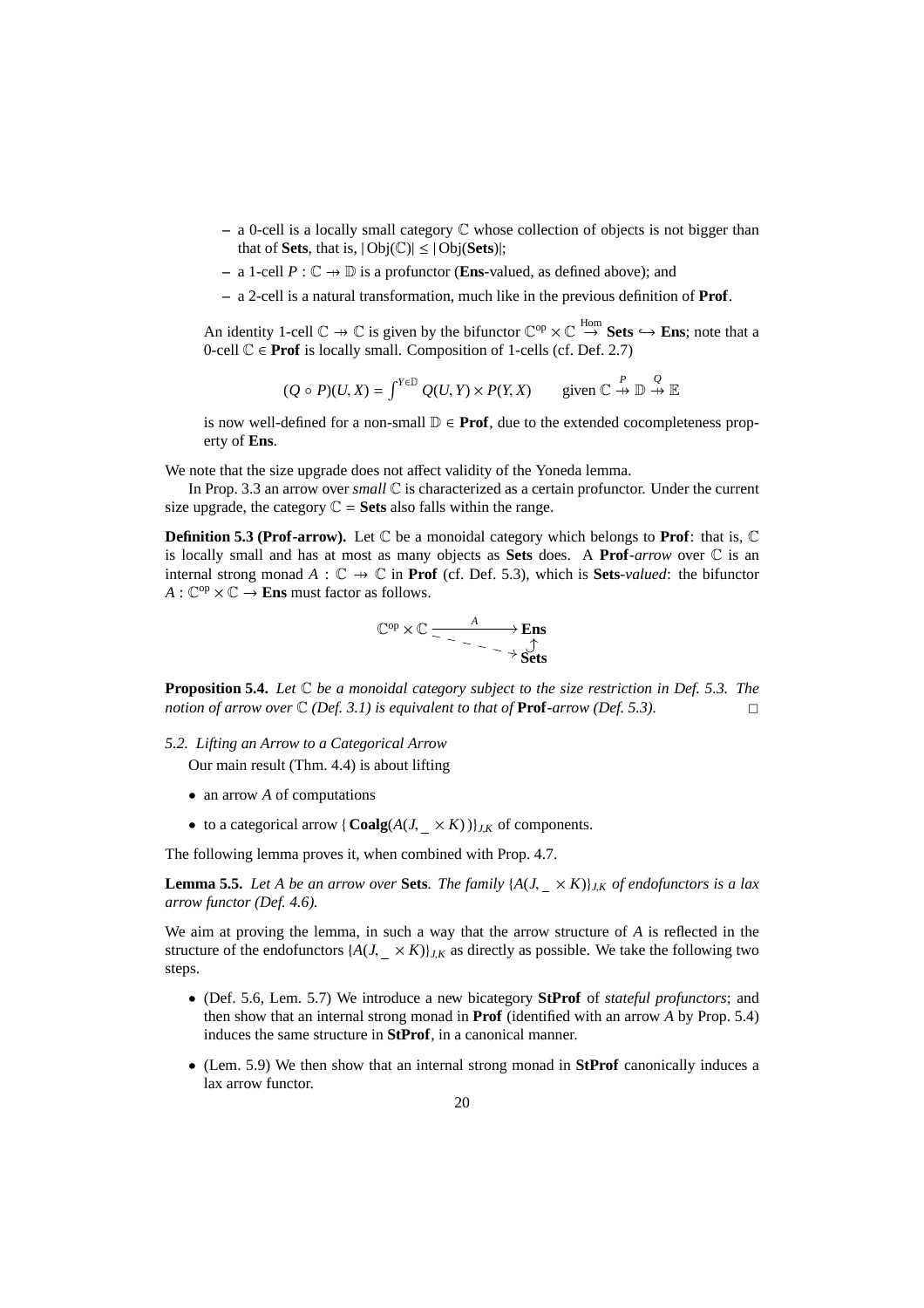This separation of steps offers a more structured view of the calculations in the earlier version [1] of the paper. For instance, the equalities in [1, Table 3] can now be systematically understood as the axioms for an internal strong monad in **StProf**, translated into 2-cells in **Prof**. For the record we shall present as many technical details as the space allows. The details may seem overwhelming; nevertheless, as is often the case with 2-categorical/bicategorical arguments, the underlying intuition is simple.

**Definition 5.6 (The bicategory StProf).** The bicategory **StProf** is defined as follows.

- A 0-cell of **StProf** is the same as that of **Prof**: it is a locally small category of a suitable size (Def. 5.2).
- A 1-cell  $\mathbb{C} \stackrel{(n,P)}{\rightarrow} \mathbb{D}$  of **StProf** is a pair of a natural number  $n \in \mathbb{N}$  and a profunctor **Sets**<sup>*n*</sup>  $\times$  $\mathbb{C} \stackrel{P}{\longrightarrow} \mathbb{D}$ . That is,

| $\mathbb{C} \stackrel{(n,P)}{\rightarrow} \mathbb{D}$ in StProf                                            |
|------------------------------------------------------------------------------------------------------------|
| $\text{Sets}^n \times \mathbb{C} \longrightarrow \mathbb{D}$ in Prof                                       |
| $\mathbb{D}^{\text{op}} \times \textbf{Sets}^n \times \mathbb{C} \longrightarrow \textbf{Ens}$ , a functor |

• A 2-cell  $\mathbb{C}$   $\overbrace{\phantom{ \mathbb{C}^{(n,P)}}\mathbb{C}^{(n,P)}}$ ◦ (*m*,*Q*)  $\overrightarrow{\mathbb{U}(f,\varphi)}$  in **StProf** is a pair  $(f,\varphi)$  of a function<sup>4</sup>  $f : n \to m$  and a

2-cell

**Sets<sup>n</sup>** 
$$
\times
$$
  $\mathbb{C}$   $\xrightarrow{\mathbb{L} \varphi}$   $\xrightarrow{\mathbb{L} \varphi}$   $\xrightarrow{\mathbb{L} \varphi}$   $\xrightarrow{\mathbb{L} \varphi}$   $\xrightarrow{\mathbb{L} \varphi}$   $\xrightarrow{\mathbb{L} \varphi}$   $\xrightarrow{\mathbb{L} \varphi}$   $\xrightarrow{\mathbb{L} \varphi}$   $\xrightarrow{\mathbb{L} \varphi}$   $\xrightarrow{\mathbb{L} \varphi}$   $\xrightarrow{\mathbb{L} \varphi}$   $\xrightarrow{\mathbb{L} \varphi}$   $\xrightarrow{\mathbb{L} \varphi}$   $\xrightarrow{\mathbb{L} \varphi}$ 

Here the functor  $\prod_f : \mathbf{Sets}^n \to \mathbf{Sets}^m$  is defined by

$$
\prod_f: (X_1,\ldots,X_n) \quad \mapsto \quad (\prod_{i\in f^{-1}(1)} X_i, \ldots, \prod_{i\in f^{-1}(m)} X_i) ;
$$

where, to be precise, the set  $\prod_{i \in f^{-1}(j)} X_i$  is defined to be  $X_{i_1} \times (\cdots \times (X_{i_{k-1}} \times X_{i_k}) \cdots)$ , with  $i_1$  < ... <  $i_k$  is the increasing enumeration of the set  $f^{-1}(j) = \{i_1, \ldots, i_k\}$ . In other words, the component  $\varphi$  above is a natural transformation

$$
P(D, X_1, \ldots, X_n, C) \stackrel{\varphi_{D, X_1, \ldots, X_n, C}}{\longrightarrow} Q(D, \prod_{i \in f^{-1}(1)} X_i, \ldots, \prod_{i \in f^{-1}(m)} X_i, C), \text{ natural in } D, X_1, \ldots, X_n, C.
$$

**•** Composition of 1-cells: given successive  $\mathbb{C} \stackrel{(n,P)}{\leftrightarrow} \mathbb{D} \stackrel{(m,Q)}{\leftrightarrow} \mathbb{E}$ , its composition is defined to be  $\mathbb{C}$ <sup>(*m*+*n*, $Q \odot P$ )</sup> E, where the profunctor  $Q \odot P$ : Sets<sup>*m*+*n*</sup> ×  $\mathbb{C} \rightarrow$  E is the following composite

$$
Q \odot P \quad := \quad (\textbf{Sets}^{m+n} \times \mathbb{C} \overset{\textbf{Sets}^{m} \times P}{\longrightarrow} \textbf{Sets}^{m} \times \mathbb{D} \overset{Q}{\longrightarrow} \mathbb{E}) \tag{12}
$$

that is,

$$
(Q \odot P)(E, X_1, \ldots, X_m, X'_1, \ldots, X'_n, C) = \int^D Q(E, X_1, \ldots, X_m, D) \times P(D, X'_1, \ldots, X'_n, C) .
$$

<sup>&</sup>lt;sup>4</sup>Here the natural number *n* is identified with the *n*-element set  $\{1, 2, \ldots, n\}$ .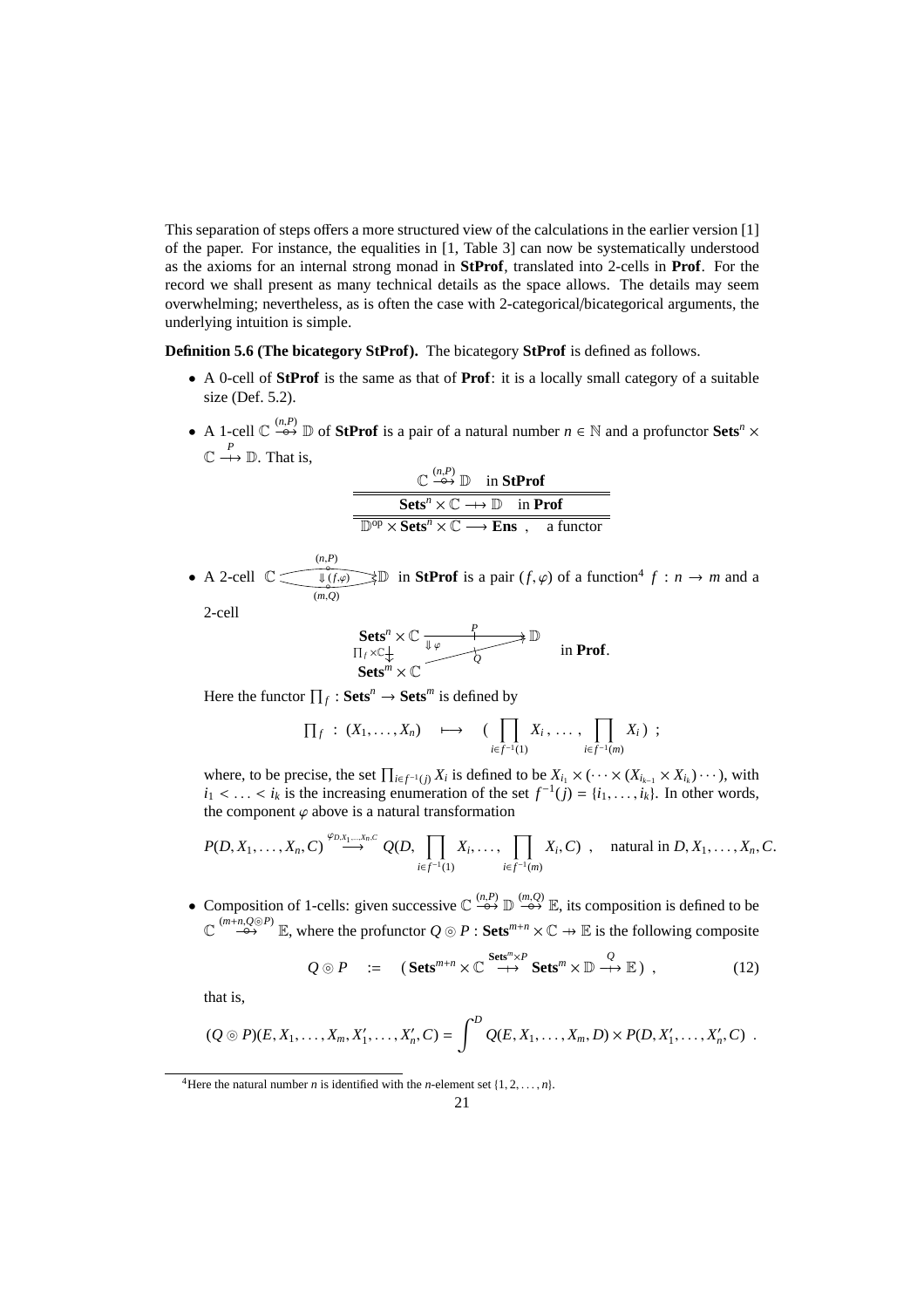- Identity 1-cells: given  $\mathbb{C} \in$  **StProf**, the identity 1-cell on  $\mathbb{C}$  is defined to be (0, Hom) : C −→◦ C, using the hom-functor.
- Horizontal composition of 2-cells: given 2-cells  $\mathbb{C}$  $\overset{(n,P)}{\circ}$  $(n', P')$  $\sqrt[\bullet]{(f,\varphi)} \rightarrow \mathbb{D}$ ◦ (*m*,*Q*)  $\frac{1}{\sqrt{g(\theta)}} \times E$  $(m', Q')$ (*m*+*n*,*Q*⊚*P*)

in **StProf**, their horizontal composition is defined to be  $\mathbb{C}$   $\overbrace{\downarrow (\hat{g} + \hat{f}, \hat{\psi} \circ \varphi)}^{\sim} \mathbb{R}$ . Here the ◦ (*m* ′+*n* ′ ,*Q* ′⊚*P* ′ )

function  $g + f : m + n \rightarrow m' + n'$  is the obvious one:

$$
(g+f)(i) = \begin{cases} g(i) & \text{if } i \le m, \\ m' + f(i-m) & \text{if } i > m; \end{cases}
$$
 (13)

and the natural transformation  $\psi \odot \varphi$  is defined as follows.

$$
\begin{aligned}\n(\psi \odot \varphi)_{E, \vec{X}, \vec{Y}, C} &:= \int^{D \in \mathbb{D}} \psi_{E, \vec{X}, D} \times \varphi_{D, \vec{Y}, C} & : \\
\int^{D} Q(E, X_1, \dots, X_m, D) \times P(D, Y_1, \dots, Y_n, C) \\
\longrightarrow \int^{D} Q'(E, \prod_{i \in g^{-1}(1)} X_i, \dots, \prod_{i \in g^{-1}(m')} X_i, D) \times P'(D, \prod_{j \in f^{-1}(1)} Y_j, \dots, \prod_{j \in f^{-1}(n')} Y_j, C) \ .\n\end{aligned}
$$

That is, using a diagram in **Prof**,

$$
\psi \odot \varphi := \begin{array}{c} \n\prod_{g+1} \times \mathbb{C} & \xrightarrow{\text{Sets}^m \times P} & \xrightarrow{\text{Sets}^m} \times \mathbb{D} & \xrightarrow{Q} \\
\text{This} \times \text{Sets}^m \times \mathbb{C} & \xrightarrow{(*)} & \text{This} \times \mathbb{D} & \xrightarrow{Q} \\
\text{(i)} & \xrightarrow{\text{Sets}^{m'+n}} \times \mathbb{C} & \xrightarrow{\text{Sets}^{m'} \times P} & \text{Sets}^{m'} \times \mathbb{D} \\
\text{Sets}^{m'} \times \prod_{j} \times \mathbb{C} & \xrightarrow{\text{Sets}^{m'} \times \varphi} & \text{Sets}^{m'} \times \mathbb{D} \\
\text{Sets}^{m'+n'} \times \mathbb{C} & \xrightarrow{\text{Sets}^{m'} \times P'} & \text{Sets}^{m'} \times P' \\
\end{array} \tag{14}
$$

where ( $*$ ) commutes up-to an isomorphism because of the bifunctoriality of  $\times$  (Lem. 2.11); and (†) commutes due to the definition of  $\prod_{g+f}$ .

• Vertical composition of 2-cells: given 2-cells  $\mathbb{C}$ ◦ (*n*,*P*)  $(m,Q) \Downarrow (f,\varphi)$  $\frac{\downarrow}{k} \frac{(g,\psi)}{(k,R)}$ D in **StProf**, their

vertical composition is defined to be  $\mathbb{C}$   $\left(\begin{array}{c} (n,P) \\ \downarrow (g \circ f, \end{array}\right)$ ◦ ⇓ (*g*◦ *<sup>f</sup>*,ψ⊙ϕ) D . Here the natural transforma- $(k, R)$ tion  $\psi \odot \varphi$  is defined by the following composite.

$$
P(D, X_1, \ldots, X_n, C) \xrightarrow{\varphi_{D,X_1, \ldots, X_n, C}} Q(D, \prod_{i \in f^{-1}(1)} X_i, \ldots, \prod_{i \in f^{-1}(m)} X_i, C)
$$
  
\n
$$
\downarrow^{\langle \psi \circ \varphi \rangle_{D, \vec{X}, C}} \downarrow^{\langle \psi \circ \varphi \rangle_{D, \vec{X}, C}}
$$
\n
$$
R(D, \prod_{i \in (g \circ f)^{-1}(1)} X_i, \ldots, \prod_{i \in (g \circ f)^{-1}(k)} X_i, C) \xleftarrow{\varepsilon} R(D, \prod_{j \in g^{-1}(1)} \prod_{i \in f^{-1}(j)} X_i, \ldots, \prod_{j \in g^{-1}(k)} \prod_{i \in f^{-1}(j)} X_i, C)
$$
\n
$$
22
$$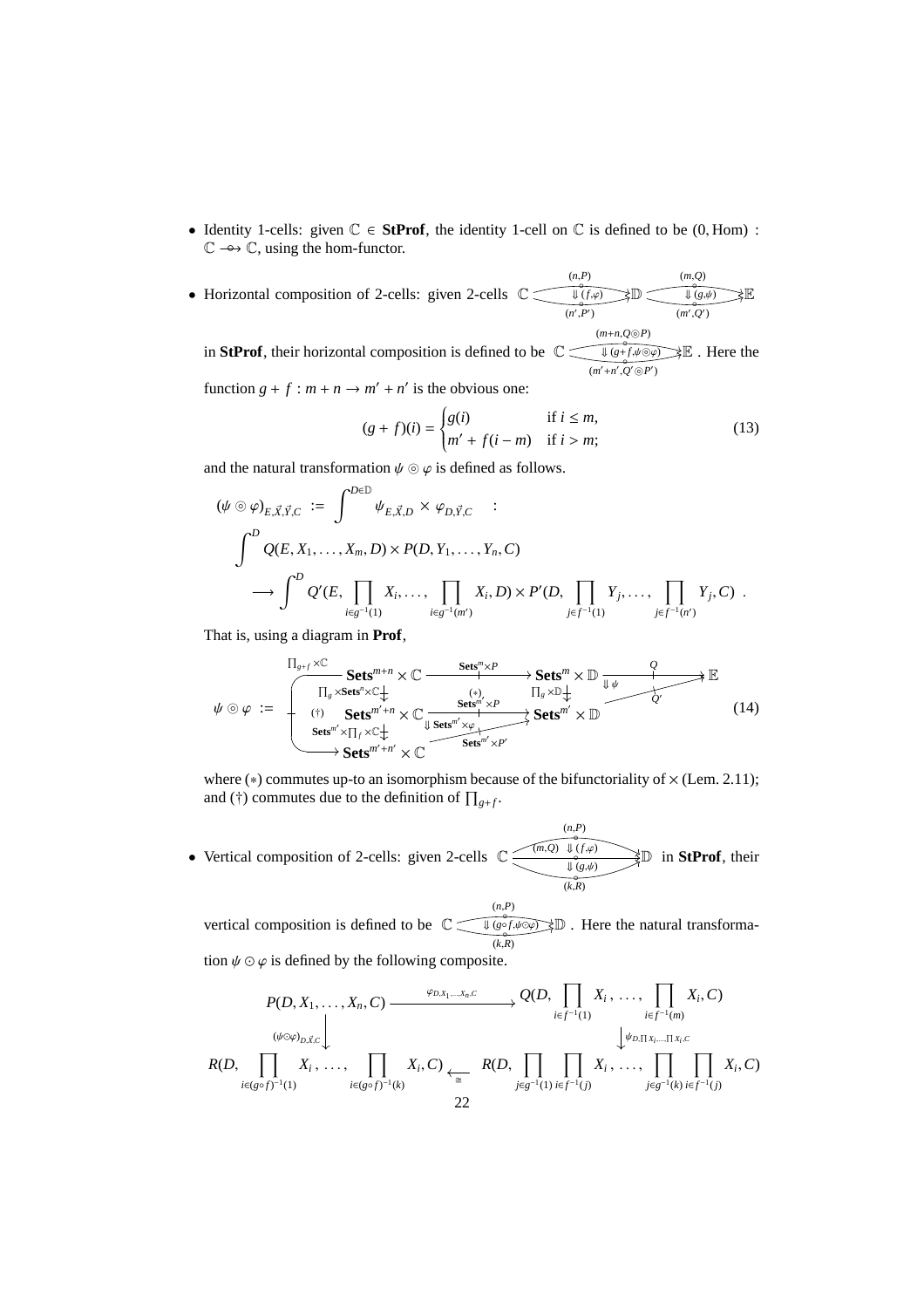The isomorphism on the bottom row arises from the canonical isomorphisms

$$
\prod_{j\in g^{-1}(1)}\prod_{i\in f^{-1}(j)} X_i \stackrel{\cong}{\longrightarrow} \prod_{i\in (g\circ f)^{-1}(1)} X_i , \quad \dots , \quad \prod_{j\in g^{-1}(k)}\prod_{i\in f^{-1}(j)} X_i \stackrel{\cong}{\longrightarrow} \prod_{i\in (g\circ f)^{-1}(k)} X_i \quad (15)
$$

in a symmetric monoidal category (**Sets**,  $\times$ , 1); note that we have  $(g \circ f)^{-1}(l) = \left[ \begin{array}{c} \end{array} \right]$ *j*∈*g*−1(*l*)  $f^{-1}(j)$ .

Using a diagram in **Prof**, the above definition amounts to

$$
\psi \odot \varphi \quad := \quad \begin{array}{ccc}\n\prod_{g \circ f} \times \mathbb{C} & & \\
\text{Sets}^n \times \mathbb{C} & & \\
\hline\n\frac{\cong}{\varphi} & \text{Sets}^m \times \mathbb{C} & \downarrow \varphi & \varphi \\
\text{Sets}^m \times \mathbb{C} & & \downarrow \psi & \\
\hline\n\prod_g \times \mathbb{C}^+_{\downarrow} & & \\
\hline\n\end{array} \quad \text{Sets} \quad (16)
$$

where the isomorphism  $\beta$  is the canonical ones like in (15), bundled up together. We shall refer to such β as a *normalizing isomorphism*.

It is straightforward to verify that the above data together form a bicategory.

As we did for **Prof** (see (9)), we also extend the operation  $\times$  of taking product categories to a "tensor" in **StProf**. Given  $\mathbb{C} \stackrel{(n,F)}{\longrightarrow} \mathbb{D}$  and  $\mathbb{C}' \stackrel{(n',F')}{\longrightarrow} \mathbb{D}'$ , we define the 1-cell  $\mathbb{C} \times \mathbb{C}' \stackrel{(n,F) \times (n',F')}{\longrightarrow} \mathbb{D} \times \mathbb{D}'$ to be the pair  $(n + n', F \times F') : \mathbb{C} \times \mathbb{C}' \longrightarrow \mathbb{D} \times \mathbb{D}'$ , where  $F \times F'$  is the profunctor defined in (9).

**Lemma 5.7.** *Let A be an arrow over* **Sets***. The 1-cell*

 $(1, \overline{A})$  : **Sets**  $\rightarrow \rightarrow$  **Sets** *in* **StProf**,

*where a profunctor A is defined by*

$$
\overline{A} : Sets^{op} \times Sets \times Sets \longrightarrow Sets \longrightarrow Ens , (J, X, K) \longmapsto A(J, X \times K) ,
$$

*is canonically an internal strong monad in* **StProf***.*

**Notations 5.8.** In what follows we often denote the category **Sets** by **S**, for the sole purpose of saving space. The operation  $\times$  : **Sets**  $\times$  **Sets**  $\rightarrow$  **Sets** of taking products of sets is often denoted by ⊠ instead, to distinguish it from product of categories and the "tensors" on **Prof** and **StProf**.

Recall that we denote a functor  $F : \mathbb{C} \to \mathbb{D}$ , embedded in **Prof** by taking its direct image *F*∗, also by *F* (Notations 2.10). We shall extend this convention to **StProf**. Namely, given a functor  $F: \mathbb{C} \to \mathbb{D}$ , we denote its embedding  $(0, F_*) : \mathbb{C} \to \mathbb{D}$  also by *F*. Recall also that we often denote the identity 1-cell id<sub>C</sub> :  $\mathbb{C} \rightarrow \mathbb{C}$  in **Prof** by  $\mathbb{C}$  (Notations 2.10); we shall use this convention for **StProf**, too.

Proof. (Of Lem. 5.7) What we need to do is

• to equip the 1-cell  $(1,\overline{A})$  with the following "operator" 2-cells, all of them in **StProf**:

$$
\mathbf{S} \xrightarrow[(\mathbf{1},\overline{\mathbf{A}})]{\text{array}} \mathbf{S} \xrightarrow[(\mathbf{1},\overline{\mathbf{A}})]{\text{array}} \mathbf{S} \xrightarrow[(\mathbf{1},\overline{\mathbf{A}})]{\text{array}} \mathbf{S} \xrightarrow[(\mathbf{1},\overline{\mathbf{A}})]{\text{sub}} \mathbf{S} \xrightarrow[(\mathbf{1},\overline{\mathbf{A}})]{\text{sub}} \mathbf{S} \xrightarrow[(\mathbf{1},\overline{\mathbf{A}})]{\text{sub}} \mathbf{S} \xrightarrow[(\mathbf{1},\overline{\mathbf{A}})]{\text{sub}} \mathbf{S} \xrightarrow[(\mathbf{1},\overline{\mathbf{A}})]{\text{sub}} \mathbf{S} \xrightarrow[(\mathbf{1},\overline{\mathbf{A}})]{\text{sub}} \mathbf{S} \xrightarrow[(\mathbf{1},\overline{\mathbf{A}})]{\text{sub}} \mathbf{S} \xrightarrow[(\mathbf{1},\overline{\mathbf{A}})]{\text{sub}} \mathbf{S} \xrightarrow[(\mathbf{1},\overline{\mathbf{A}})]{\text{sub}} \mathbf{S} \xrightarrow[(\mathbf{1},\overline{\mathbf{A}})]{\text{sub}} \mathbf{S} \xrightarrow[(\mathbf{1},\overline{\mathbf{A}})]{\text{sub}} \mathbf{S} \xrightarrow[(\mathbf{1},\overline{\mathbf{A}})]{\text{sub}} \mathbf{S} \xrightarrow[(\mathbf{1},\overline{\mathbf{A}})]{\text{sub}} \mathbf{S} \xrightarrow[(\mathbf{1},\overline{\mathbf{A}})]{\text{sub}} \mathbf{S} \xrightarrow[(\mathbf{1},\overline{\mathbf{A}})]{\text{sub}} \mathbf{S} \xrightarrow[(\mathbf{1},\overline{\mathbf{A}})]{\text{sub}} \mathbf{S} \xrightarrow[(\mathbf{1},\overline{\mathbf{A}})]{\text{sub}} \mathbf{S} \xrightarrow[(\mathbf{1},\overline{\mathbf{A}})]{\text{sub}} \mathbf{S} \xrightarrow[(\mathbf{1},\overline{\mathbf{A}})]{\text{sub}} \mathbf{S} \xrightarrow[(\mathbf{1},\overline{\mathbf{A}})]{\text{sub}} \mathbf{S} \xrightarrow[(\mathbf{1},\overline{\mathbf{A}})]{\text{sub}} \mathbf{S} \xrightarrow[(\mathbf{1},
$$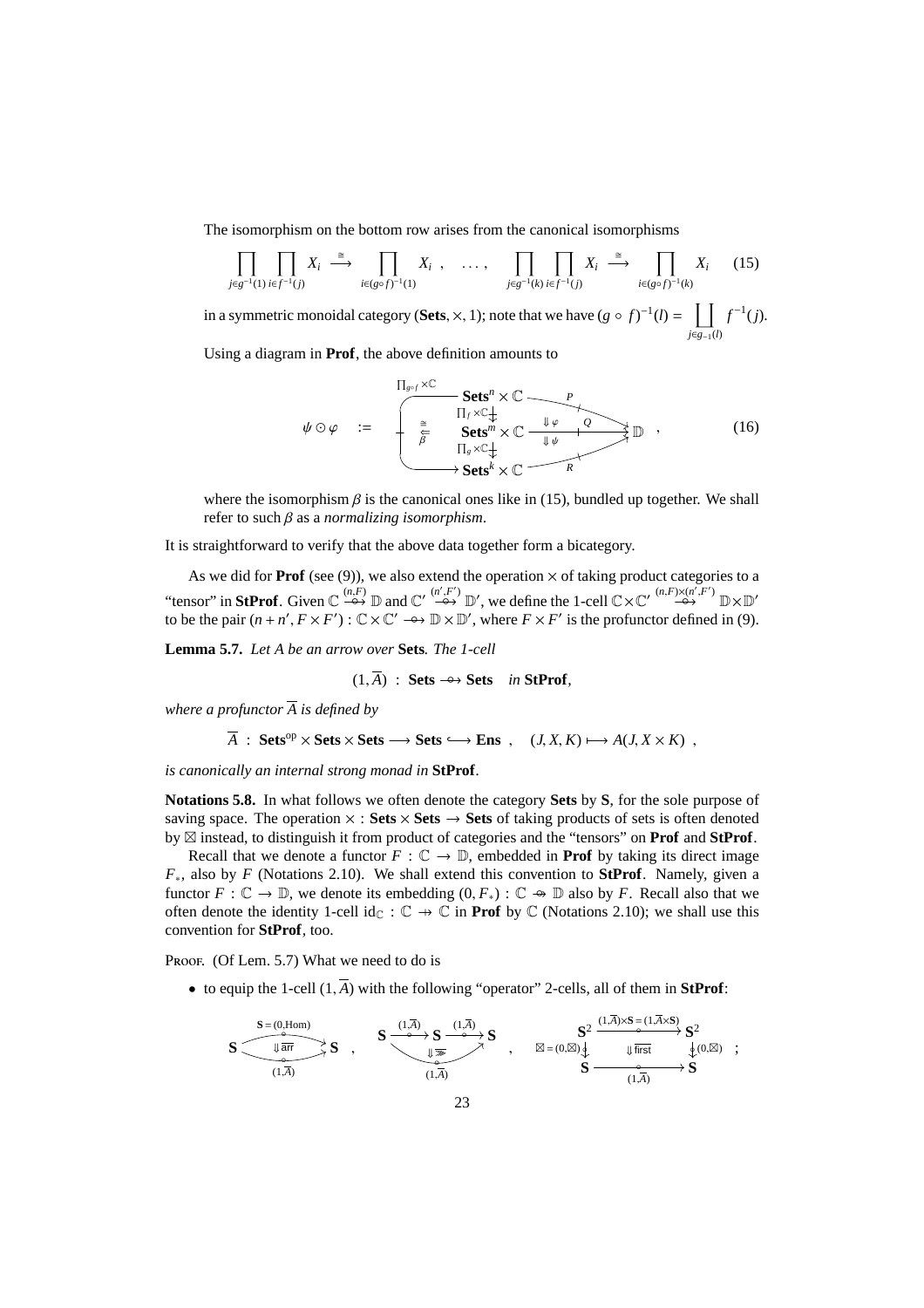• and to prove that these 2-cells satisfy the same equational axioms as in Table 1.

A 2-cell of the type of arr above is the same thing as a 2-cell

$$
\begin{array}{ccc} 1\times S \xrightarrow{\text{S}} & S \\ 1\times S\downarrow & \nearrow \\ S\times S & {}^{\overline{A}=A(-,+_1\boxtimes +_2)} \\ \end{array} \ , \quad \text{hence} \quad \begin{array}{ccc} & 1\times S \xrightarrow{\pi_2} S \\ 1\times S\downarrow & \downarrow \\ S\times S & \xrightarrow{\text{S}} \\ \end{array} \ ;
$$

here we used the equality

$$
\overline{A} = (\mathbf{S}^2 \xrightarrow{\boxtimes} \mathbf{S} \xrightarrow{A} \mathbf{S}) \tag{17}
$$

that follows from the Yoneda lemma (Lem. 2.5).

We construct a 2-cell of the last type as follows, using *A*'s arrow structure (specifically its arr operator). The iso 2-cell  $\lambda$  therein is the left unitality  $\lambda_X : 1 \boxtimes X \stackrel{\cong}{\to} X$ , embedded in **Prof**.

$$
\overline{\text{arr}} := \langle 1, S \rangle \downarrow \xrightarrow{\text{S}} \underline{\text{var}} \chi^{\text{Var}} \underline{\text{var}} \overline{\text{var}} A
$$
\n
$$
\underline{\text{S}^2} \longrightarrow \underline{\text{var}} \chi^{\text{Var}} \underline{\text{S}^2} \longrightarrow \text{S}
$$
\n
$$
(18)
$$

*A*

Similarly, a 2-cell of the type of  $\overline{\gg}$  is identified with  $\frac{S^2 \times S}{\mathbb{R} \times S^2}$ ⊠×**S** *A*⊚*A*  $\overline{w}$   $\rightarrow$   $S$  $S \times S$ <sup>A</sup> ; using the defini-

tion (12) of ⊚ and also (17), this is further identified with the 2-cell **S** 3 ⊠×**S S**×⊠  $\mathbf{S}^2 \stackrel{\mathbf{S} \times A}{\longrightarrow} \mathbf{S}^2 \stackrel{\boxtimes}{\longrightarrow} \mathbf{S} \stackrel{A}{\longrightarrow} \mathbf{S}$  $S^2 \longrightarrow$ 

in **Prof**. Such a 2-cell can be constructed as follows.

$$
\overline{\mathbf{S}}^3 \xrightarrow{\mathbf{S}^3 \xrightarrow{\mathbf{S} \times \mathbb{Z}} \mathbf{S}^2} \xrightarrow{\cong \mathbb{R} \times \mathbf{S}^1} \mathbf{S}^2 \xrightarrow{\mathbf{S} \times \mathbf{A} \xrightarrow{\mathbf{S}^2} \mathbf{S}^2} \mathbf{S}^3 \xrightarrow{\mathbb{R} \text{ second}} \mathbf{S}^4 \xrightarrow{\mathbf{S}^4} \mathbf{S}^4
$$
\n
$$
\mathbf{S}^2 \xrightarrow{\mathbb{R} \xrightarrow{\mathbf{S} \times \mathbf{A}} \mathbf{S}^2} \mathbf{S} \xrightarrow{\mathbb{R} \xrightarrow{\mathbf{S} \times \mathbf{A}} \mathbf{S}^4} \mathbf{S}^4 \tag{19}
$$

Here  $\alpha$  is the associativity isomorphism  $(X \boxtimes Y) \boxtimes Z \stackrel{\cong}{\to} X \boxtimes (Y \boxtimes Z)$ ; second is a derived operator of the arrow *A* (Def. 3.5); and  $\gg$  is an arrow operator of *A*.

A 2-cell of the type of first is identified with  $S \times S^2$  $S \times S^2$ ⊠⊚(*A*×**S**)  $\overrightarrow{y}$   $\rightarrow$  **S**  $\times$  **S**<sup>2</sup>  $\mathbf{S} \times \mathbf{S}$ <sup> $\overline{A} \circledcirc \mathbb{Z}$ </sup> in **Prof**, by the defi-

nition of **StProf**. Again expanding ⊚ and  $\overline{A}$  using (12) and (17), it is identified with a 2-cell  $S^3 \xrightarrow{\boxtimes \times S} S^2 \xrightarrow{A \times S} S^2$ 

$$
S^{\times} \xrightarrow{\sim} S^{\times} \xrightarrow{\Downarrow} S^{\times}
$$
  
\n
$$
S^2 \xrightarrow[\boxtimes]{} S^2 \xrightarrow[\text{A}]{\Downarrow} S^2
$$
 in Prof. We define

first := **S** 3 ⊠×**S S**×⊠ ⇓ α **S** 2 *A*×**S** ⊠ ⇓ first **S** 2 ⊠ **S** 2 ⊠ **S** *A* **S** . (20) 24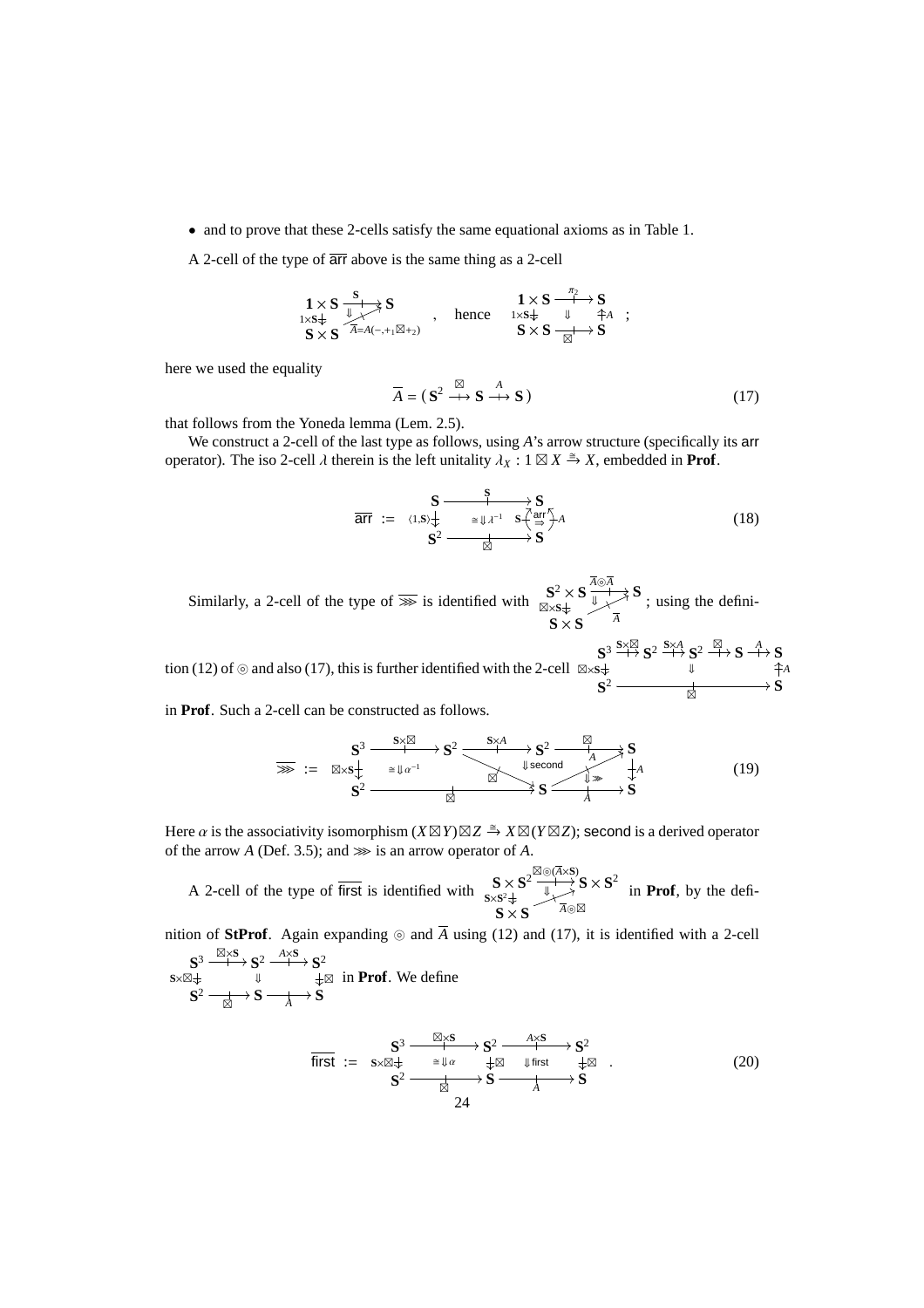It remains to verify the equational axioms. Take the axiom (UNIT):



Using (14) and (16), the composed 2-cell on the left-hand side is the same thing as the following 2-cell in **Prof**. Recall that  $\beta$  is the normalizing isomorphism in (16).



by def. of  $\overline{\text{arr}}, \overline{\text{def}}$ 





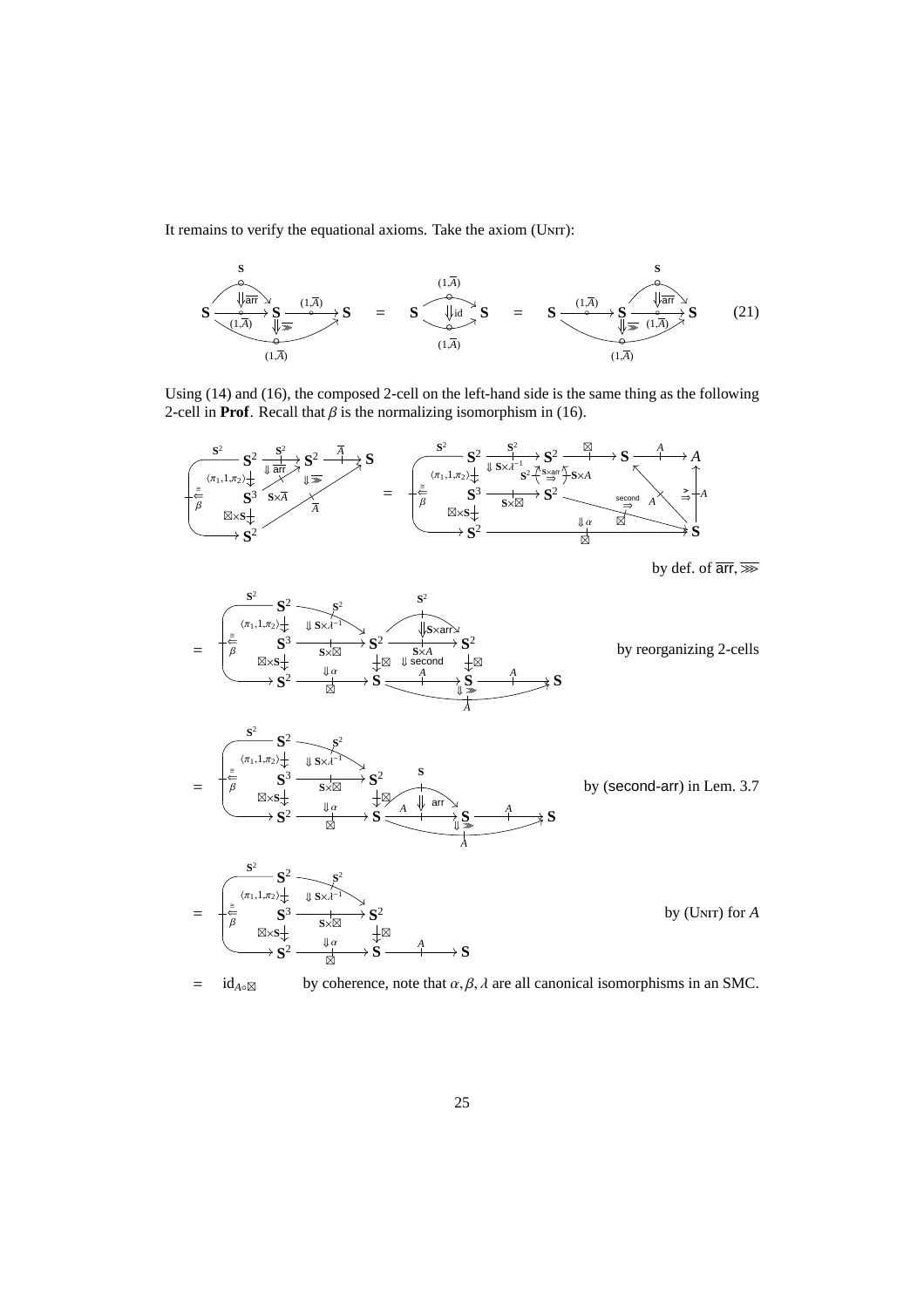Similarly, the composed 2-cell on the right-hand side of (21) is the following 2-cell in **Prof**.



Similar straightforward calculations verify the other axioms for  $(1, \overline{A})$  in **StProf**. In its course we use (14), (16), the axioms for *A* (Table 1) and the equalities in Table 2. We present the proofs for the axioms (Assoc) and (first->>>). Recall that 1-cells denoted by → means the diagram is in **StProf**; 1-cells denoted by  $\rightarrow$  means it is in **Prof**.

For the axiom (Assoc),

$$
S \xrightarrow{(1,\overline{A})} S \xrightarrow{(1,\overline{A})} S \xrightarrow{(1,\overline{A})} S
$$
\n
$$
\xrightarrow{(1,\overline{A})} S \xrightarrow{(1,\overline{A})} S
$$
\n
$$
\xrightarrow{(1,\overline{A})} S \xrightarrow{(1,\overline{A})} S^3 \xrightarrow{(1,\overline{A})} S^2 \xrightarrow{(1,\overline{A})} S^3 \xrightarrow{(1,\overline{A})} S^2 \xrightarrow{(1,\overline{A})} S^3 \xrightarrow{(1,\overline{A})} S^2 \xrightarrow{(1,\overline{A})} S^2 \xrightarrow{(1,\overline{A})} S^2 \xrightarrow{(1,\overline{A})} S^2 \xrightarrow{(1,\overline{A})} S^2 \xrightarrow{(1,\overline{A})} S^2 \xrightarrow{(1,\overline{A})} S^2 \xrightarrow{(1,\overline{A})} S^2 \xrightarrow{(1,\overline{A})} S^2 \xrightarrow{(1,\overline{A})} S \xrightarrow{(1,\overline{A})} S \xrightarrow{(1,\overline{A})} S \xrightarrow{(1,\overline{A})} S \xrightarrow{(1,\overline{A})} S \xrightarrow{(1,\overline{A})} S \xrightarrow{(1,\overline{A})} S \xrightarrow{(1,\overline{A})} S \xrightarrow{(1,\overline{A})} S \xrightarrow{(1,\overline{A})} S \xrightarrow{(1,\overline{A})} S \xrightarrow{(1,\overline{A})} S \xrightarrow{(1,\overline{A})} S \xrightarrow{(1,\overline{A})} S \xrightarrow{(1,\overline{A})} S \xrightarrow{(1,\overline{A})} S \xrightarrow{(1,\overline{A})} S \xrightarrow{(1,\overline{A})} S \xrightarrow{(1,\overline{A})} S \xrightarrow{(1,\overline{A})} S \xrightarrow{(1,\overline{A})} S^2 \xrightarrow{(1,\overline{A})} S^2 \xrightarrow{(1,\overline{A})} S^2 \xrightarrow{(1,\overline{A})} S^2 \xrightarrow{(1,\overline{A})} S^2 \xrightarrow{(1,\overline{A})} S^2 \xrightarrow{(1,\overline{A})} S^2 \xrightarrow{(1,\overline{A})} S^2 \xrightarrow{(1,\overline{A})} S^2 \xrightarrow{(1,\overline{A})} S^2 \xrightarrow{(1,\overline{A})} S^2 \xrightarrow{(1,\overline{A})} S^2 \xrightarrow{(1,\overline{A})}
$$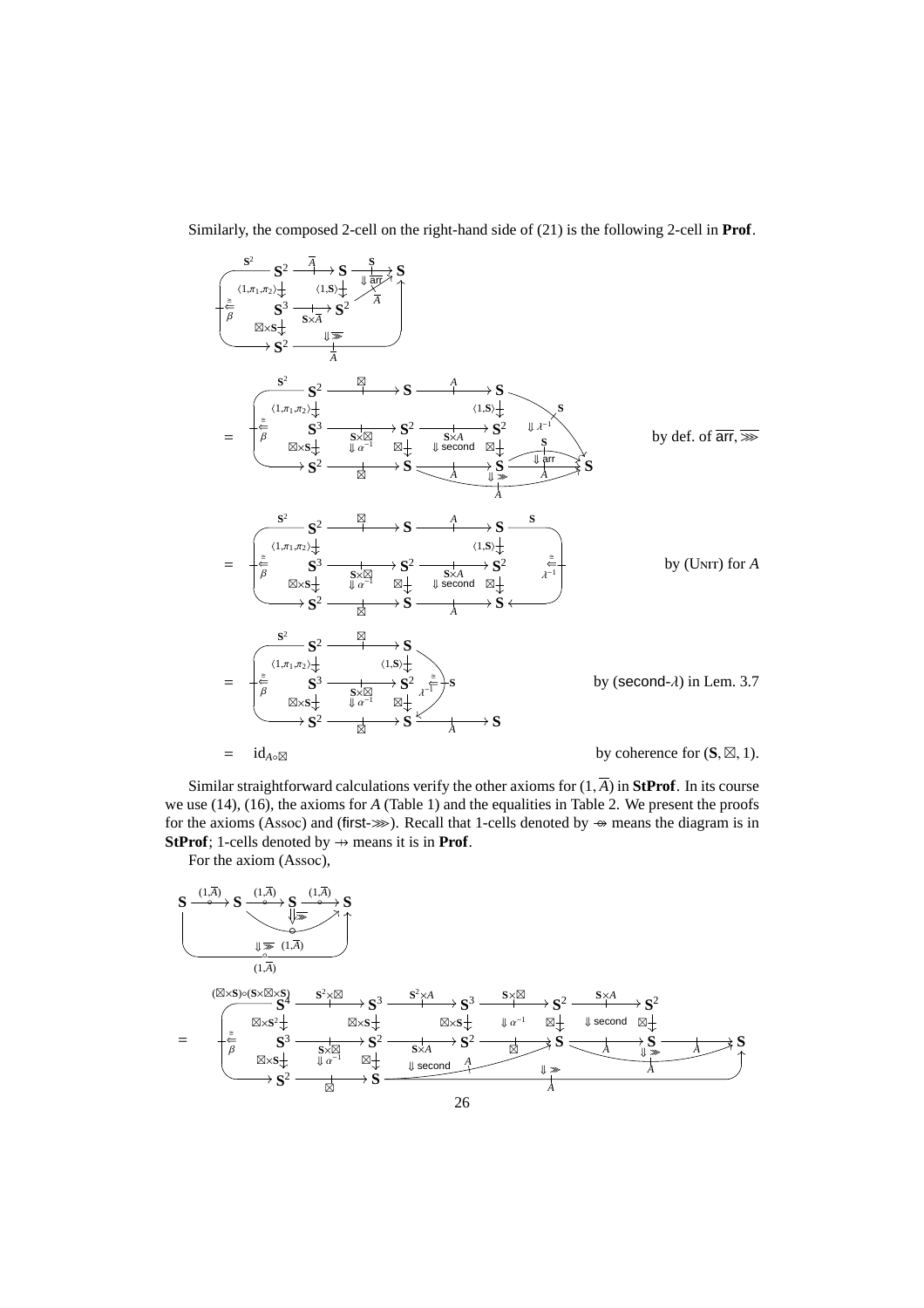

by coherence for (**S**, ⊠, 1)









by (second- $\gg$ )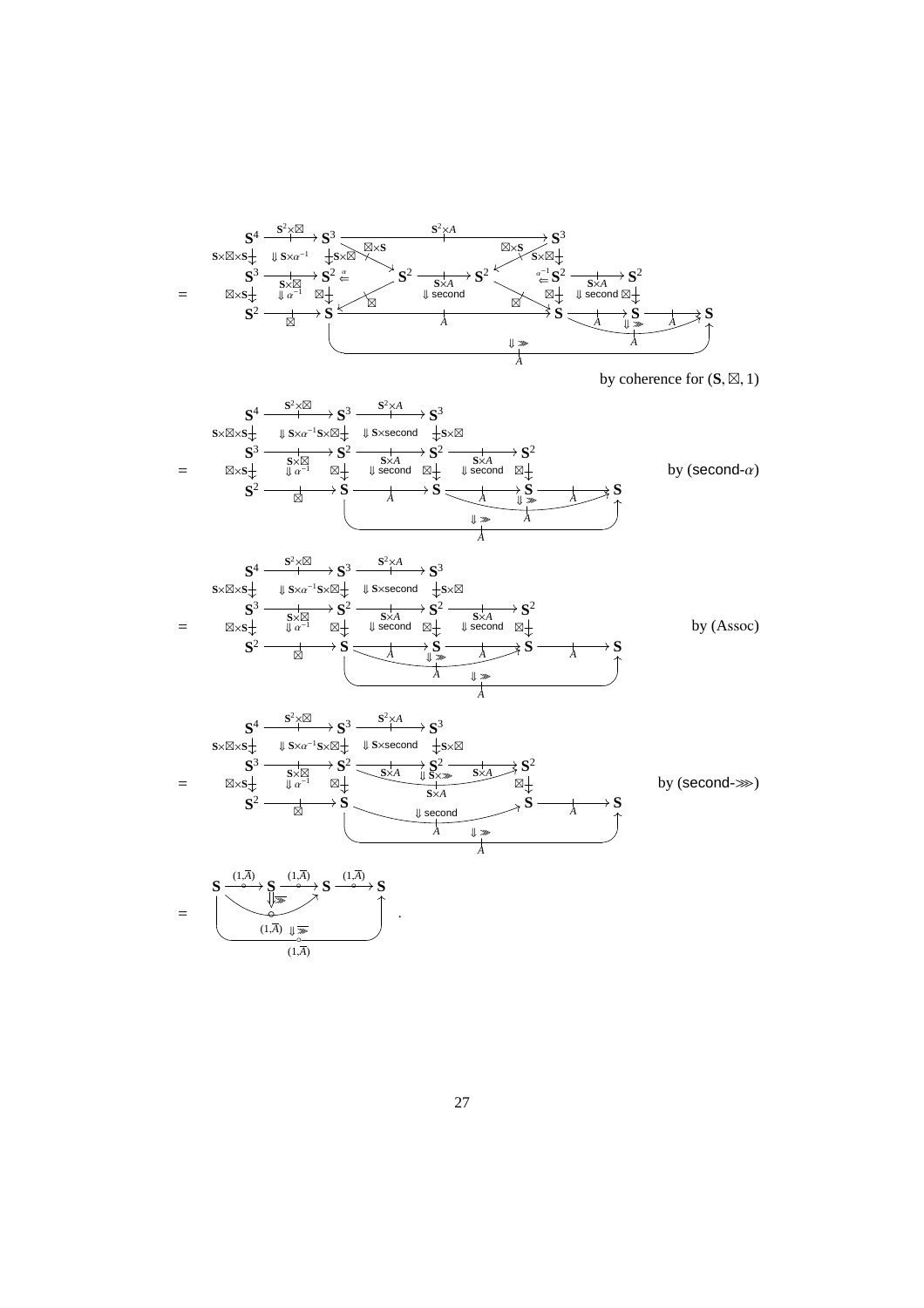For the axiom (first- $\gg$ ),



This concludes the proof.  $\Box$ 

**Lemma 5.9.** *Let*  $S \xrightarrow{(1,P)} S$  *be an internal strong monad in* **StProf***, equipped with "operator" 2-cells* arr*,* >>> *and* first*. Assume that P is* **Sets**-valued*: that is,*

*for each J, X, K*  $\in$  **Sets***, the collection P(J, X, K)*  $\in$  **Ens** *is small and hence belongs to the category* **Sets***.*

*Then the family* {*FJ*,*K*}*J*,*K*∈**Sets** *of functors, defined by*

 $F_{J,K}$  :=  $P(J, \_ , K)$  : **Sets** → **Sets** 

*is canonically a lax arrow functor (Def. 4.6).*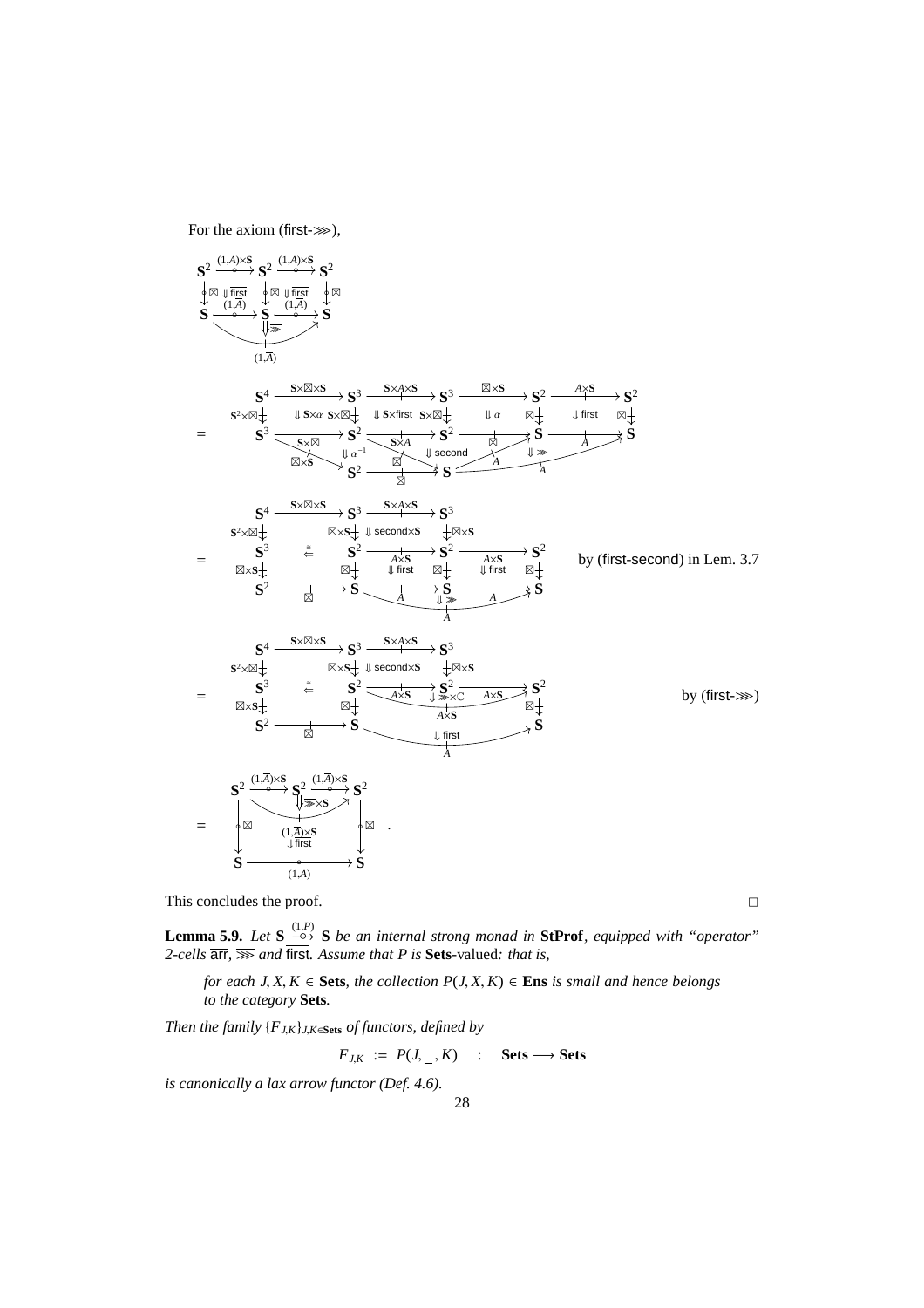Proof. What we have to do is to define three "operators"  $F_{\text{arrf}}$ ,  $F_{\text{max}}$  and  $F_{\text{first}}$  and show that they satisfy the equalities in Table 3.

Given a function  $f: J \to K$  in Sets, to define  $F_{\text{arr }f}: 1 \longrightarrow F_{J,K}1 = P(J, 1, K)$  we use ◦ (0,**S**)

the "operator" **S** ◦ (1,*P*)  $ar\{\mathbf{S} \cdot \mathbf{S}\}\$  . By Def. 5.6, the latter 2-cell in **StProf** is identified with a natural

transformation  $\overline{\mathsf{arr}}_{JK}$ :  $S(J, K) \longrightarrow P(J, 1, K)$ , natural in *J*, *K*. We set

$$
F_{\text{arr}f} := (\overline{\text{arr}}_{J,K})(f) \tag{22}
$$

Similarly by Def. 5.6, the operator  $\overline{\gg}$  is identified with a natural transformation

$$
\overline{\gg}_{J,X,Y,L} : \int^{K \in S} P(J,X,K) \times P(K,Y,L) \longrightarrow P(J,X \times Y,L) , \text{ natural in } J,X,Y,L.
$$

We set  $(F_{\gg j,K,L})_{X,Y}$  to be the composite

$$
(F_{\gg_{J,K,L}})_{X,Y} := \left(P(J,X,K) \times P(K,Y,L) \xrightarrow{\iota_K} \int^{K \in S} P(J,X,K) \times P(K,Y,L) \xrightarrow{\overline{\gg}_{J,X,Y,L}} P(J,X \times Y,L)\right). \tag{23}
$$

Here  $\iota_K$  denotes a coprojection into a coend.

To define  $F_{\text{first}}$ , note the following bijective correspondence

$$
\Phi_{J,X,K,L,Y,M} : [P(J,X,K), P(L,Y,M)] \xrightarrow{\cong} \text{Nat}([\_,L] \times P(J,X,K), P(\_,Y,M)) ; \qquad (24)
$$

where [−, +] denotes the function space, i.e. the hom-set functor for **S**. We denote the correspondence by Φ. The correspondence is derived from the Yoneda lemma (Lem. 2.4, see also Cor. 2.3) as well as from the adjunction  $S \times \underline{\ }$  + [*S*,  $\underline{\ }$ ]; due to the naturality of the both ingredients, the correspondence  $\Phi$  in (24) is obviously natural in *J*, *X*, *K*, *L*, *Y*, *M*.  $(1, P) \times \mathbf{S} = (1, P \times \mathbf{S})$ 

By Def. 5.6, the operator 
$$
\boxtimes = (0,\boxtimes)\oint_{\sqrt{\text{first}}} \frac{\text{S}^2}{\text{first}} \xrightarrow{\text{first}} \oint_{\sqrt{\text{t}}(0,\boxtimes)} \text{is a natural transformation}
$$
  

$$
\text{S} \xrightarrow{\bullet} \text{S}
$$

$$
\overline{\text{first}}_{U,X,K,L} : \int^{J,V \in \mathbf{S}} [U, J \times V] \times P(J,X,K) \times [V,L] \longrightarrow \int^{W \in \mathbf{S}} P(U,X,W) \times [W, K \times L] ;
$$

using this and (24), we define  $F_{\text{first}}$  as follows.

$$
(F_{\text{first}_{J,K,L}})_{X} := \Phi_{J,X,K,J \times L,X,K \times L}^{-1} \left[ \frac{\frac{1}{\text{Yoneda}} \int^{V} [J, J \times V] \times P(J, X, K) \times [V, L]}{\frac{I_{J}}{\text{first}_{J,K,L}} \int^{J,V} [J, J \times V] \times P(J, X, K) \times [V, L]} \right] \cdot (25)
$$
\n
$$
\xrightarrow{\text{first}_{J,K,L}} \int^{W} P(J, X, W) \times [W, K \times L] \times P(J, X, K) \times [V, L]
$$
\n
$$
\xrightarrow{\text{first}_{J,K,L}} P(J, X, K \times L)
$$
\n
$$
29
$$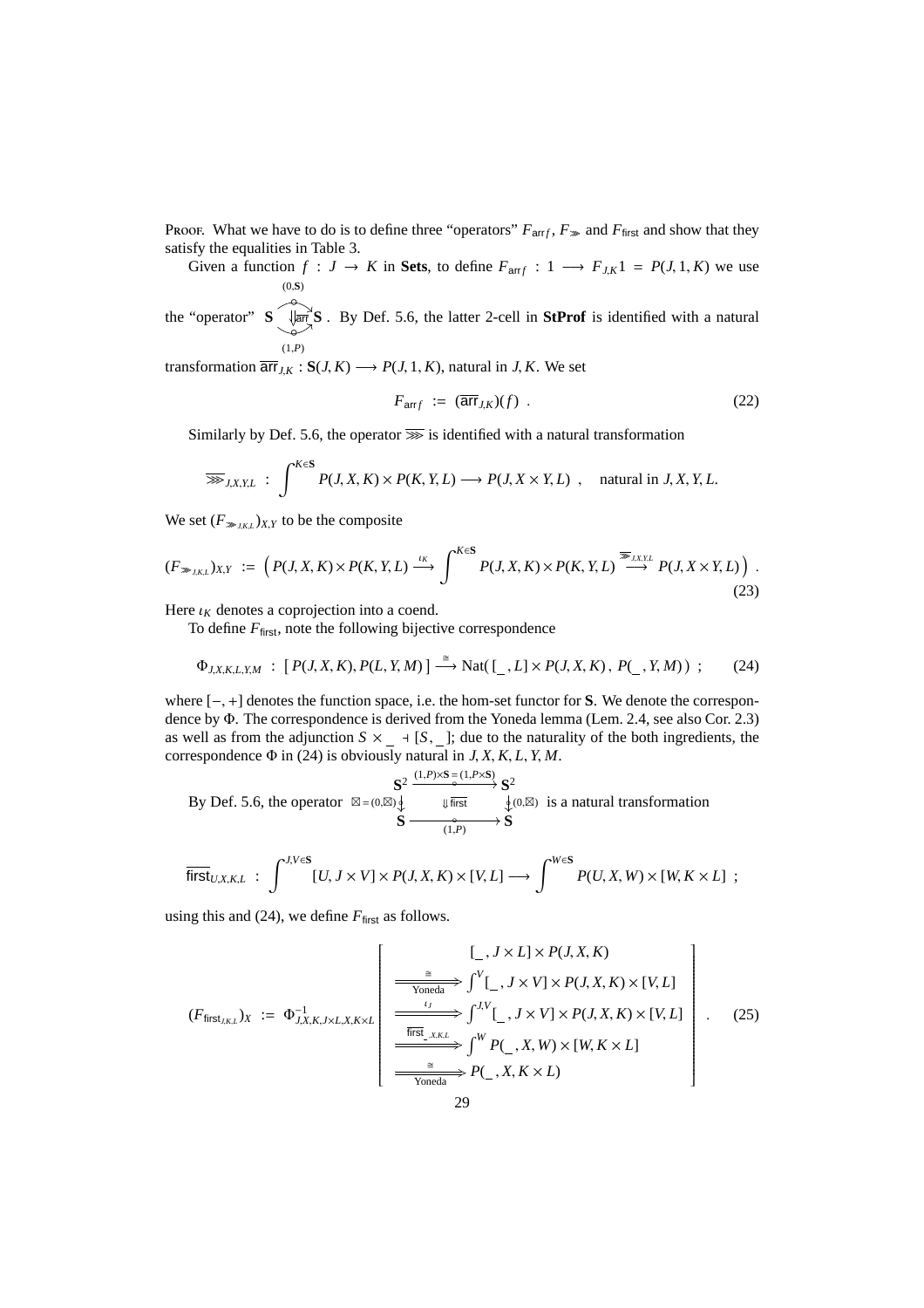It remains to verify the equalities in Table 3. For  $(\ggg-Assoc)$ , we use the axiom (Assoc) (see Table 1) for the strong monad  $S \stackrel{(1,P)}{\leftrightarrow} S$ . Namely,



On each side of the equation is a natural transformation between functors of the type  $S^{op} \times S^3$   $\times$  $S$  → **Ens**. We take the *J*, *X*, *Y*, *U*, *M*-component and obtain the following equality.

$$
\left[\n\begin{array}{c}\n\int_{K,L}^{K,L} P(J, X, K) \times P(K, Y, L) \times P(L, U, M) \\
\hline\n\end{array}\n\right]\n\left[\n\begin{array}{c}\n\frac{\sum_{k=1}^{K} P(J, X, K) \times P(K, Y, L) \times P(L, U, M)}{\sum_{k=1}^{K} P(J, X \times Y, L) \times P(L, U, M)} \\
\hline\n\end{array}\n\right]\n\left[\n\begin{array}{c}\n\frac{\sum_{k=1}^{K} P(J, X, X) \times P(K, Y, L) \times P(L, U, M)}{\sum_{k=1}^{K} P(J, X, K) \times P(K, Y, L) \times P(L, U, M)} \\
\hline\n\end{array}\n\right]\n\left[\n\begin{array}{c}\n\frac{\sum_{k=1}^{K} P(J, X, K) \times P(K, Y, L) \times P(L, U, M)}{\sum_{k=1}^{K} P(J, X, K) \times P(K, Y \times U, M)} \\
\hline\n\end{array}\n\right]
$$

By pre-composing the coprojection  $\iota_{KL}$  to each side and using the definition (23), we obtain the commutativity of the following diagram, which is what we aimed to prove.

$$
P(J, X, K) \times P(K, Y, L) \times P(L, U, M) \xrightarrow{\text{idx}F_{>}} P(J, X, K) \times P(K, Y \times U, M)
$$
  
\n
$$
P(J, X \times Y, L) \times P(L, U, M) \xrightarrow{F_{>}} P(J, X \times Y, L) \times P(L, U, M)
$$
  
\n
$$
P(J, (X \times Y) \times U, M) \xrightarrow{\cong} P(J, X \times (Y \times U), M)
$$

For ( $arr$ -Func1), we use the following equality obtained by using (UNIT) in Table 1 twice:



By taking the *J*, *L*-component of each side and pre-composing the coprojection  $\iota_K$ , we obtain the diagram of (arr-Func1). The axiom (arr-Func2) can be verified in the same manner.

In verifying the other axioms (i.e. those which involve  $F_{\text{first}}$ ), the correspondence  $\Phi$  in (24) is crucial. We will also be using the following fact.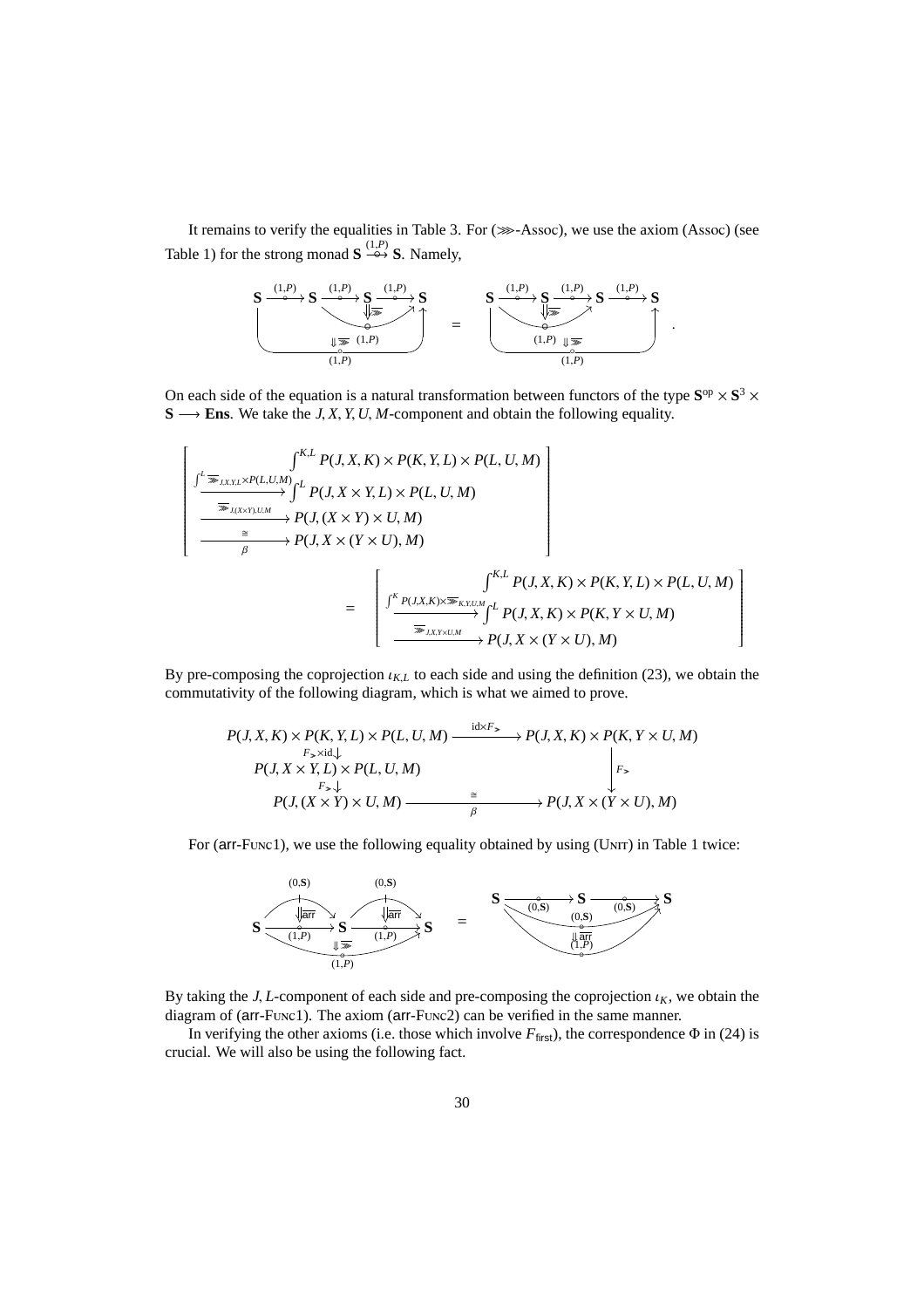**Sublemma 5.10.** *Let*  $f : K \to K'$  *and*  $g : J' \to J$  *be functions, i.e. morphisms in* **Sets***. We have* 

$$
\left[\begin{array}{c} P(J, X, K) \\ \xrightarrow{F_{\geq x}P(K, 1, K')} P(J', 1, J) \times P(J, X, K) \times P(K, 1, K') \\ \xrightarrow{F_{\geq x}P(K, 1, K')} P(J', 1 \times X, K) \times P(K, 1, K') \\ \xrightarrow{F_{\geq x}P(J', 1 \times X) \times 1, K')} P(J', X, K') \\ \xrightarrow{\cong} P(J', X, K') \end{array}\right] = \left[\begin{array}{c} P(J, X, K) \\ \xrightarrow{F(S, X, f)} P(J', X, K') \\ \xrightarrow{\cong} P(J', X, K') \end{array}\right];
$$

*that is, the composite on the left can be reduced to the functoriality of P.*

Proof. (Of the sublemma) The proof is similar to the above verification of the axiom (arr-Func1). Therein it is crucial that the Yoneda correspondence (cf. Lem. 2.5)

$$
\int^J [J', J] \times P(J, X, K) \xrightarrow{\cong} P(J', X, K)
$$

is concretely given by the functoriality of *P*, carrying an element (*g*, *p*) of the left-hand side to  $P(g, X, K)(p).$ 

Let us turn to  $(\rho$ -Nat) in Table 3. Sublem. 5.10 reduces the axiom to the commutativity of the following diagram.

$$
P(J, X, K) \xrightarrow{P(\rho_J, X, K)}
$$
  
\n
$$
P(J \times 1, X, K \times 1) \xrightarrow{a} P(J \times 1, X, K)
$$

Since  $\Phi$  in (24) is bijective, it suffices to show  $\Phi(P(J \times 1, X, \rho_K) \circ (F_{\text{first}_{J,K,l}})_X) = \Phi(P(\rho_J, X, K)).$ 

$$
\Phi(P(J \times 1, X, \rho_K) \circ (F_{\text{first}_{J,K,1}})_{X})
$$
\n
$$
= P(\_, X, \rho_K) \circ \Phi((F_{\text{first}_{J,K,1}})_{X})
$$
\nby naturality of  $\Phi$   
\nby naturality of  $\Phi$   
\n
$$
\begin{bmatrix}\n\frac{1}{\sqrt{X}} & \frac{1}{X} & \frac{1}{X} & \frac{1}{X} & \frac{1}{X} & \frac{1}{X} & \frac{1}{X} \\
\frac{1}{\sqrt{Y}} & \frac{1}{X} & \frac{1}{X} & \frac{1}{X} & \frac{1}{X} & \frac{1}{X} & \frac{1}{X} & \frac{1}{X} \\
\frac{1}{\sqrt{Y}} & \frac{1}{X} & \frac{1}{X} & \frac{1}{X} & \frac{1}{X} & \frac{1}{X} & \frac{1}{X} \\
\frac{1}{\sqrt{Y}} & \frac{1}{X} & \frac{1}{X} & \frac{1}{X} & \frac{1}{X} & \frac{1}{X} \\
\frac{1}{\sqrt{Y}} & \frac{1}{X} & \frac{1}{X} & \frac{1}{X} & \frac{1}{X} & \frac{1}{X} \\
\frac{1}{\sqrt{Y}} & \frac{1}{X} & \frac{1}{X} & \frac{1}{X} & \frac{1}{X} & \frac{1}{X} & \frac{1}{X} \\
\frac{1}{\sqrt{Y}} & \frac{1}{X} & \frac{1}{X} & \frac{1}{X} & \frac{1}{X} & \frac{1}{X} & \frac{1}{X} \\
\frac{1}{\sqrt{Y}} & \frac{1}{X} & \frac{1}{X} & \frac{1}{X} & \frac{1}{X} & \frac{1}{X} & \frac{1}{X} \\
\frac{1}{\sqrt{Y}} & \frac{1}{X} & \frac{1}{X} & \frac{1}{X} & \frac{1}{X} & \frac{1}{X} \\
\frac{1}{\sqrt{Y}} & \frac{1}{X} &
$$

The other axioms are verified in a similar manner. This concludes the proof of Lem. 5.9.  $\Box$ 

Lem. 5.7 and 5.9 proves Lem. 5.5, which in combination with Prop. 4.7 proves our main result, Thm. 4.4.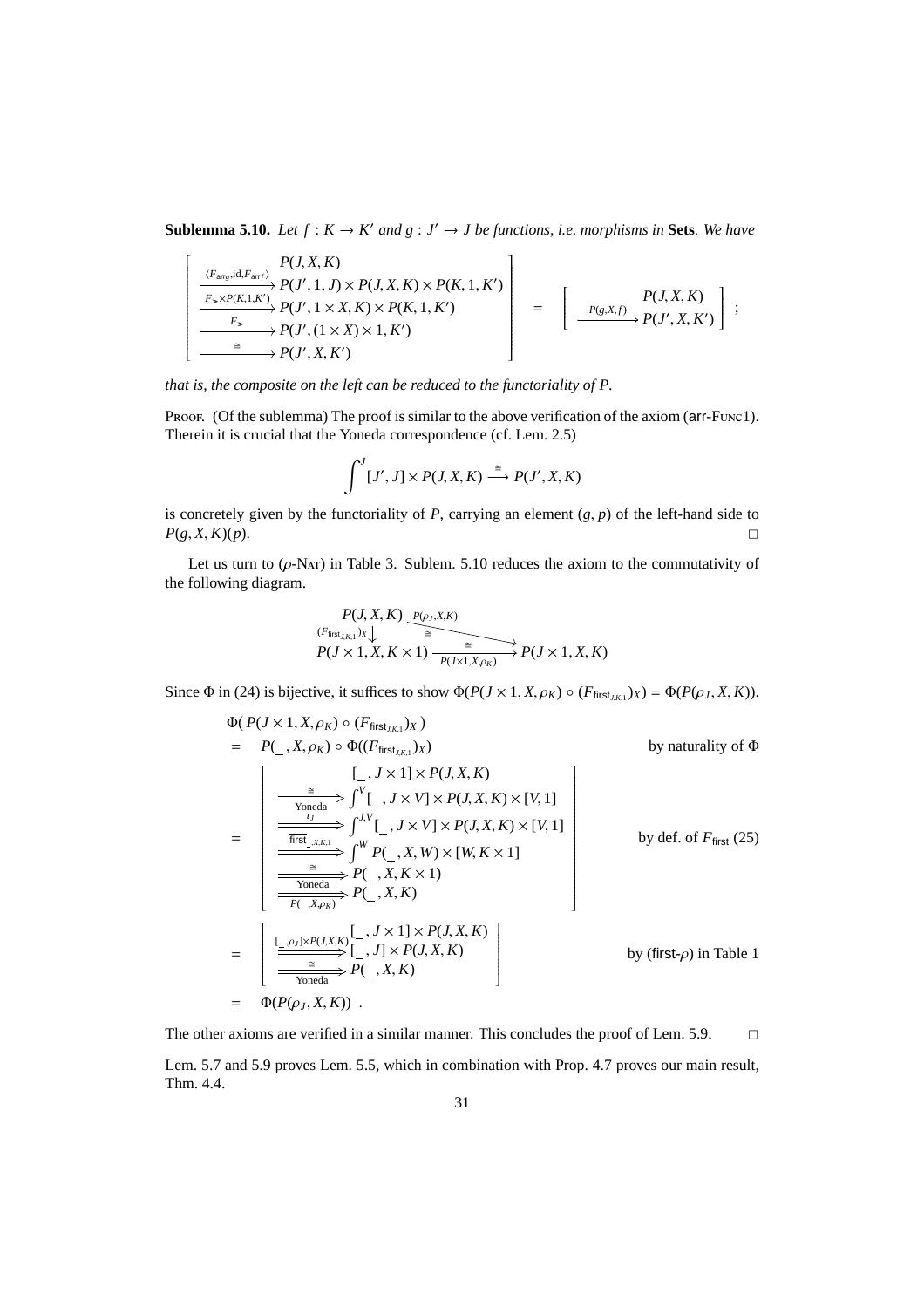## **6. Conclusions and Future Work**

Inspired by the common graphical understanding (boxes connected by typed wires), we have elaborated on a connection between computations and components; more specifically, algebraic structure possessed by these. The algebraic structure of computations has been axiomatized by the notion of arrow—by Hughes [4]—which is equivalent to that of Freyd category [5, 6]. We have demonstrated that the arrow structure is also carried by components. Its operators ( $arr, \gg$ ) and first) serve as *connectors* between components, hence as a basic *component calculus*. The latter "component-arrow" turns out to be a *categorified* [12] notion of arrow, whose satisfaction of axioms only up-to isomorphisms is exemplary.

Our technical contribution is as follows. Arrow-based *A-components*—described as coalgebras, with *A* representing the machines' computation effect—carry canonical (categorified) arrow structure, which is in fact a lifting of the arrow structure of *A* itself. The "lifting" is best presented in **Prof**, the bicategory of categories and profunctors. There we rely on the second author's observation [16] that an arrow *A* is the same thing as an internal strong monad in **Prof**. When compared to the previous workshop version [1], the current version presents the lifting process in a more structural manner, using a novel bicategory **StProf**.

The notion of categorical arrow, as a component calculus, is very basic. In fact for the notion of arrow (composing computations) some extensions have been proposed. Notable among them is an extension with a feedback/loop operator [28, 29]. Its categorified version—that is, the corresponding (extended) component calculus—has been studied in [24]. However, unlike the current work, the calculations in [24] are all direct and do not happen in **Prof**. Much like the characterization in [16], the current authors have formulated an arrow with loop as a monad in **Prof** with suitable additional structure. Unfortunately we have not yet found its good use.

Acknowledgments. Thanks are due to Paul-André Melliès for advocating use of profunctors; to Marcelo Fiore, Bart Jacobs, Bartek Klin and Paul Blain Levy for helpful discussions; and to the reviewers of the earlier version [1] for useful comments.

- [1] K. Asada, I. Hasuo, Categorifying computations into components via arrows as profunctors, in: Coalgebraic Methods in Computer Science (CMCS 2010), Elect. Notes in Theor. Comp. Sci. To appear.
- [2] E. Moggi, Notions of computation and monads, Inf. & Comp. 93(1) (1991) 55–92.
- [3] T. Uustalu, V. Vene, Comonadic notions of computation, Elect. Notes in Theor. Comp. Sci. 203 (2008) 263–284.
- [4] J. Hughes, Generalising monads to arrows., Science of Comput. Progr. 37 (2000) 67–111.
- [5] J. Power, E. Robinson, Premonoidal categories and notions of computation., Math. Struct. in Comp. Sci. 7 (1997) 453–468.
- [6] P. B. Levy, A. J. Power, H. Thielecke, Modelling environments in call-by-value programming languages, Inf. & Comp. 185 (2003) 182–210.
- [7] B. Jacobs, C. Heunen, I. Hasuo, Categorical semantics for arrows, J. Funct. Progr. 19 (2009) 403–438.
- [8] R. Atkey, What is a categorical model of arrows?, in: V. Capretta, C. McBride (Eds.), Mathematically Structured Functional Programming.
- [9] L. Barbosa, Components as Coalgebras, Ph.D. thesis, Univ. Minho, 2001.
- [10] I. Hasuo, C. Heunen, B. Jacobs, A. Sokolova, Coalgebraic components in a many-sorted microcosm, in: A. Kurz, M. Lenisa, A. Tarlecki (Eds.), CALCO, volume 5728 of *Lect. Notes Comp. Sci.*, Springer, 2009, pp. 64–80.
- [11] J. J. M. M. Rutten, Universal coalgebra: a theory of systems, Theor. Comp. Sci. 249 (2000) 3–80.
- [12] J. C. Baez, J. Dolan, Categorification, Contemp. Math. 230 (1998) 1–36.
- [13] J. C. Baez, J. Dolan, Higher dimensional algebra III: *n*-categories and the algebra of opetopes, Adv. Math 135 (1998) 145–206.
- [14] I. Hasuo, B. Jacobs, A. Sokolova, The microcosm principle and concurrency in coalgebra, in: Foundations of Software Science and Computation Structures, volume 4962 of *Lect. Notes Comp. Sci.*, Springer-Verlag, 2008, pp. 246–260.
- [15] R. Street, The formal theory of monads, Journ. of Pure & Appl. Algebra 2 (1972) 149–169.